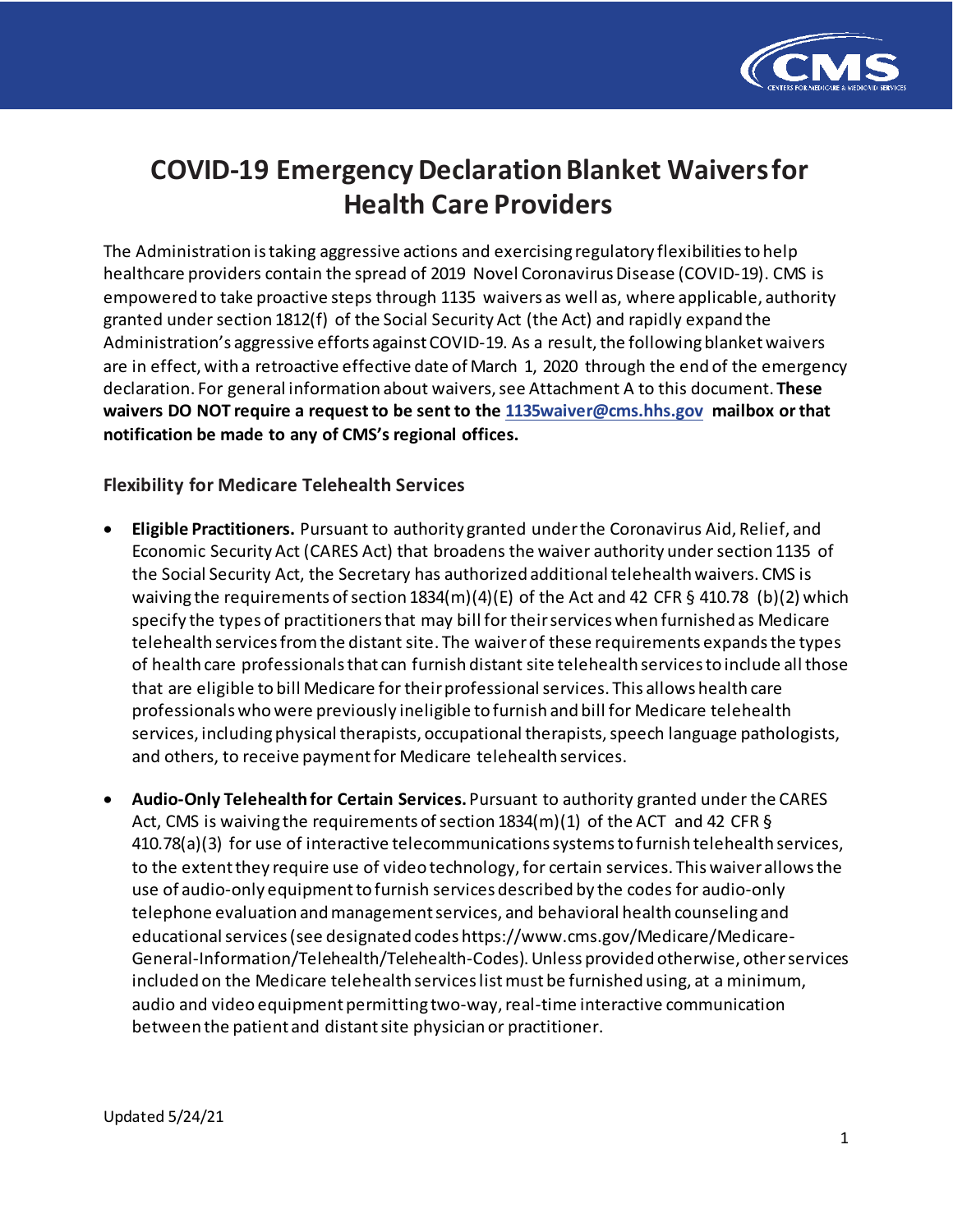

**Hospitals, Psychiatric Hospitals, and Critical Access Hospitals (CAHs), including Cancer Centers and Long-Term Care Hospitals (LTCHs)**

- **Emergency Medical Treatment & Labor Act (EMTALA).** CMS is waiving the enforcement of section 1867(a) of the Act. This will allow hospitals, psychiatric hospitals, and critical access hospitals (CAHs) to screen patients at a location offsite from the hospital's campus to prevent the spread of COVID-19, so long as it is not inconsistent with a state's emergency preparedness or pandemic plan.
- **Verbal Orders.** CMS is waiving the requirements of 42 CFR §482.23, §482.24 and §485.635(d)(3) to provide additional flexibility related to verbal orders where read- back verification is required, but authentication may occur later than 48 hours. This will allow more efficient treatment of patients in surge situations. Specifically, the following requirements are waived:
	- o §482.23(c)(3)(i) If verbal orders are used forthe use of drugs and biologicals(except immunizations), they are to be used infrequently.
	- $\circ$  §482.24(c)(2) All orders, including verbal orders, must be dated, timed, and authenticated promptly by the ordering practitioner or by another practitioner who is responsible for the care of the patient.
	- $\circ$  §482.24(c)(3) Hospitals may use pre-printed and electronic standing orders, order sets, and protocols for patient orders. This would include all subparts at §482.24(c)(3).
	- o §485.635(d)(3) Although the regulation requires that medication administration be based on a written, signed order, this does not preclude the CAH from using verbal orders. A practitioner responsible for the care of the patient must authenticate the order in writing as soon as possible after the fact.
- **Reporting Requirements**. CMS is waiving the requirements at 42 CFR §482.13(g) (1)(i)-(ii), which require that hospitals report patients in an intensive care unit whose death is caused by theirdisease, butwho required softwristrestraints to prevent pulling tubes/IVs, no later than the close of business on the next business day. Due to current hospital surge, CMS is waiving this requirement to ensure that hospitals are focusing on increased patient care demands and increased patient census, provided any death where the restraint may have contributed is still reported within standard time limits (i.e., close of business on the next business day following knowledge of the patient's death).
- **Patient Rights.** CMS is waiving requirements under 42 CFR §482.13 **only for hospitals that are considered to be impacted by a widespread outbreak of COVID-19**. Hospitals that are located in a state which has widespread confirmed cases(i.e., 51 or more confirmed cases\*) as updated on the CDC website, CDC States Reporting Cases of COVID-19, a[t](https://www.cdc.gov/coronavirus/2019-ncov/cases-updates/cases-in-us.html) **<https://www.cdc.gov/coronavirus/2019-ncov/cases-updates/cases-in-us.html>**, would not be required to meet the following requirements: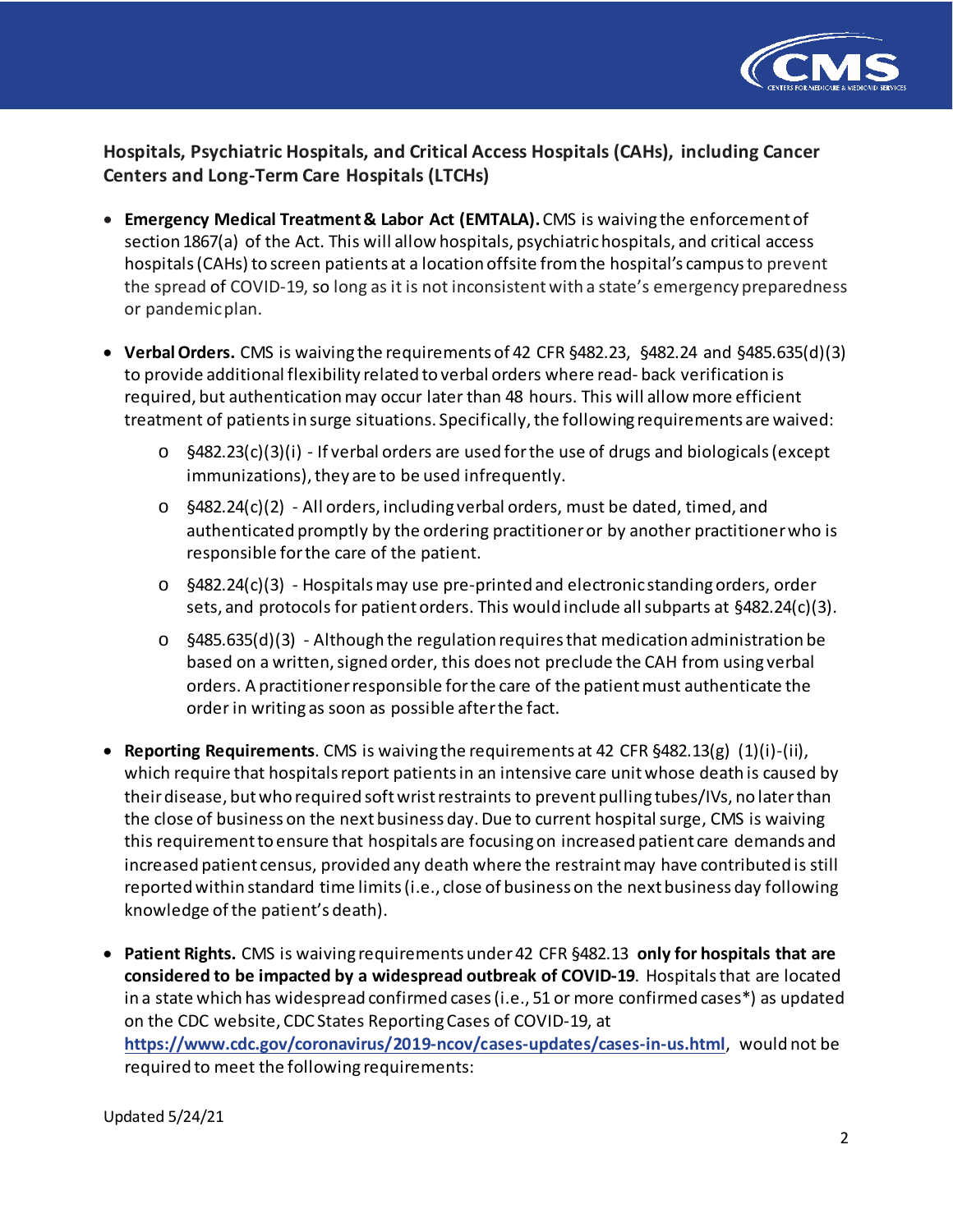

- o §482.13(d)(2) With respect to timeframes in providing a copy of a medical record.
- o §482.13(h) Related to patient visitation, including the requirement to have written policies and procedures on visitation of patients who are in COVID-19 isolation and quarantine processes.
- o §482.13(e)(1)(ii) Regarding seclusion.

\*The waiver flexibility is based on the number of confirmed cases as reported by CDC and will be assessed accordingly when COVID-19 confirmed cases decrease.

- **Sterile Compounding.** CMS is waiving requirements (also outlined in USP797) at 42 CFR §482.25(b)(1) and §485.635(a)(3) in order to allow used face masks to be removed and retained in the compounding area to be re-donned and reused during the same work shift in the compounding area only. This will conserve scarce face mask supplies. CMS will not review the use and storage of face masks under these requirements.
- **Detailed Information Sharing for Discharge Planning for Hospitals and CAHs.** CMS is waiving the requirement 42 CFR §482.43(a)(8), §482.61(e), and §485.642(a)(8) to provide detailed information regarding discharge planning, described below:
	- o The hospital, psychiatric hospital, and CAH must assist patients, their families, or the patient'srepresentative in selecting apost-acute care providerby using and sharing data that includes, but is not limited to, home health agency (HHA), skilled nursing facility (SNF), inpatient rehabilitation facility (IRF), and long-term care hospital (LTCH) quality measures and resource use measures. The hospital must ensure that the postacute care data on quality measures and resource use measures is relevant and applicable to the patient's goals of care and treatment preferences.
	- o CMS is maintaining the discharge planning requirements that ensure a patient is discharged to an appropriate setting with the necessary medical information and goals of care as described in 42 CFR §482.43(a)(1)-(7) and (b).
- **Limiting Detailed Discharge Planning for Hospitals.** CMS is waiving all the requirements and subparts at 42 CFR §482.43(c) related to post-acute care services so as to expedite the safe discharge and movement of patients among care settings, and to be responsive to fluid situations in various areas of the country. CMS is maintaining the discharge planning requirements that ensure a patient is discharged to an appropriate setting with the necessary medical information and goals of care as described in 42 CFR §482.43(a)(1)-(7) and (b). CMS is waiving the more detailed requirementthat hospitals ensure those patients discharged home and referred for HHA services, or transferred to a SNF for post-hospital extended care services, or transferred to an IRF or LTCH for specialized hospital services, must:
	- $\circ$  §482.43(c)(1): Include in the discharge plan a list of HHAs, SNFs, IRFs, or LTCHs that are available to the patient.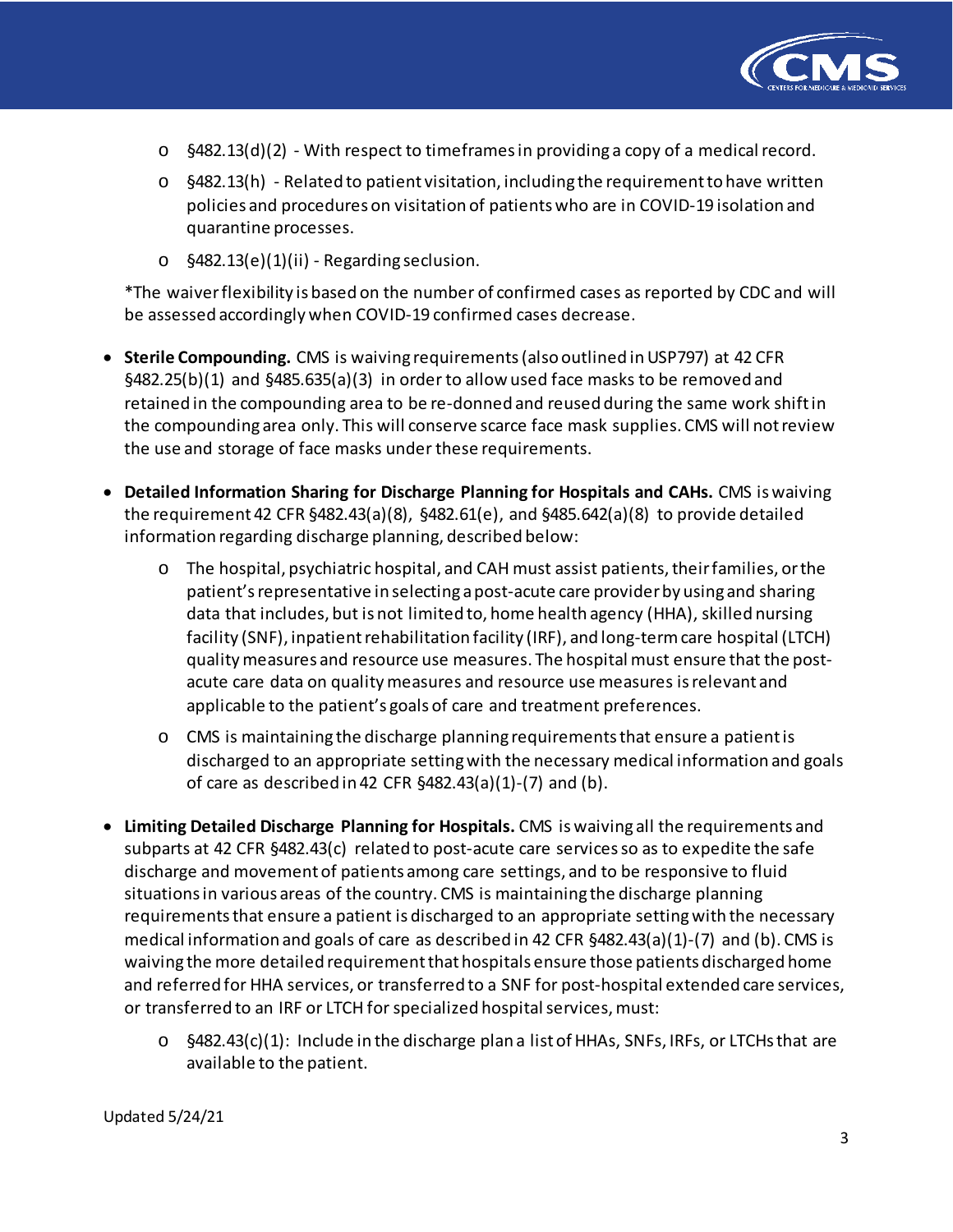

- $\circ$  §482.43(c)(2): Inform the patient or the patient's representative of their freedom to choose among participating Medicare providers and suppliers of post-discharge services.
- $\circ$  §482.43(c)(3): Identify in the discharge plan any HHA or SNF to which the patient is referred in which the hospital has a disclosable financial interest, as specified by the Secretary, and any HHA or SNF that has a disclosable financial interest in a hospital under Medicare.
- **Medical Staff.** CMS is waiving requirements under 42 CFR §482.22(a)(1)-(4) to allow for physicians whose privilegeswill expire to continue practicing at the hospital and fornew physicians to be able to practice before full medical staff/governing body review and approval to address workforce concerns related to COVID-19. CMS is waiving §482.22(a) (1)-(4) regardingdetails ofthe credentialing and privilegingprocess.**(Please alsoreferto Practitioner Locations Blanket Waiver listed below.)**
- **Medical Records.** CMS is waiving requirements under 42 CFR §482.24(a) through (c), which cover the subjects of the organization and staffing of the medical records department, requirements for the form and content of the medical record, and record retention requirements, and these flexibilities may be implemented so long as they are not inconsistent with a state's emergency preparedness or pandemic plan. CMS is waiving §482.24(c)(4)(viii) related to medical records to allow flexibility in completion of medical records within 30 days following discharge from a hospital. This flexibility will allow clinicians to focus on the patient care at the bedside during the pandemic.
- **Flexibility inPatient SelfDetermination Act Requirements (Advance Directives).** CMS is waiving the requirements at sections  $1902(a)(58)$  and  $1902(w)(1)(A)$  of the Act (for Medicaid); 1852(i) of the Act (for Medicare Advantage); and 1866(f) of the Act and 42 CFR §489.102 (for Medicare), which require hospitals and CAHs to provide information about their advance directive policies to patients. CMS is waiving this requirement to allow staff to more efficiently deliver care to a larger number of patients.
- **Physical Environment.** CMS is waiving certain physical environment requirements under the Medicare conditions of participation at 42 CFR §482.41 and 42 CFR §485.623 to allow for increased flexibilities for surge capacity and patient quarantine at hospitals, psychiatric hospitals, and critical access hospitals (CAHs) as a result of COVID-19. CMS will permit facility and non-facility space that is not normally used for patient care to be utilized for patient care or quarantine, provided the location is approved by the state (ensuring that safety and comfort for patients and staff are sufficiently addressed) and is consistent with the state's emergency preparedness or pandemic plan. This allowsforincreased capacity and promotes appropriate cohorting of COVID-19 patients. States are still subject to obligations under the integration mandate of the Americans with Disabilities Act, to avoid subjecting persons with disabilities to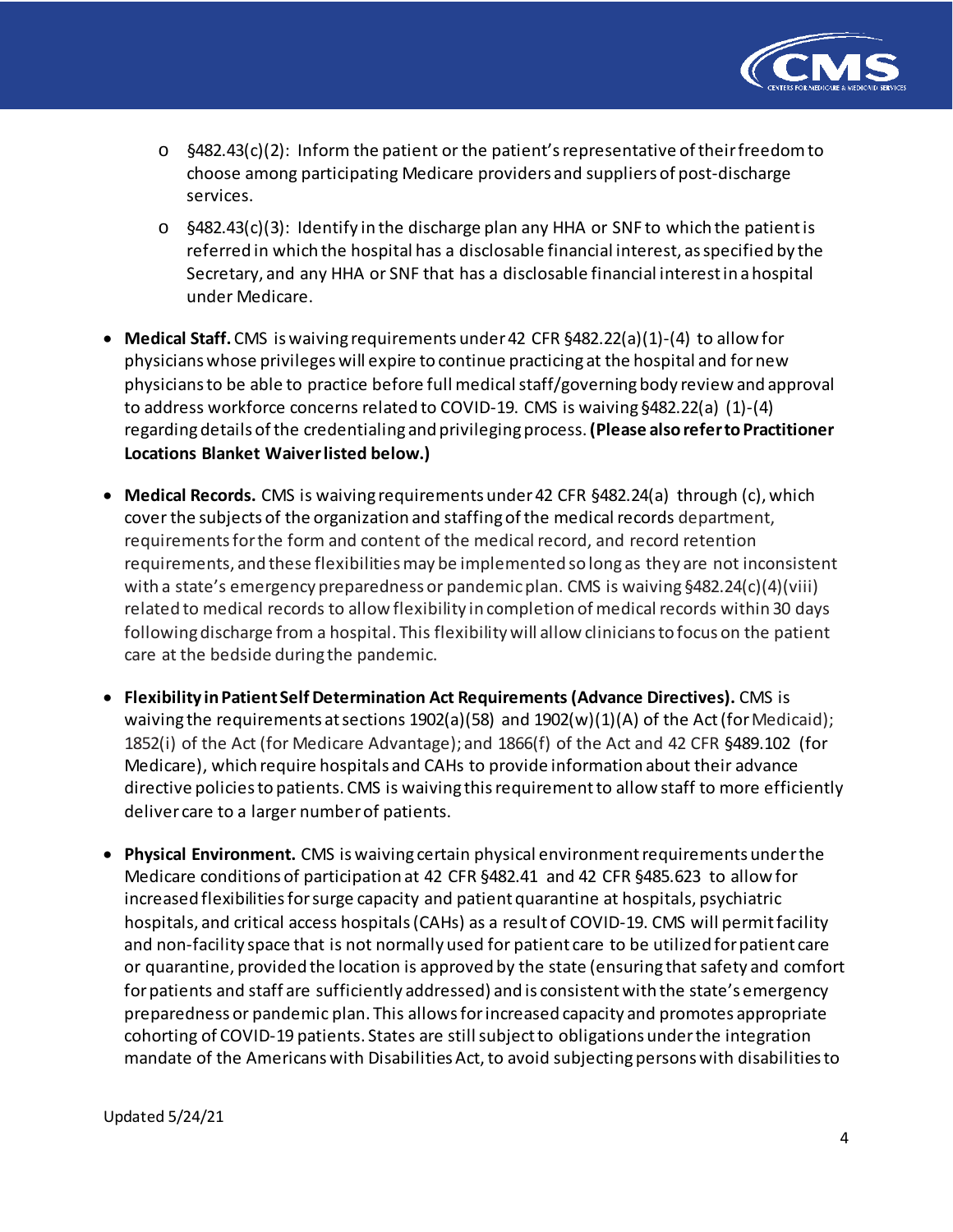

unjustified institutionalization or segregation<sup>1</sup>.

- **Telemedicine.** CMS is waiving the provisions related to telemedicine at 42 CFR §482.12(a) (8)– (9) for hospitals and §485.616(c) for CAHs, making it easier for telemedicine services to be furnished to the hospital's patients through an agreement with an off-site hospital. This allows forincreased access to necessary care for hospital and CAH patients, including access to specialty care.
- **Physician Services.** CMS is waiving requirements under 42 CFR §482.12(c)(1)–(2) and §482.12(c)(4), which requires that Medicare patients be under the care of a physician. This waiver may be implemented so long as it is not inconsistent with a state's emergency preparedness or pandemic plan. This allows hospitals to use other practitioners to the fullest extent possible.
- **Anesthesia Services.** CMS is waiving requirements under 42 CFR §482.52(a)(5), §485.639(c) (2), and §416.42 (b)(2) that a certified registered nurse anesthetist (CRNA) is under the supervision of a physician in paragraphs §482.52(a)(5) and §485.639(c)(2). CRNA supervision will be at the discretion of the hospital and state law. This waiver applies tohospitals, CAHs, and Ambulatory Surgical Centers (ASCs). These waiverswill allow CRNAs to function to the fullest extent of their licensure, and may be implemented so long as they are not inconsistent with a state's emergency preparedness or pandemic plan.
- **UtilizationReview.** CMS is waiving certain requirements under42 CFR §482.1(a)(3) and 42 CFR §482.30 which address the statutory basis for hospitals and includes the requirement that hospitals participating in Medicare and Medicaid must have a utilization review plan that meets specified requirements.
	- o CMS is waiving the entire utilization review condition of participation Utilization Review (UR) at §482.30, which requiresthat a hospital must have a UR planwith a UR committee that provides for a review of services furnished to Medicare and Medicaid beneficiaries to evaluate the medical necessity of the admission, duration of stay, and services provided. These flexibilities may be implemented so long as they are not inconsistent with a state's emergency preparedness or pandemic plan. Removing these administrative requirements will allow hospitals to focus more resources on providing direct patient care.

## • **Written Policies and Procedures for Appraisal of Emergencies at Off Campus Hospital**

<span id="page-4-0"></span> $\overline{1}$ <sup>1</sup>Please note that consistent with the integration mandate of Title II of the ADA and the *Olmstead vs LC* decision, States are obligated to offer/ provide discharge planning and/or case management/ transition services, as appropriate, to individuals who are removed from their Medicaid home and community based services under these authorities during the course of the public health emergency as well as to individuals with disabilities who may require these services in order to avoid unjustified institutionalization or segregation. Transition services/ case management and/or discharge planning would be provided to facilitate these individuals in their return to the community when their condition and public health circumstances permit.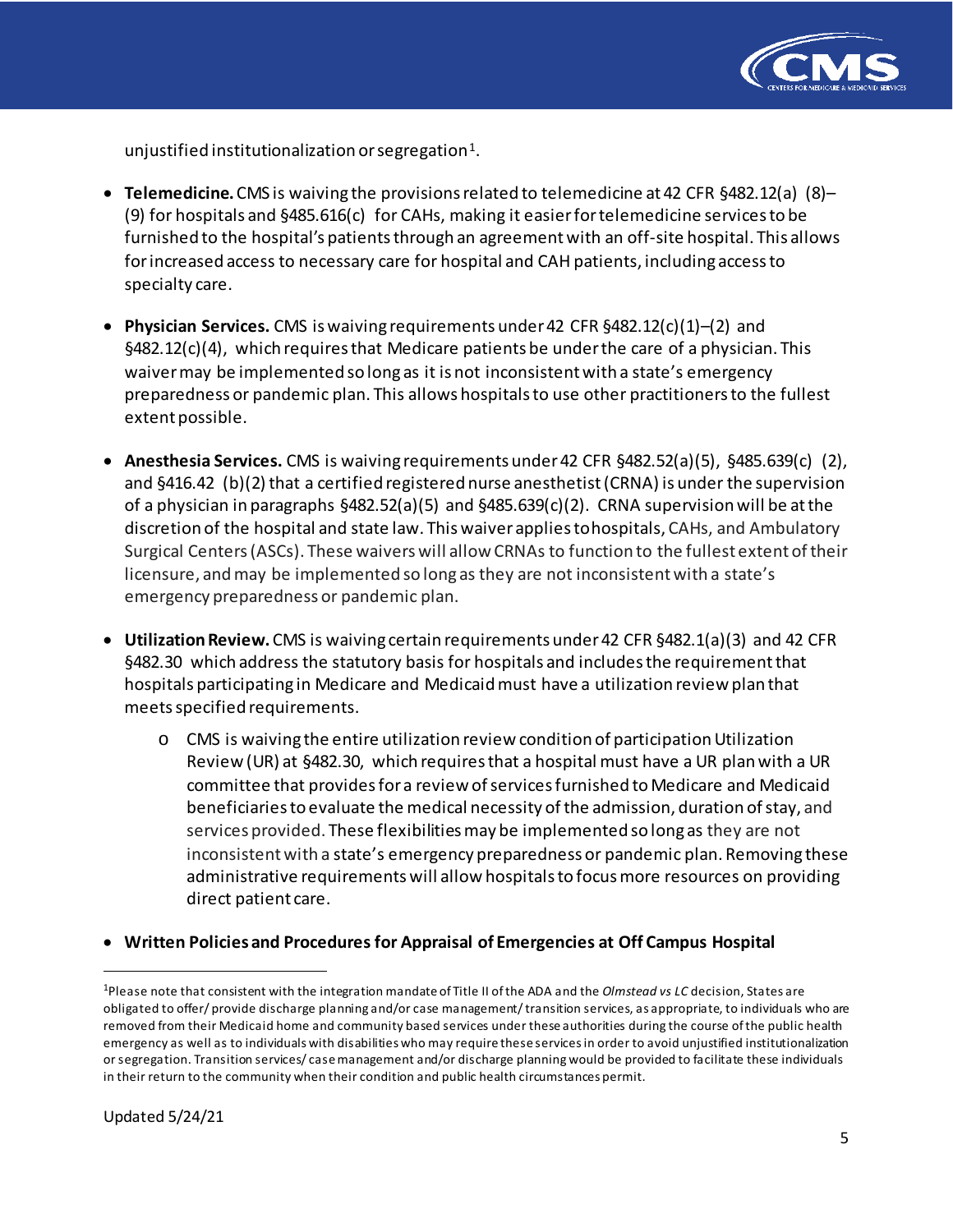

**Departments**. CMS is waiving 42 CFR §482.12(f)(3), emergency services, with respect to surge facilities **only**, such that written policies and procedures for staff to use when evaluating emergencies are not required for surge facilities. This removes the burden on facilitiesto develop and establish additional policies and procedures at theirsurge facilities or surge sites related to the assessment, initial treatment, and referral of patients. These flexibilities may be implemented so long as they are not inconsistent with a state's emergency preparedness or pandemic plan.

- **Emergency Preparedness Policies and Procedures.** CMS iswaiving 42 CFR §482.15(b) and §485.625(b), which requires the hospital and CAH to develop and implement emergency preparedness policies and procedures, and §482.15(c)(1)–(5) and §485.625(c)(1)–(5) which requires that the emergency preparedness communication plans for hospitals and CAHs to contain specified elements with respect to the surge site. The requirement under the communication plan requires hospitals and CAHs to have specific contact information for staff, entities providing services under arrangement, patients' physicians, other hospitals and CAHs, and volunteers. This would not be an expectation for the surge site. This waiver applies to both hospitals and CAHs, and removes the burden on facilities to establish these policies and procedures for their surge facilities or surge sites.
- **Quality Assessment and Performance Improvement Program.** CMS is waiving 42 CFR §482.21(a)–(d) and (f), and §485.641(a), (b), and (d), which provide details on the scope of the program, the incorporation, and setting priorities for the program's performance improvement activities, and integrated Quality Assurance & Performance Improvement programs (for hospitals that are part of a hospital system). These flexibilities, which apply to both hospitals and CAHs, may be implemented so long as they are not inconsistentwith a state's emergency preparedness or pandemic plan. We expect any improvements to the plan to focus on the Public Health Emergency (PHE). While this waiver decreases burden associated with the development of a hospital or CAH QAPI program, the requirement that hospitals and CAHs maintain an effective, ongoing, hospital-wide,data-driven quality assessment and performance improvement program will remain. This waiver applies to both hospitals and CAHs.
- **Nursing Services.** CMS is waiving the requirements at 42 CFR §482.23(b)(4), which requiresthe nursing staffto develop and keep current a nursing care plan foreach patient, and §482.23(b)(7), which requires the hospital to have policies and procedures in place establishing which outpatient departments are not required to have a registered nurse present. These waivers allow nursesincreased time to meetthe clinical care needs of each patient and allow for the provision of nursing care to an increased number of patients. In addition, we expect that hospitals will need relief for the provision of inpatient services and as a result, the requirement to establish nursing-related policies and procedures for outpatient departments is likely of lower priority. These flexibilities apply to both hospitals and CAHs §485.635(d)(4), and may be implemented so long as they are not inconsistent with a state's emergency preparedness or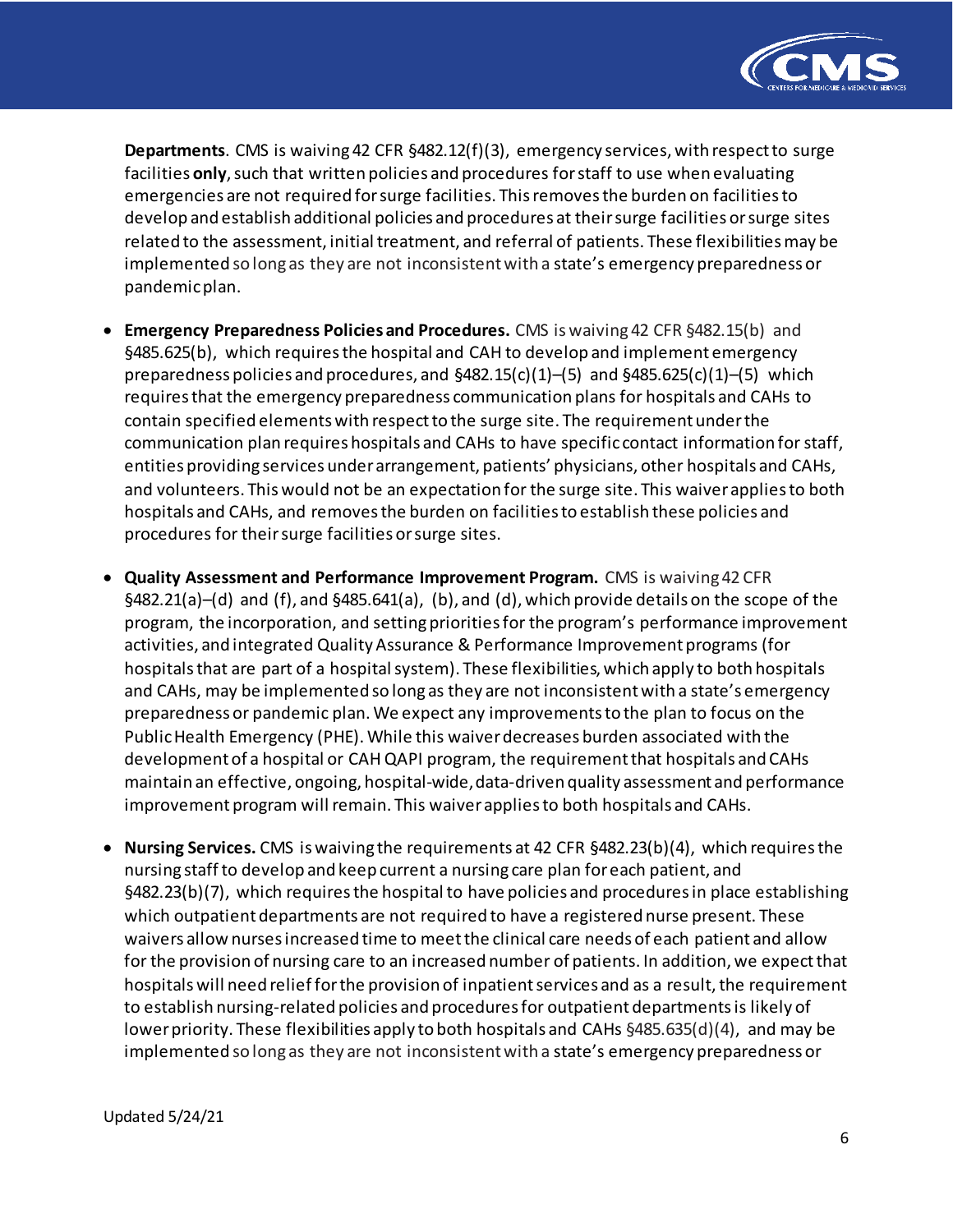

pandemic plan.

- **Food and DieteticServices.** CMS iswaiving the requirement atparagraph 42 CFR §482.28(b) (3), which requires providers to have a current therapeutic diet manual approvedby the dietitian and medical staff readily available to all medical, nursing, and food service personnel. Such manuals would not need to be maintained at surge capacity sites. These flexibilities may be implemented so long as they are not inconsistent with a state's emergency preparedness or pandemic plan. Removing these administrative requirements will allow hospitals to focus more resources on providing direct patient care.
- **Respiratory Care Services.** CMS is waiving the requirements at 42 CFR §482.57(b)(1) that require hospitalsto designate inwriting the personnel qualified to performspecific respiratory care procedures and the amount of supervision required for personnel to carry out specific procedures. These flexibilities may be implemented so long as they are not inconsistent with a state's emergency preparedness or pandemic plan. Not being required to designate these professionals in writing will allow qualified professionals to operate to the fullest extent of their licensure and training in providing patient care.
- **Expanded Ability for Hospitals to Offer Long-term Care Services ("Swing-Beds") for Patients Who do not Require Acute Care but do Meet the Skilled Nursing Facility (SNF) Level of Care Criteria as Set Forth at 42 CFR 409.31.** Under section 1135(b)(1) of the Act, CMS is waiving the requirements at 42 CFR 482.58, "*Special Requirements for hospital providers of long-term care services ("swing-beds")"* subsections (a)(1)-(4) *"Eligibility"*, to allow hospitals to establish SNF swing beds payable under the SNF prospective payment system (PPS) to provide additional optionsfor hospitals with patients who no longer require acute care but are unable to find placement in a SNF.

In order to qualify for this waiver, hospitals must:

- o Not use SNF swing beds for acute level care.
- o Comply with all other hospital conditions of participation and those SNF provisions set out at 42 CFR 482.58(b) to the extent not waived.
- o Be consistent with the state's emergency preparedness or pandemic plan.

Hospitals must call the CMS Medicare Administrative Contractor (MAC) enrollment hotline to add swing bed services. The hospital must attest to CMS that:

- o They have made a good faith effort to exhaust all other options;
- o There are no skilled nursing facilities within the hospital's catchment area that under normal circumstances would have accepted SNF transfers, but are currently not willing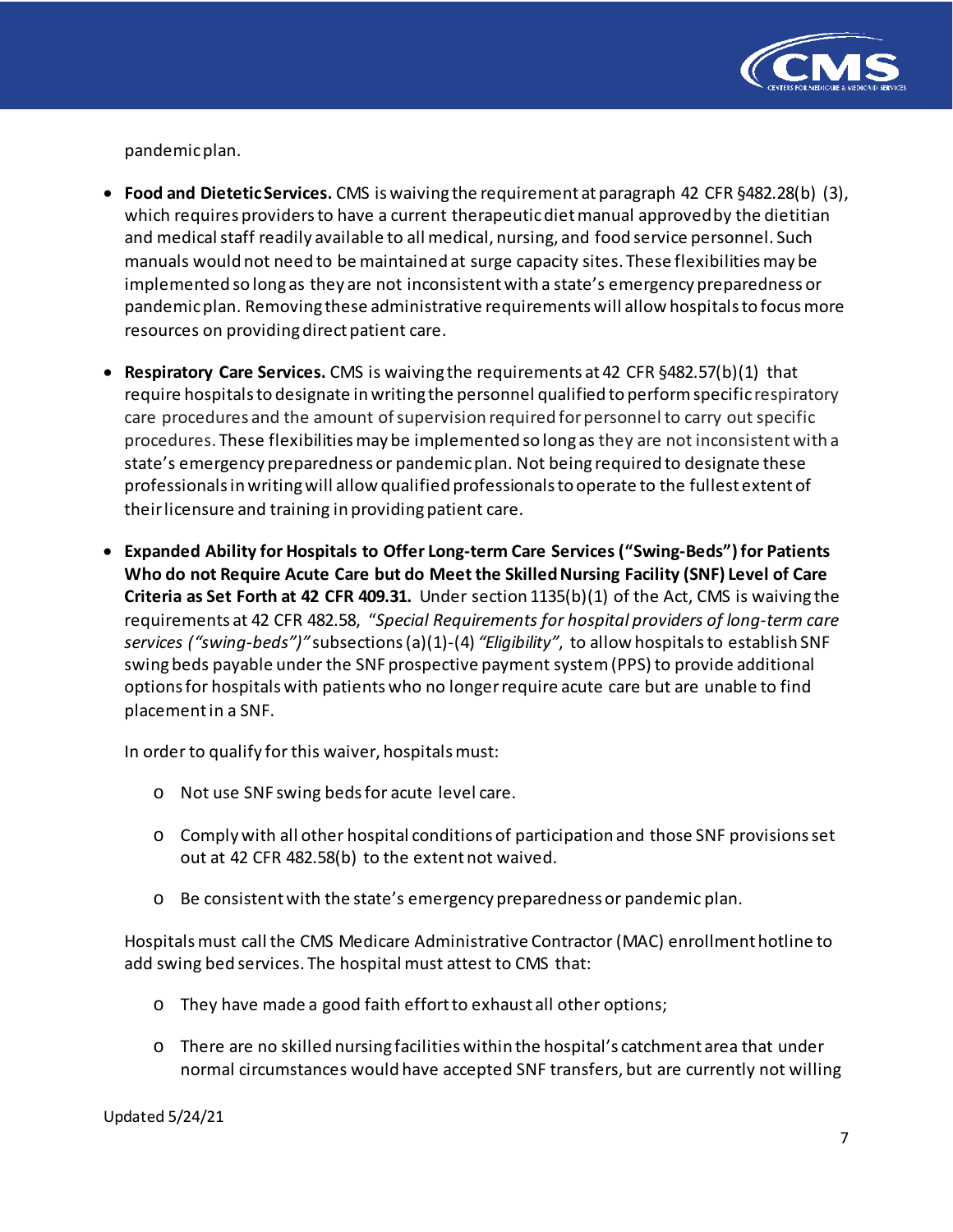

to accept or able to take patients because of the COVID-19 public health emergency (PHE);

- o The hospital meets all waiver eligibility requirements; and
- o They have a plan to discharge patients as soon as practicable, when a SNF bed becomes available, or when the PHE ends, whichever is earlier.

This waiver applies to all Medicare enrolled hospitals, except psychiatricand long term care hospitals that need to provide post-hospital SNF level swing-bed services for non-acute care patients in hospitals, so long as the waiver is not inconsistent with the state's emergency preparedness or pandemic plan. The hospital shall not bill for SNF PPS payment using swing beds when patients require acute level care or continued acute care at any time while this waiver is in effect. This waiver is permissible for swing bed admissions during the COVID-19 PHE with an understanding that the hospital must have a plan to discharge swing bed patients as soon as practicable, when a SNF bed becomes available, or when the PHE ends, whichever is earlier.

• **Medicare Graduate Medical Education (GME) Affiliation Agreement (updated 5/24/21):** Due to the COVID-19 Public Health Emergency (PHE), under the authority of section 1135(b)(5) of the Social Security Act (the Act), CMS is extending the submission deadline for both new Medicare GME affiliation agreements and amendments to existing Medicare GME affiliation agreements to January 1, 2022. CMS previously waived the July 1 submission deadline under 42 CFR 413.79(f)(1) for new Medicare GME affiliation agreements and the June 30 deadline under the May 12, 1998 Health Care Financing Administration Final Rule (63 FR 26318, 26339, 26341) for amendments of existing Medicare GME affiliation agreements. That is, during the COVID-19 PHE, instead of requiring that new Medicare GME affiliation agreements be submitted to CMS and the MACs by July 1, 2020 (for the academic year starting July 1, 2020), and that amendments to Medicare GME affiliation agreements be submitted to CMS and the MACs by June 30, 2020 (for the academic year ending June 30, 2020), CMS allowed hospitals to submit new and/or amended Medicare GME affiliation agreements as applicable to CMS and the MACs by January 1, 2021.

As a result of the continuation of the COVID-19 PHE effective April 21, 2021, new Medicare GME affiliation agreements must be submitted by January 1, 2022 (for the academic year starting July 1, 2021) and amended Medicare GME affiliation agreements must be submitted by January 1, 2022 (for the academic year ending June 30, 2021). As under existing procedures, hospitals should email new and/or amended agreements to CMS at Medicare GME Affiliation Agreement@cms.hhs.gov, and indicate in the subject line whether the affiliation agreement is a new one or an amended one.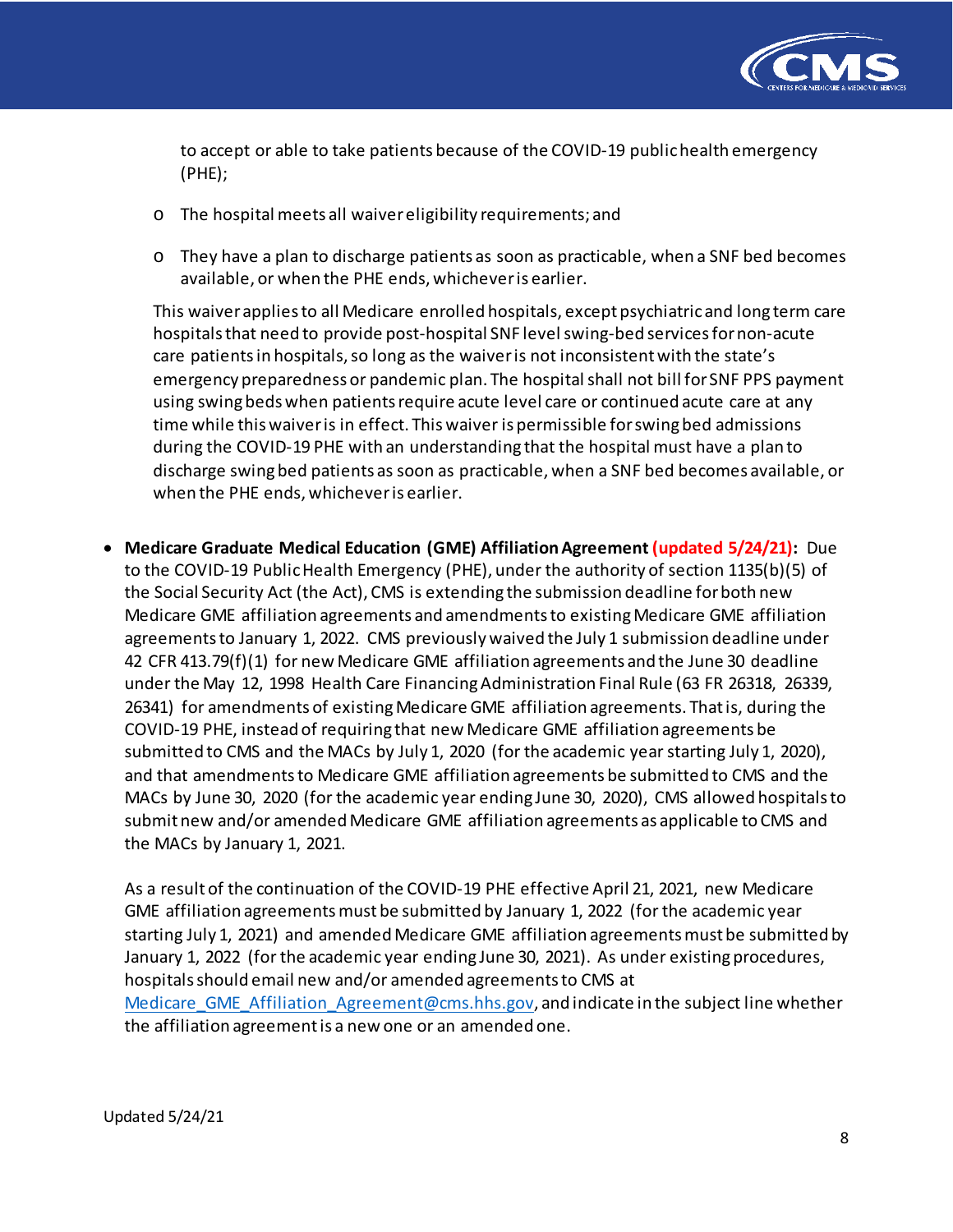

- **CAH Personnel Qualifications.** CMS is waiving the minimum personnel qualifications for clinical nurse specialists at paragraph 42 CFR §485.604(a)(2), nurse practitioners at paragraph  $§485.604(b)(1)–(3)$ , and physician assistants at paragraph  $§485.604(c)(1)–(3)$ . Removing these Federal personnel requirements will allow CAHs to employ individuals in these roles who meet state licensure requirements and provide maximumstaffing flexibility. These flexibilities should be implemented so long as they are not inconsistent with a state's emergency preparedness or pandemic plan.
- **CAH Staff Licensure.** CMS is deferring to staff licensure, certification, or registration to state law by waiving 42 CFR §485.608(d) regarding the requirement that staff of the CAH be licensed, certified, or registered in accordance with applicable federal, state, and local laws and regulations. This waiver will provide maximum flexibility for CAHs to use all available clinicians. These flexibilitiesmay be implemented so long asthey are notinconsistentwith a state's emergency preparedness or pandemic plan.
- **CAH Status and Location.** CMS is waiving the requirement at 42 CFR §485.610(b) that the CAH be located in a rural area or an area being treated as being rural, allowing the CAH flexibilityin the establishment of surge site locations. CMS is also waiving the requirement at  $§485.610(e)$ regarding the CAH's off-campus and co-location requirements, allowing the CAH flexibility in establishing temporary off-site locations. In an effort to facilitate the establishment of CAHs without walls, these waivers will suspend restrictions on CAHs regarding their rural location and their location relative to other hospitals and CAHs. These flexibilities may be implemented so long as they are not inconsistent with a state's emergency preparedness or pandemicplan.
- **CAH Length of Stay.** CMS is waiving the requirements that CAHs limit the number of beds to 25, and that the length of stay be limited to 96 hours underthe Medicare conditions of participation for number of beds and length of stay at 42 CFR§485.620.
- **Temporary Expansion Locations:** For the duration of the PHE related to COVID-19, CMS is waiving certain requirements underthe Medicare conditions of participation at 42 CFR §482.41 and §485.623 (as noted elsewhere in this waiver document) and the provider- based department requirements at §413.65 to allow hospitals to establish and operate as part of the hospital any location meeting those conditions of participation for hospitals that continue to apply during the PHE. This waiver also allows hospitals to change the status of their current provider-based department locations to the extent necessary to address the needs of hospital patients as part of the state or local pandemic plan. This extends to any entity operating as a hospital (whether a current hospital establishing a new location or an Ambulatory Surgical Center (ASC) enrolling as a hospital during the PHE pursuant to a streamlined enrollment and survey and certification process) so long as the relevant location meets the conditions of participation and other requirements not waived by CMS. This waiver will enable hospitals to meet the needs of Medicare beneficiaries.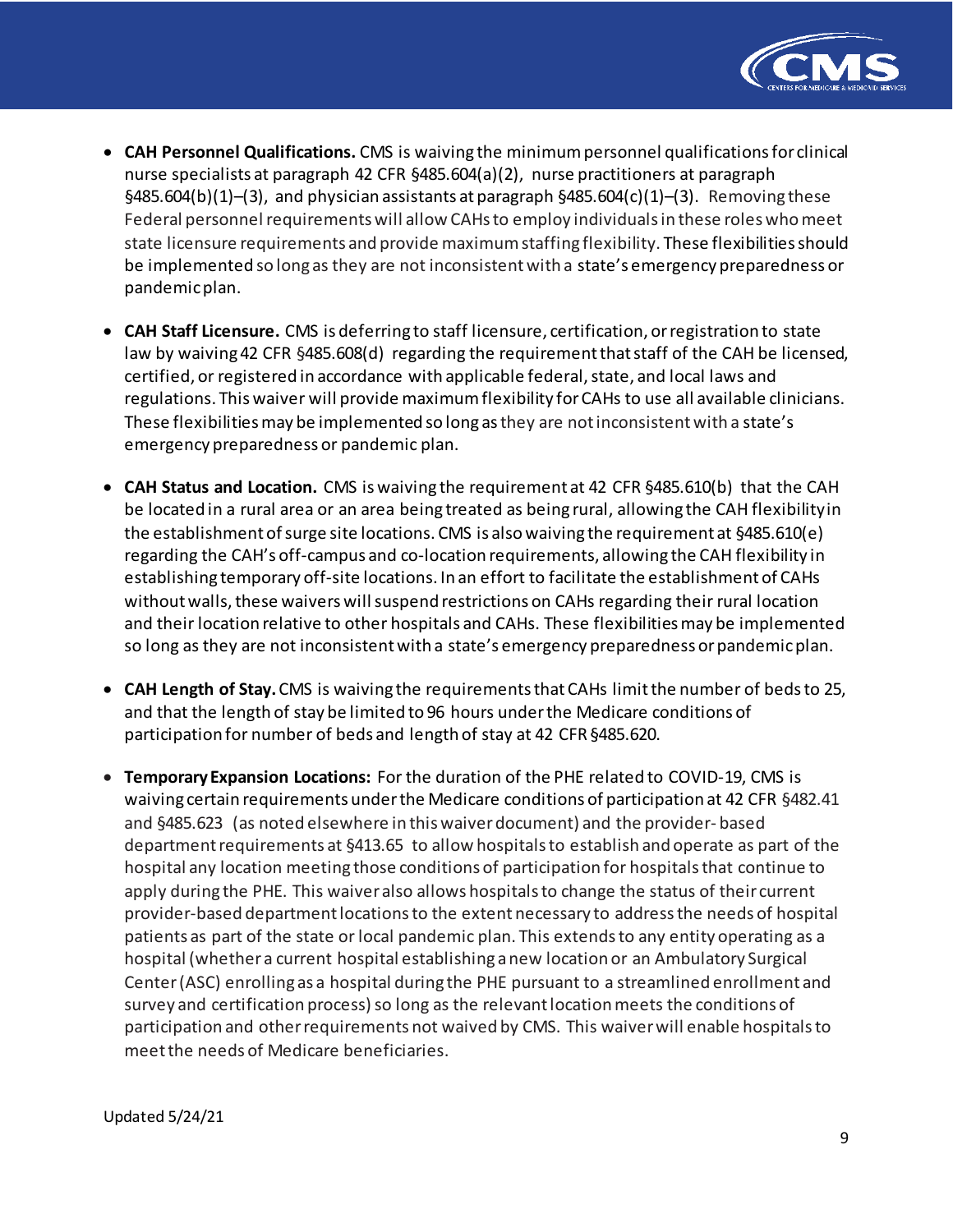

- **Responsibilities of Physicians in Critical Access Hospitals (CAHs).** 42 CFR § 485.631(b)(2). CMS is waiving the requirement for CAHs that a doctor of medicine or osteopathy be physically present to provide medical direction, consultation, and supervision for the services provided in the CAH at § 485.631(b)(2). CMS is retaining the regulatory language in the second part of the requirement at § 485.631(b)(2) that a physician be available "through direct radio or telephone communication, or electronic communication for consultation, assistance with medical emergencies, or patient referral." Retaining this longstanding CMS policy and related longstanding subregulatory guidance that further described communication between CAHs and physicians will assure an appropriate level of physician direction and supervision for the services provided by the CAH. This will allow the physician to perform responsibilitiesremotely, as appropriate. This also allows CAHs to use nurse practitioners and physician assistants to the fullest extent possible, while ensuring necessary consultation and support as needed.
- **Postponement of Application Deadline to the Medicare Geographic Classification Review Board** *(New since 7/29 Release).* Per requirements at section 1886(d)(10)(C)(ii) of the Social Security Act (the Act) and 42 CFR 412.256(a)(2), September 1, 2020 is the deadline to submit an application to the Medicare Geographic Classification Review Board (MGCRB) for FY 2022 reclassifications. These provisions require applications to be filed through OH CDMS (https://www.cms.gov/Regulations-and-Guidance/Review-Boards/MGCRB/Electronic-Filing) not later than the first day of the 13-month period preceding the Federal fiscal year for which reclassification is requested.

Due to the COVID-19 Public Health Emergency (PHE), under the authority of section 1135(b)(5) of the Act, CMS is postponing the September 1 deadline until 15 days after the public display date of the FY 2021 IPPS/LTCH final rule by the Office of the Federal Register.

- **Long Term Care Hospitals - Site Neutral Payment Rate Provisions.** Also as required by section 3711(b) of the CARES Act, during the Public Health Emergency (PHE) due to COVID-19, the Secretary has waived section 1886(m)(6) of the Social Security Act relating to certain site neutral payment rate provisions for long-term care hospitals (LTCHs).
	- $\circ$  Section 3711(b)(1) of the CARES Act waives the payment adjustment under section  $1886(m)(6)(C)(ii)$  of the Act for LTCHs that do not have a discharge payment percentage (DPP) for the period that is at least 50 percent during the COVID-19 public health emergency period. Under this provision, for the purposes of calculating an LTCH's DPP, all admissions during the COVID-19 public health emergency period will be counted in the numerator of the calculation, that is, LTCH cases that were admitted during the COVID-19 public health emergency period will be counted as discharges paid the LTCH PPS standard Federal payment rate.
	- o Section 3711(b)(2) of the CARES Act provides a waiver of the application of the site neutral payment rate under section 1886(m)(6)(A)(i) of the Act for those LTCH admissions that are in response to the public health emergency and occur during the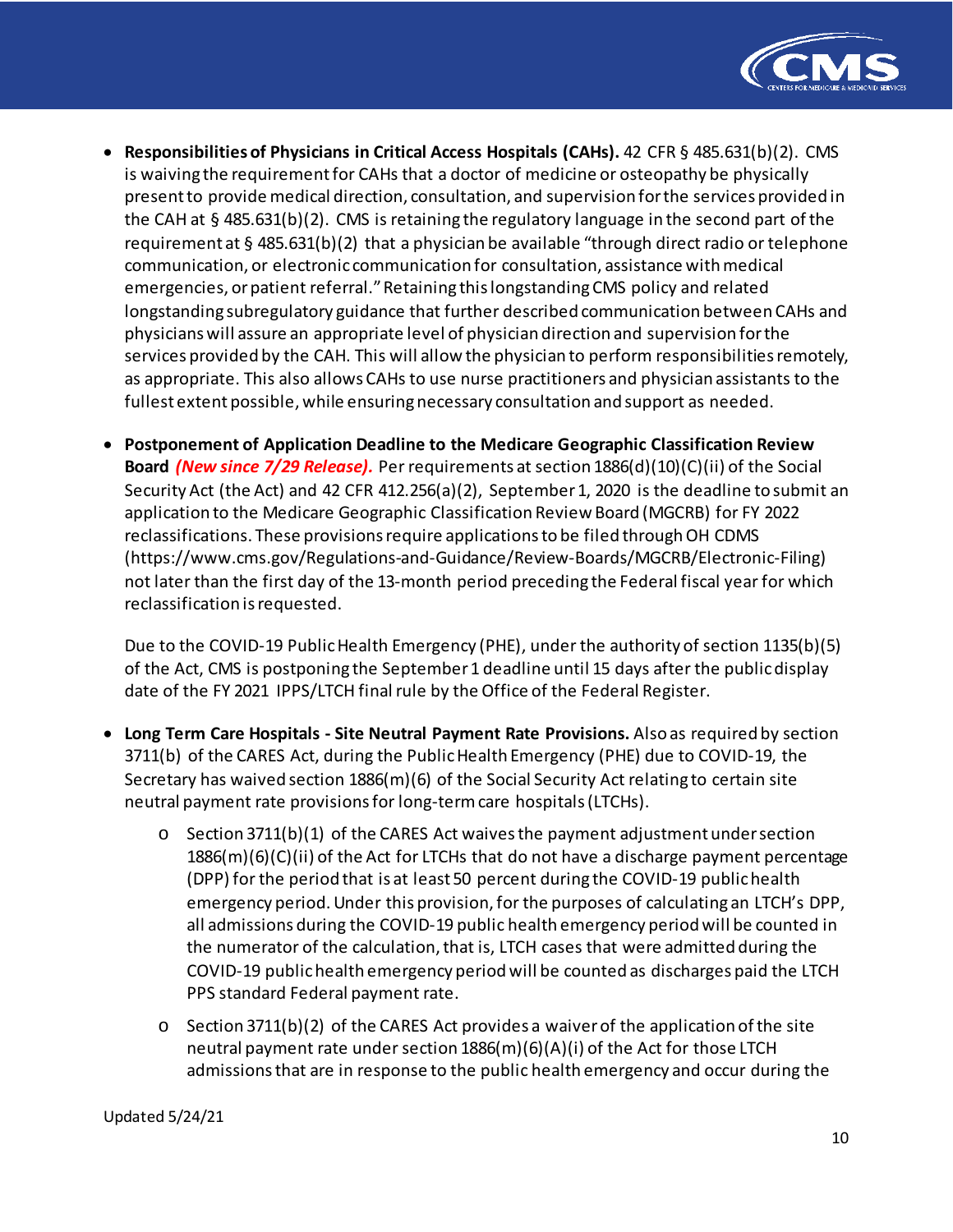

COVID-19 public health emergency period. Under this provision, all LTCH cases admitted during the COVID-19 public health emergency period will be paid the relatively higher LTCH PPS standard Federal rate. A new LTCH PPS Pricer software package will be released in April 2020 to include this temporary payment policy effective for claims with an admission date occurring on or after January 27, 2020 and continuing through the duration of the COVID-19 public health emergency period. Claims received on or after April 21, 2020, will be processed in accordance with this waiver. Claims received April 20, 2020, and earlier will be reprocessed.

• **Conditions of Participation (CoP) for COVID-19 Vaccinations.** *(New since 12/1/20 Release).*Under the authority afforded by Section 1135 of the Social Security Act, for the duration of the Public Health Emergency, CMS is modifying the following regulation:

### **§ 482.23 Condition of participation: Nursing services.**

(c) Standard: Preparation and administration of drugs.

(3) With the exception of influenza and pneumococcal vaccines, which may be administered per physician-approved hospital policy after an assessment of contraindications, orders for drugs and biologicals must be documented and signed by a practitioner who is authorized to write orders in accordance with State law and hospital policy, and who is responsible for the care of the patient.

To allow for hospital and community administration of COVID-19 vaccines, the following highlighted language is being incorporated into this regulation for the duration of the PHE:

#### **§ 482.23 Condition of participation: Nursing services.**

(c) Standard: Preparation and administration of drugs.

(3) With the exception of influenza, pneumococcal, and COVID-19 vaccines (either currently approved by the FDA or authorized under an FDA Emergency Use Authorization), which may be administered per physician-approved hospital policy after an assessment of contraindications, orders for drugs and biologicals must be documented and signed by a practitioner who is authorized to write orders in accordance with State law and hospital policy, and who is responsible for the care of the patient.

#### **Hospitals Classified as Sole Community Hospitals (SCHs)**

• CMS is waiving certain eligibility requirements at 42 CFR § 412.92(a) for hospitals classified as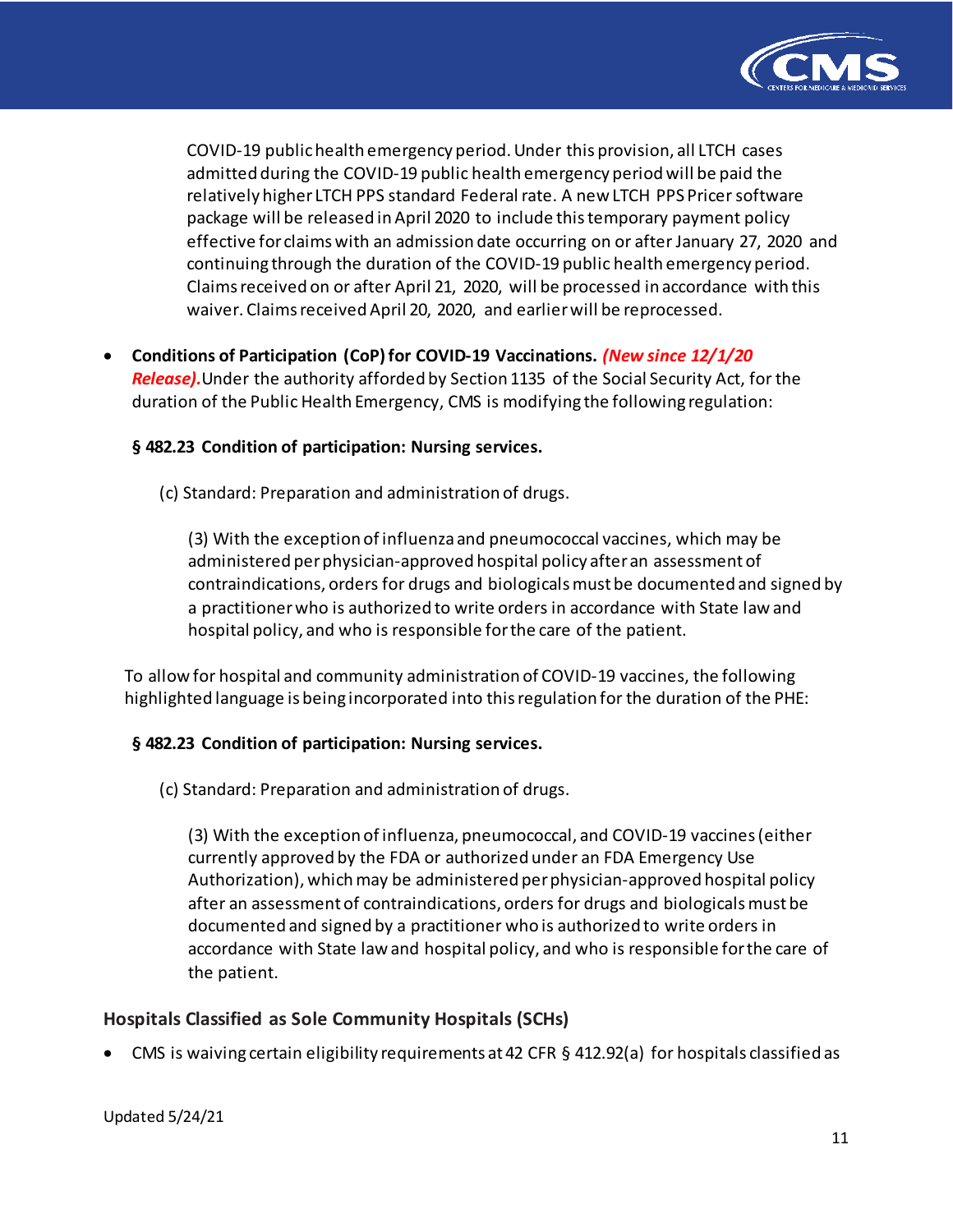

SCHs prior to the PHE. Specifically, CMS is waiving the distance requirements at paragraphs (a), (a)(1), (a)(2), and (a)(3) of 42 CFR  $\S$  412.92, and is also waiving the "market share" and bed requirements (as applicable) at 42 CFR § 412.92(a)(1)(i) and (ii). CMS is waiving these requirements for the duration of the PHE to allow these hospitals to meet the needs of the communities they serve during the PHE, such as to provide for increased capacity and promote appropriate cohorting of COVID-19 patients. MACs will resume their standard practice for evaluation of all eligibility requirements after the conclusion of the PHE period.

# **Hospitals Classified as Medicare-Dependent, Small Rural Hospitals (MDHs)**

• For hospitals classified as MDHs prior to the PHE, CMS is waiving the eligibility requirement at 42 CFR § 412.108(a)(1)(ii) that the hospital has 100 or fewer beds during the cost reporting period, and the eligibility requirement at 42 CFR § 412.108(a)(1)(iv)(C) that at least 60 percent of the hospital's inpatient days or discharges were attributable to individuals entitled to Medicare Part A benefits during the specified hospital cost reporting periods. CMS is waiving these requirements for the duration of the PHE to allow these hospitals to meet the needs of the communities they serve during the PHE, such as to provide for increased capacity and promote appropriate cohorting of COVID-19 patients. MACs will resume their standard practice for evaluation of all eligibility requirements after the conclusion of the PHE period.

# **Rural Health Clinics (RHCs) and Federally Qualified Health Centers (FQHCs)**

- **Certain Staffing Requirements.** 42 CFR 491.8(a)(6). CMS is waiving the requirement in the second sentence of § 491.8(a)(6) that a nurse practitioner, physician assistant, or certified nurse-midwife be available to furnish patient care services at least 50 percent of the time the RHC operates. CMS is not waiving the first sentence of  $\S$  491.8(a)(6) that requires a physician, nurse practitioner, physician assistant, certified nurse-midwife, clinical social worker, or clinical psychologist to be available to furnish patient care services at all times the clinic or center operates. This will assist in addressing potential staffing shortages by increasing flexibility regarding staffing mixes during the PHE.
- **Physician Supervision of NPs in RHCs and FQHCs.** 42 CFR 491.8(b)(1). We are modifying the requirement that physicians must provide medical direction for the clinic's or center's health care activities and consultation for, and medical supervision of, the health care staff, only with respect to medical supervision of nurse practitioners, and only to the extent permitted by state law. The physician, either in person or through telehealth and other remote communications, continues to be responsible for providing medical direction for the clinic or center's health care activities and consultation for the health care staff, and medical supervision of the remaining health care staff. This allows RHCs and FQHCs to use nurse practitioners to the fullest extent possible and allows physicians to direct their time to more critical tasks.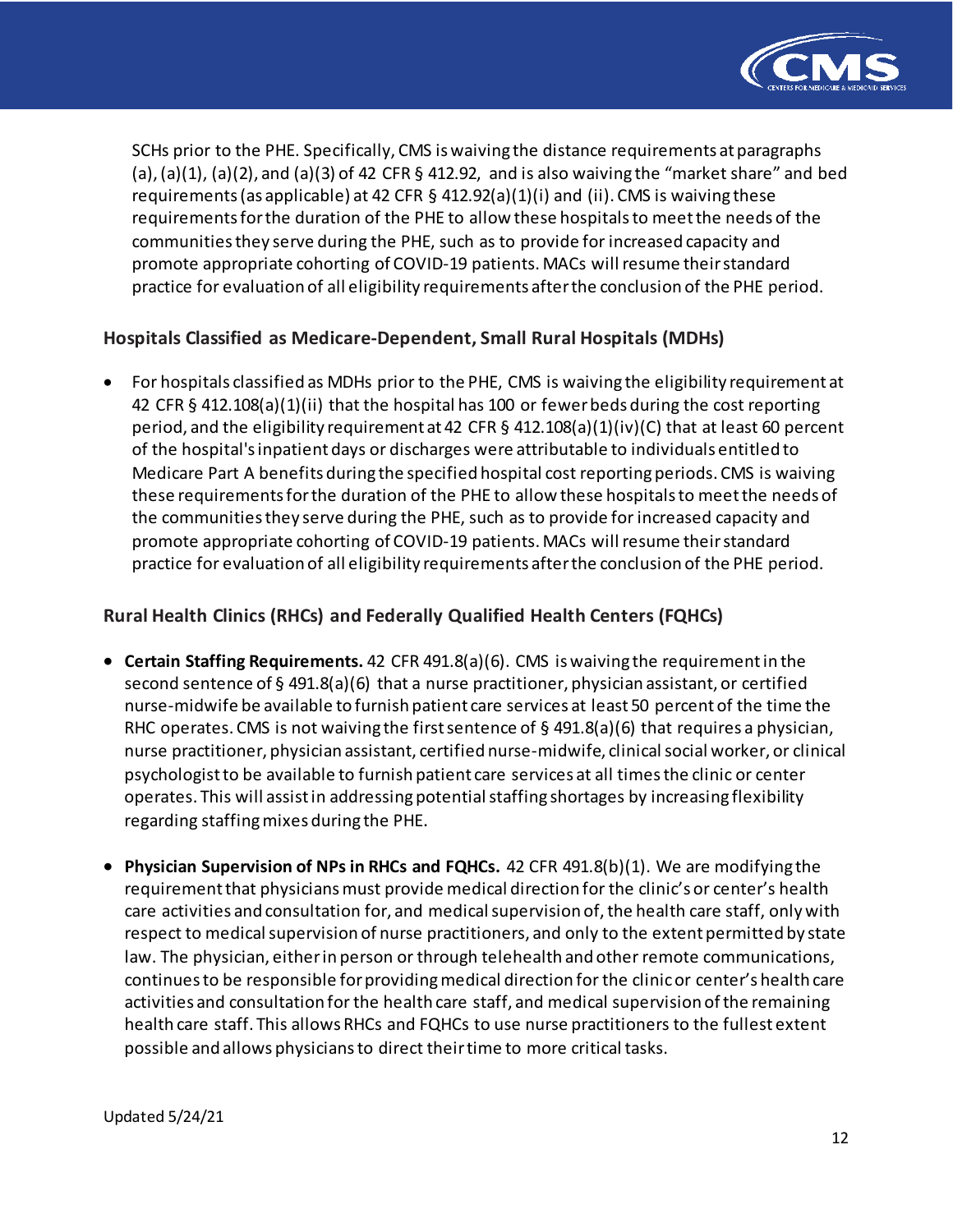

• **Temporary Expansion Locations.** CMS is waiving the requirements at 42 CFR §491.5(a)(3)(iii) which require RHCs and FQHCs be independently considered for Medicare approval if services are furnished in more than one permanent location. Due to the current PHE, CMS is temporarily waiving this requirement removing the location restrictions to allow flexibility for existing RHCs/FQHCs to expand services locations to meet the needs of Medicare beneficiaries. This flexibility includes areas which may be outside of the location requirements 42 CFR §491.5(a)(1) and (2) but will end when the HHS Secretary determines there is no longer a PHE due to COVID-19.

# **Housing Acute Care Patients in the IRF or Inpatient Psychiatric Facility (IPF) Excluded Distinct Part Units**

• CMS is waiving requirements to allow acute care hospitals to house acute care inpatients in excluded distinct part units, such as excluded distinct part unit IRFs or IPFs, where the distinct part unit's beds are appropriate for acute care inpatients. The Inpatient Prospective Payment System (IPPS) hospital should bill for the care and annotate the patient's medical record to indicate the patient is an acute care inpatient being housed in the excluded unit because of capacity issues related to the disaster or emergency.

# **Care for Excluded Inpatient Psychiatric Unit Patients in the Acute Care Unit of a Hospital**

• CMS is allowing acute care hospitalswith excluded distinct partinpatient psychiatricunitsto relocate inpatients from the excluded distinct part psychiatric unit to an acute care bed and unit as a result of a disaster or emergency. The hospital should continue to bill for inpatient psychiatric services underthe Inpatient PsychiatricFacility Prospective Payment Systemfor these patients and annotate the medical record to indicate the patient is a psychiatric inpatient being cared for in an acute care bed because of capacity or other exigent circumstances related to the COVID-19 emergency. This waiver may be utilized where the hospital's acute care beds are appropriate forpsychiatricpatients and the staff and environment are conducive to safe care. For psychiatric patients, this includes assessment of the acute care bed and unit location to ensure those patients at risk of harm to self and others are safely cared for.

# **Care for Excluded Inpatient Rehabilitation Unit Patients in the Acute Care Unit of a Hospital**

• CMS is allowing acute care hospitals with excluded distinct part inpatient rehabilitation units that, as a result of a disaster or emergency, need to relocate inpatients from the excluded distinct part rehabilitation unit to an acute care bed and unit as a result of this PHE. The hospital should continue to bill for inpatient rehabilitation services under the inpatient rehabilitation facility prospective payment system for these patients and annotate the medical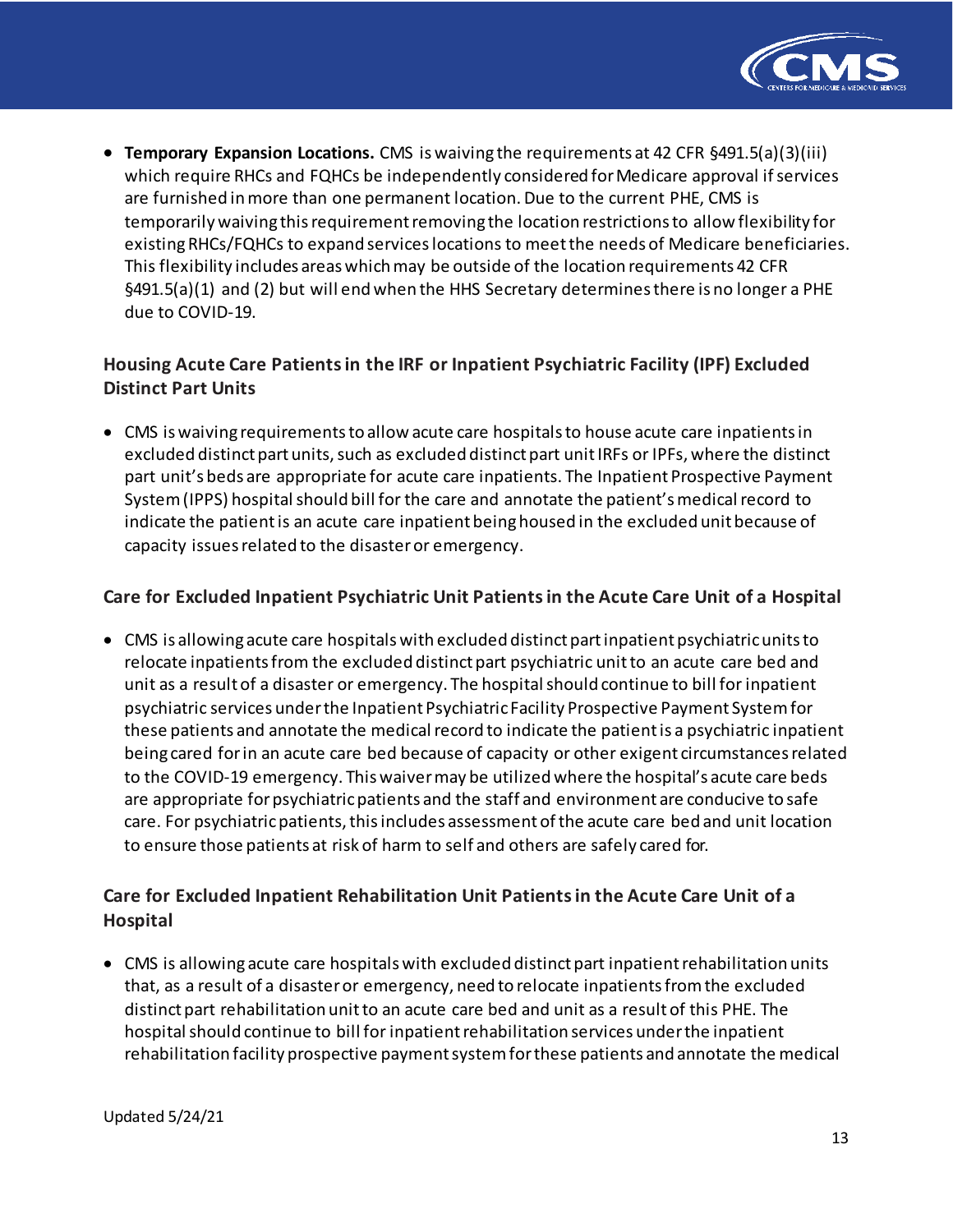

record to indicate the patient is a rehabilitation inpatient being cared for in an acute care bed because of capacity or other exigent circumstances related to the disaster or emergency. This waivermay be utilizedwhere the hospital's acute care beds are appropriate for providing care to rehabilitation patients and such patients continue to receive intensive rehabilitation services.

# **Flexibility for Inpatient Rehabilitation Facilities Regarding the "60 Percent Rule"**

• CMS is allowing IRFs to exclude patients from the freestanding hospital's or excluded distinct part unit'sinpatient population forpurposes of calculating the applicable thresholds associated with the requirements to receive payment as an IRF (commonly referred to as the "60 percent rule") if an IRF admits a patient solely to respond to the emergencyand the patient's medical record properly identifies the patient as such. In addition, during the applicable waiver time period, we would also apply the exception to facilities not yet classified as IRFs, but that are attempting to obtain classification as an IRF.

## **Inpatient Rehabilitation Facility – Intensity of Therapy Requirement ("3-Hour Rule")**

• As required by section 3711(a) of the Coronavirus Aid, Relief, and Economic Security (CARES) Act, during the COVID-19 public health emergency, the Secretary has waived 42 CFR § 412.622(a)(3)(ii) which provides that payment generally requires that patients of an inpatient rehabilitation facility receive at least 15 hours of therapy per week. This waiver clarifies information provided in "Medicare and Medicaid Programs; Policy and Regulatory Revisions in Response to the COVID-19 Public Health Emergency" (CMS-1744-IFC). (85 Federal Register 19252, 19287, April 6, 2020). The information in that rulemaking (CMS-1744-IFC) about Inpatient Rehabilitation Facilities was contemplated prior to the passage of the CARES Act.

# **Extension for Inpatient Prospective Payment System (IPPS) Wage Index Occupational Mix Survey Submission**

• CMS collects data every 3 years on the occupational mix of employees for each short-term, acute care hospital participating in the Medicare program. Completed 2019 Occupational Mix Surveys, Hospital Reporting Form CMS-10079, for the Wage Index Beginning FY 2022, were initially due to the Medicare Administrative Contractors (MACs) on the Excel hospital reporting form available at **[https://www.cms.gov/Medicare/Medicare-Fee-for-Service-Payment/](https://www.cms.gov/Medicare/Medicare-Fee-for-Service-Payment/AcuteInpatientPPS/Wage-Index-Files.html) [AcuteInpatientPPS/Wage-Index-Files.html](https://www.cms.gov/Medicare/Medicare-Fee-for-Service-Payment/AcuteInpatientPPS/Wage-Index-Files.html)** by July 1, 2020. CMS granted an extension for hospitals nationwide affected by COVID-19 until August 3, 2020. Due to continued COVID related concerns from hospitals about meeting this deadline, CMS is further extending this deadline to September 3, 2020. Hospitals must submit their occupational mix surveys along with complete supporting documentation to their MACs by no later than September 3, 2020. Hospitals may then submit revisions to their occupational mix surveys to their MACs, if needed,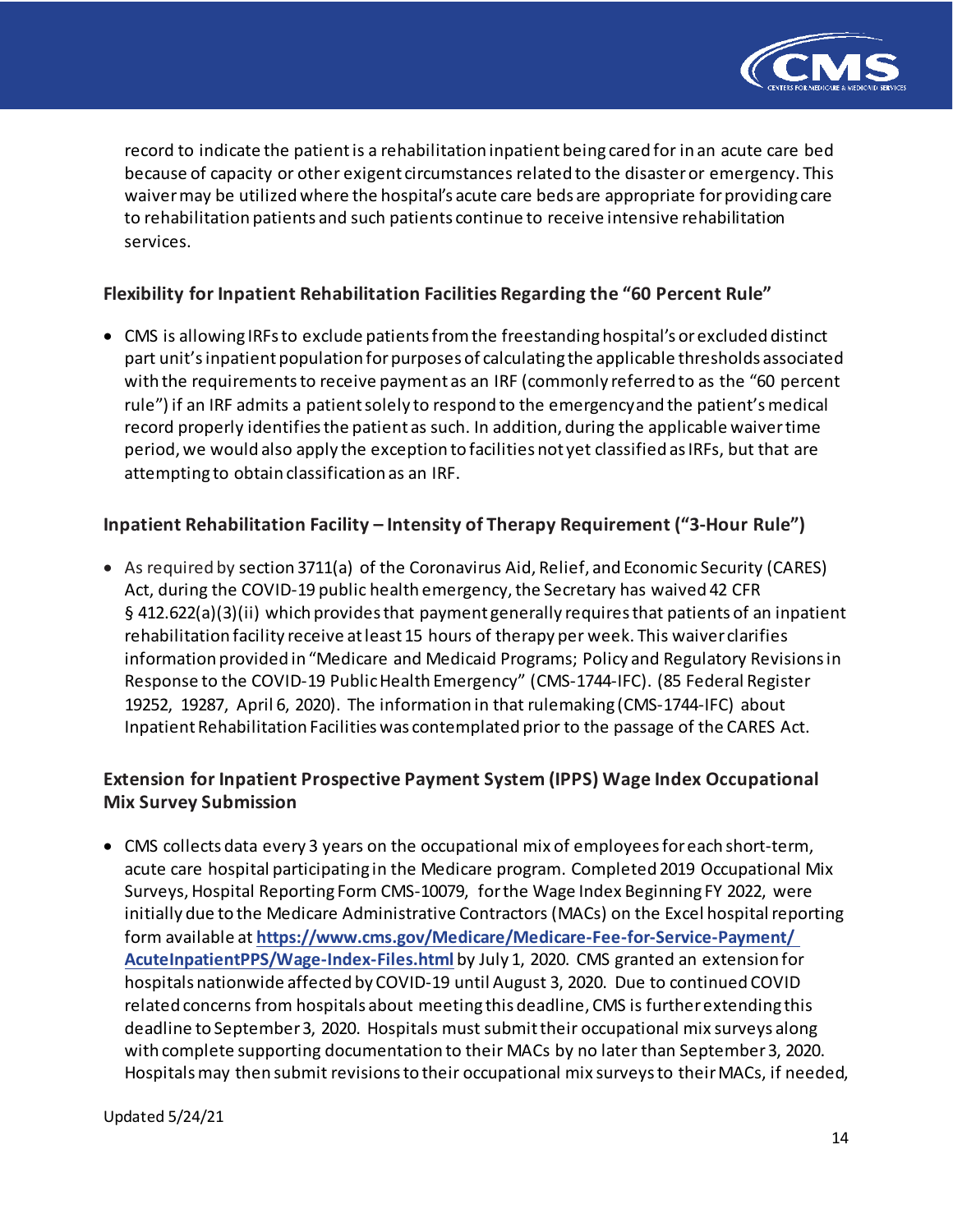

by no later than September 10, 2020.

# **Supporting Care for Patients in Long-Term Care Acute Hospitals (LTCHs)**

• CMS has determined it is appropriate to issue a blanket waiver to long-term care hospitals (LTCHs) where an LTCH admits or discharges patients in order to meetthe demands of the emergency from the 25-day average length of stay requirement at  $\S$  412.23(e)(2), which allows these hospitalsto participate in the LTCH PPS. In addition, during the applicable waiver time period, CMS has determined it is appropriate to issue a blanketwaiver to hospitals not yet classified as LTCHs, but seeking classification as an LTCH, to exclude patient stays where the hospital admits or discharges patients in order to meet the demands of the emergency from the 25-day average length of stay requirement, which must be met in order for these hospitals to be eligible to participate in the LTCH PPS. Hospitals should add the "DR" condition code to applicable claims.

## **Care for Patients in Extended Neoplastic Disease Care Hospitals**

• CMS is allowing extended neoplastic disease care hospitals to exclude inpatient stays where the hospital admits or discharges patients in order to meet the demands of the emergency from the greater than 20-day average length of stay requirement, which allows these facilities to be excluded from the hospital inpatient prospective payment system and paid an adjusted payment for Medicare inpatient operating and capital-related costs under the reasonable costbased reimbursement rules as authorized under Section 1886(d)(1)(B)(vi) of the Act and §42 CFR 412.22(i).

**Comprehensive Care for Joint Replacement (CJR) Model:** Due to the COVID-19 public health emergency, the appeals timeline for the Comprehensive Care for Joint Replacement (CJR) model Performance Year (PY) 3 final and PY 4 initial reconciliation reports is modified for participant hospitals. Specifically, CMS is modifying participant hospital deadlines setforth at 42 CFR §510.310(a)(1)-(2), for (a) all participant hospitals that owe repayment to CMS for PY 3 final reconciliation and PY 4 initial reconciliation; and (b) upon request, any participant hospital that is eligible for a reconciliation payment for PY 3 final reconciliation and PY 4 initial reconciliation. The regulations provide that unless the participant hospital provides written notice of a calculation error, CMS deems the CJR reconciliation report to be final 45 calendar days after it is issued and that CMS responds to the notice of calculation error if it is received within 45 calendar days of the issuance of the reconciliation report.

We are modifying the participant hospital deadlines to permit the participant hospital 120 calendar days after the reconciliation report is issued to appeal a determination that such hospital owes repayment to CMS, or upon request, to appeal a determination that such hospital is eligible for a reconciliation payment. If a notice of calculation error is received by CMS within the 120-day period, then consistent with the existing regulation, CMS responds in writing within 30 calendar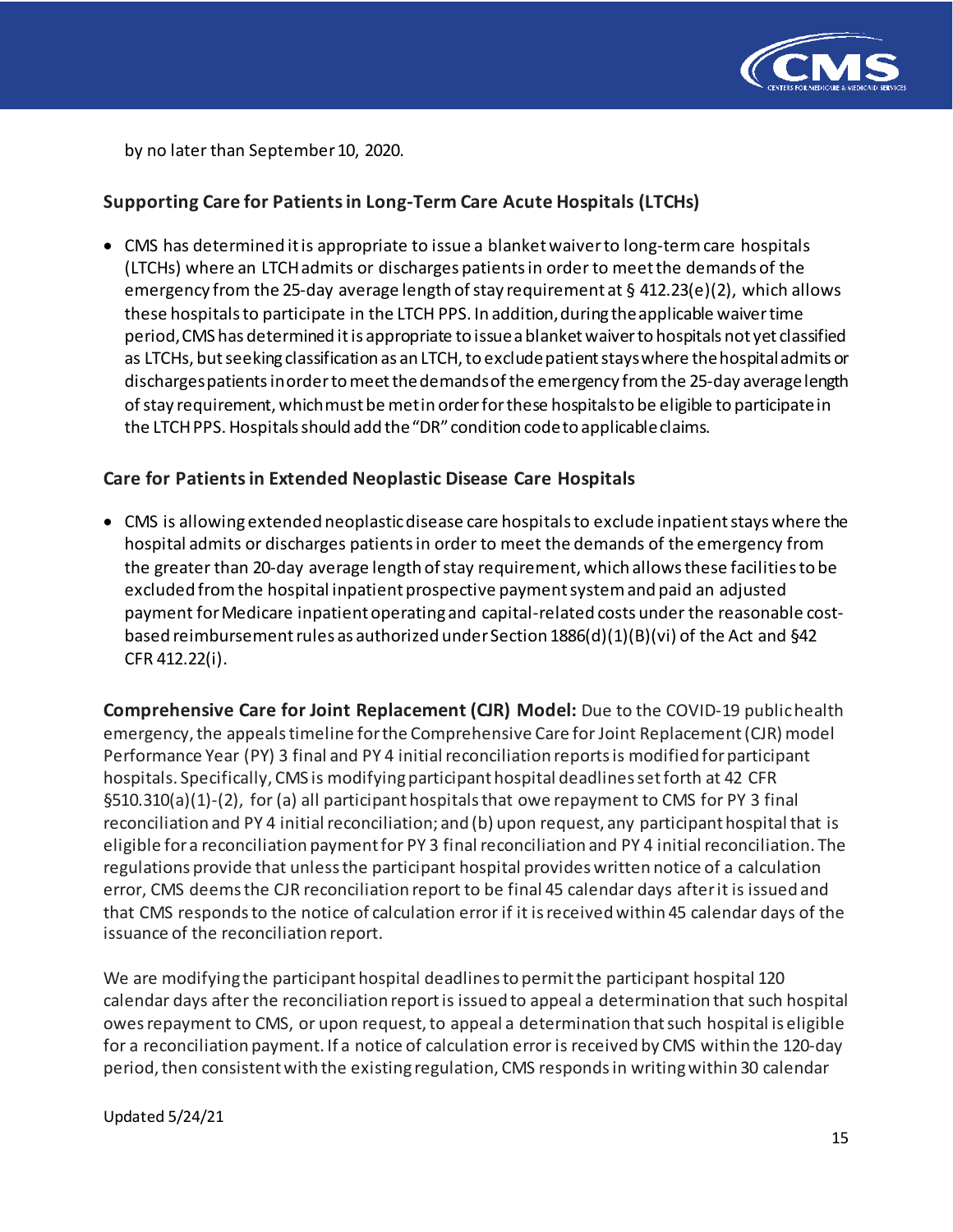

days to either confirm that there was an error in the calculation or verify that the calculation is correct, although CMS reserves the right to an extension upon written notice to the participant hospital.

Hospitals receiving a reconciliation payment that do not request a 120-day appeal period have 45 days to provide a notice of calculation error. Unless the participant hospital provides written notice of the calculation error, CMS deems the CJR reconciliation report to be final 45 calendar days after it is issued, and proceeds with the payment.

# **Long-Term Care Facilities and Skilled Nursing Facilities (SNFs) and/or Nursing Facilities (NFs)**

- **3-Day Prior Hospitalization.** Using the authority under Section 1812(f) of the Act, CMS is waiving the requirement for a 3-day prior hospitalization for coverage of a SNF stay, which provides temporary emergency coverage of SNF services without a qualifying hospital stay, for those people who experience dislocations, or are otherwise affected by COVID-19. In addition, for certain beneficiaries who recently exhausted their SNF benefits, it authorizes renewed SNF coverage without first having to start a new benefit period (this waiver will apply only for those beneficiaries who have been delayed or prevented by the emergency itself from commencing or completing the process of ending their current benefit period and renewing their SNF benefits that would have occurred under normal circumstances).
- **Reporting Minimum Data Set.** CMS iswaiving 42 CFR 483.20 to provide reliefto SNFs on the timeframe requirements for Minimum Data Set assessments and transmission.
- **Staffing Data Submission.** CMS is waiving 42 CFR 483.70(q) to provide reliefto long-term care facilities on the requirements for submitting staffing data through the Payroll-Based Journal system.**(Terminated effective 6/25/2020)**
- **Waive Pre-Admission Screening and Annual Resident Review (PASARR).** CMS is waiving 42 CFR 483.20(k), allowing nursing homes to admit new residents who have not received Level 1 or Level 2 Preadmission Screening. Level 1 assessmentsmay be performed post-admission. On or before the 30<sup>th</sup> day of admission, new patients admitted to nursing homes with a mental illness (MI) or intellectual disability (ID) should be referred promptly by the nursing home to State PASARR program for Level 2 Resident Review.
- **Physical Environment.** CMS iswaiving requirementsrelated at 42 CFR 483.90, specifically the following:
	- o Provided that the state has approved the location as one that sufficiently addresses safety and comfort for patients and staff, CMS is waiving requirements under § 483.90 to allow for a non-SNF building to be temporarily certified and available for use by a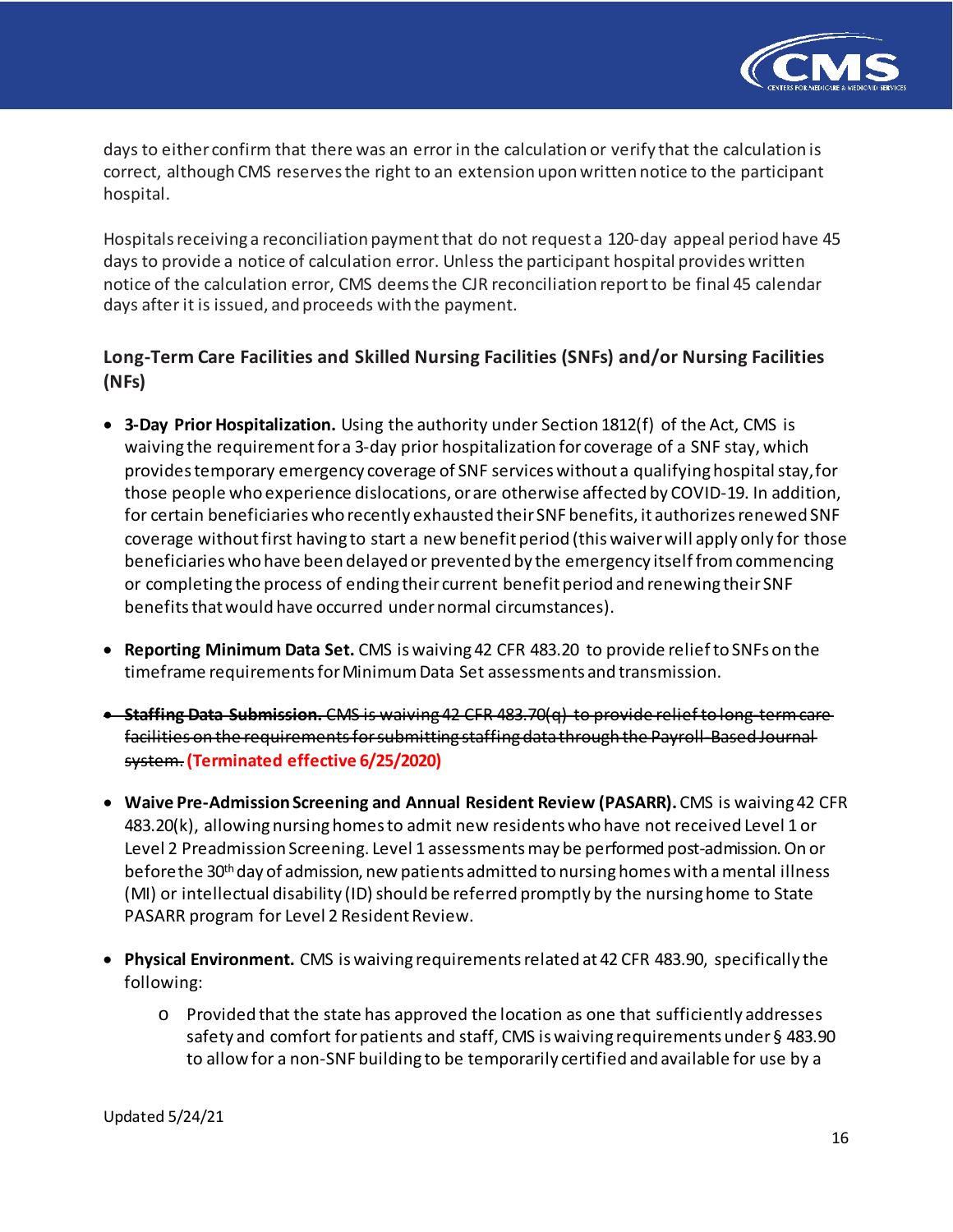

SNF in the eventthere are needsforisolation processesforCOVID-19positive residents, which may not be feasible in the existing SNF structure to ensure care and services during treatment for COVID-19 are available while protecting other vulnerable adults.

- o CMS believes this will also provide another measure that will free up inpatient care beds at hospitals for the most acute patients while providing beds for those still in need of care. CMS will waive certain conditions of participation and certification requirements for opening a NF if the state determines there is a need to quickly stand up a temporary COVID-19 isolation and treatment location.
- o CMS is also waiving requirements under 42 CFR 483.90 to temporarily allow for rooms in a long-term care facility not normally used as a resident's room, to be used to accommodate beds and residents for resident care in emergencies and situations needed to helpwith surge capacity. Roomsthat may be used for this purpose include activity rooms, meeting/conference rooms, dining rooms, orother rooms, as long as residents can be kept safe, comfortable, and other applicable requirements for participation are met. This can be done so long as it is not inconsistent with a state's emergency preparedness or pandemic plan, or as directed by the local or state health department.
- **Resident Groups.** CMS iswaiving the requirements at 42 CFR 483.10(f)(5), which ensure residents can participate in-person in resident groups. This waiver would only permit the facility to restrict in-person meetings during the national emergency given the recommendations of social distancing and limiting gatherings of more than ten people. Refraining from in-person gatherings will help prevent the spread ofCOVID-19.
- **Training and Certification of Nurse Aides.** CMS is waiving the requirements at 42 CFR 483.35(d) (with the exception of 42 CFR 483.35(d)(1)(i)), which require that a SNF and NF may not employ anyone for longer than four months unless they met the training and certification requirements under § 483.35(d). CMS is waiving these requirements to assist in potential staffing shortages seen with the COVID-19 pandemic. To ensure the health and safety of nursinghome residents, CMS is not waiving 42 CFR § 483.35(d)(1)(i), which requires facilities to not use any individual working as a nurse aide for more than four months, on a full-time basis, unless that individual is competent to provide nursing and nursing related services.We further note that we are not waiving § 483.35(c), which requires facilities to ensure that nurse aides are able to demonstrate competency in skills and techniques necessary to care for residents' needs, as identified through resident assessments, and described in the plan of care.
- **Physician Visits in Skilled Nursing Facilities/Nursing Facilities.** CMS is waiving the requirement in 42 CFR 483.30 for physicians and non-physician practitioners to perform in- person visitsfor nursinghome residents and allow visitsto be conducted, as appropriate, via telehealth options.
- **Resident Roommates and Grouping.** CMS is waiving the requirements in 42 CFR 483.10(e) (5),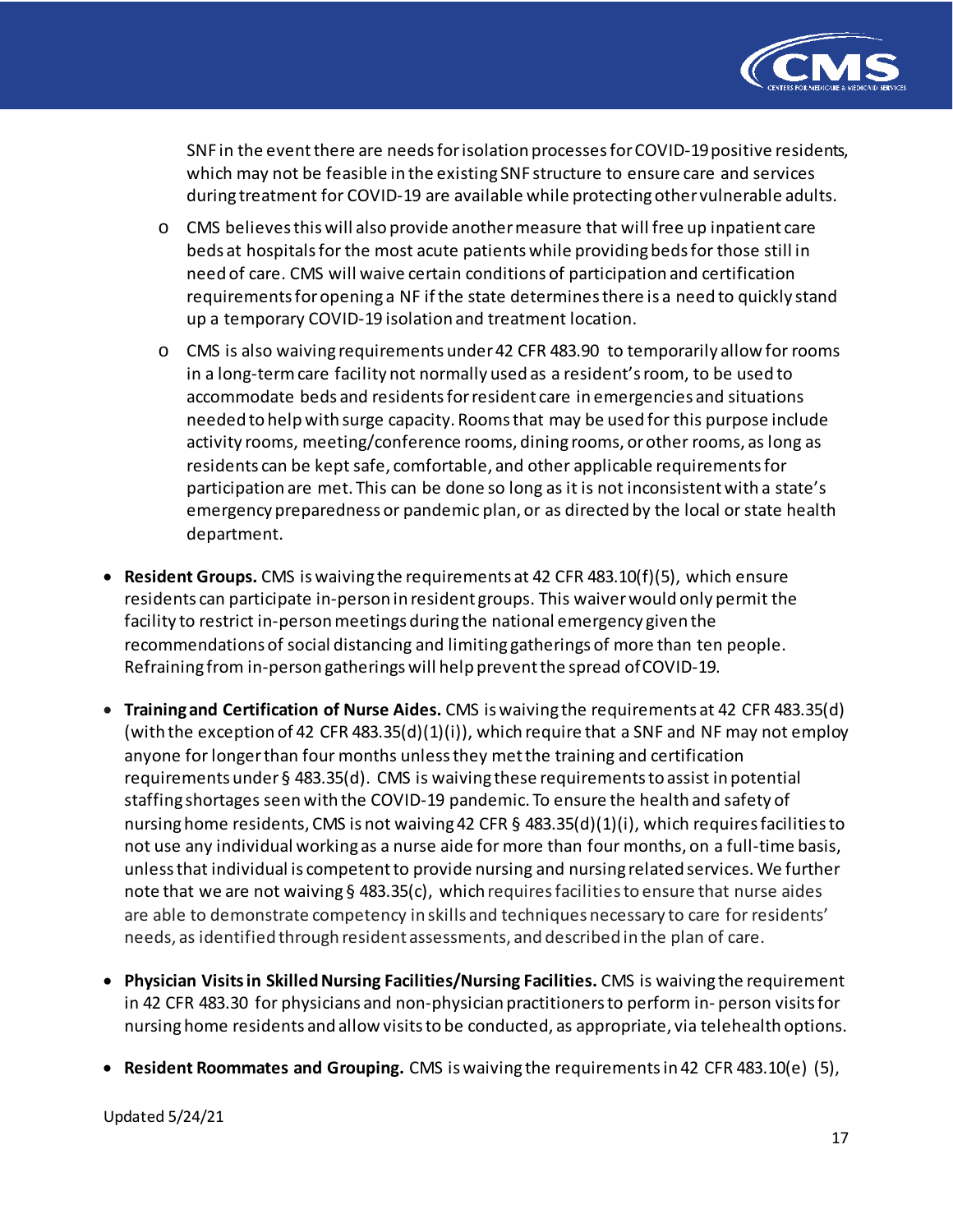

(6), and (7) solely for the purposes of grouping or cohorting residents with respiratory illness symptoms and/or residents with a confirmed diagnosis of COVID-19, and separating them from residents who are asymptomatic or tested negative for COVID-19. This action waives a facility's requirements, under 42 CFR 483.10, to provide for a resident to share a room with his or her roommate of choice in certain circumstances, to provide notice and rationale for changing a resident'sroom, and to provide fora resident'srefusal a transferto another room in the facility. This aligns with CDC guidance to preferably place residents in locations designed to care for COVID-19 residents, to prevent the transmission of COVID-19 to other residents.

- **Resident Transfer and Discharge.** CMS is waiving requirements in 42 CFR 483.10(c)(5); 483.15(c)(3), (c)(4)(ii), (c)(5)(i) and (iv), (c)(9), and (d); and § 483.21(a)(1)(i), (a)(2)(i), and (b) (2)(i) (with some exceptions) to allow a long term care (LTC) facility to transfer or discharge residents to another LTC facility solely for the following cohorting purposes:
	- 1. Transferring residents with symptoms of a respiratory infection or confirmed diagnosis of COVID-19 to another facility that agrees to accept each specific resident, and is dedicated to the care of such residents;
	- 2. Transferring residents without symptoms of a respiratory infection or confirmed to not have COVID-19 to another facility that agrees to accept each specific resident, and is dedicated to the care of such residents to prevent them from acquiring COVID-19; or
	- 3. Transferring residents without symptoms of a respiratory infection to another facility that agrees to accept each specific resident to observe for any signs or symptoms of a respiratory infection over 14 days.

#### **Exceptions:**

- These requirements are **only** waived in cases where the transferring facility receives confirmation that the receiving facility agreesto accept the residentto be transferred or discharged. Confirmation may be in writing or verbal. If verbal, the transferring facility needs to document the date, time, and person that the receiving facility communicated agreement.
- In § 483.10, we are only waiving the requirement, under § 483.10(c)(5), that a facility provide advance notification of options relating to the transfer or discharge to another facility. Otherwise, all requirements related to § 483.10 are not waived. Similarly, in § 483.15, we are only waiving the requirement, under  $\S$  483.15(c)(3), (c)(4)(ii), (c)(5)(i) and (iv), and (d), for the written notice of transfer or discharge to be provided before the transfer or discharge. This notice must be provided as soon as practicable.
- In § 483.21, we are only waiving the timeframes for certain care planning requirements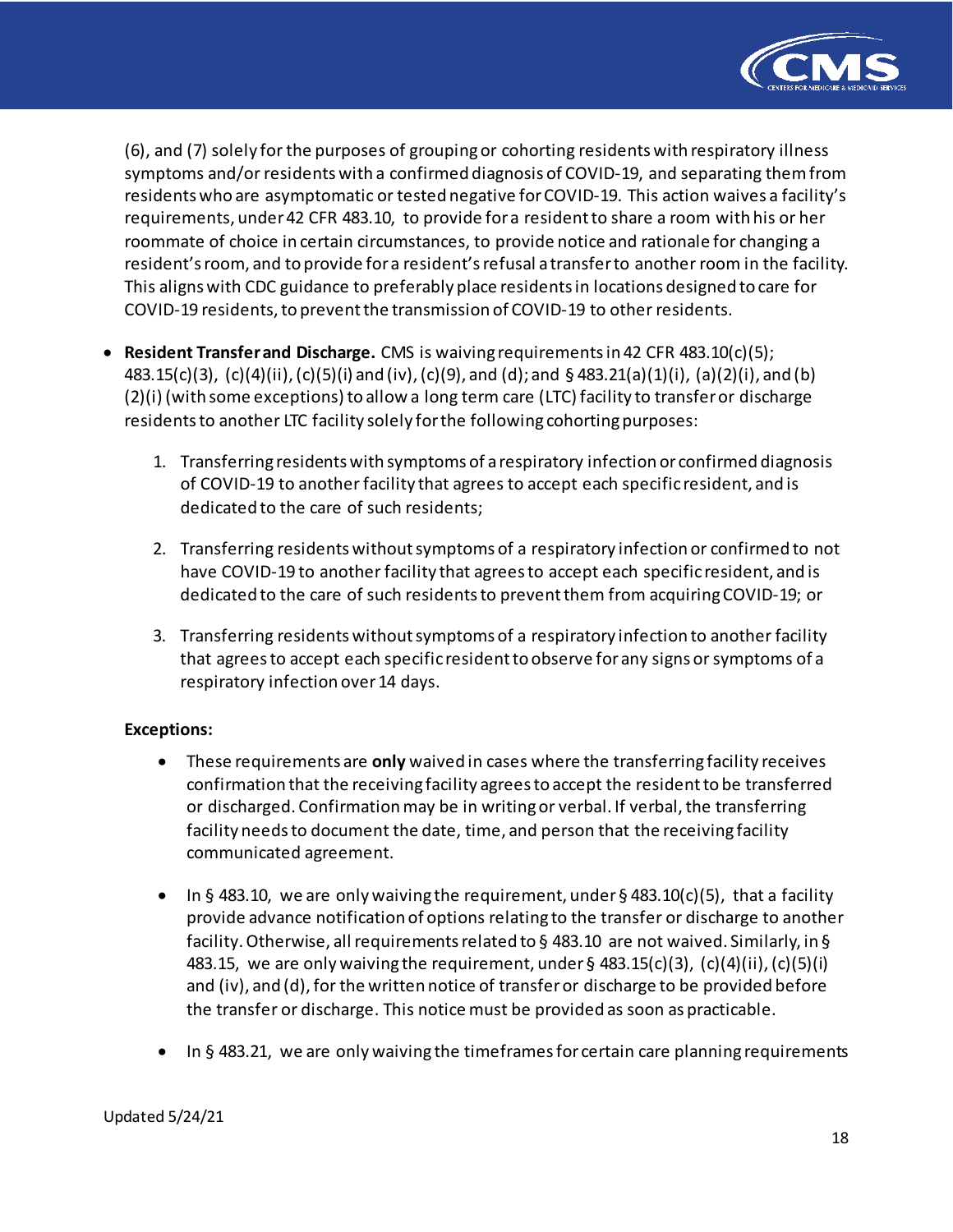

forresidents who are transferred or discharged forthe purposes explained in 1–3 above. Receiving facilities should complete the required care plans as soon as practicable, and we expect receiving facilities to review and use the care plans for residents from the transferring facility, and adjust as necessary to protect the health and safety of the residents the apply to.

- These requirements are also waived when the transferring residents to another facility, such as a COVID-19 isolation and treatment location, with the provision of services "under arrangements," as long as it is not inconsistent with a state's emergency preparedness or pandemicplan, or as directed by the local orstate health department. In these cases, the transferring LTC facility need not issue a formal discharge, as it is still considered the provider and should bill Medicare normally for each day of care. The transferring LTC facility is then responsible for reimbursing the other provider that accepted its resident(s) during the emergency period.
	- $\circ$  If the LTC facility does not intend to provide services under arrangement, the COVID-19 isolation and treatment facility is the responsible entity for Medicare billing purposes. The LTC facility should follow the procedures described in 40.3.4 of the Medicare Claims Processing Manual (**[https://www.cms.gov/Regulations-and-](https://www.cms.gov/Regulations-and-Guidance/Guidance/Manuals/Downloads/clm104c06.pdf)[Guidance/Guidance/Manuals/Downloads/clm104c06.pdf](https://www.cms.gov/Regulations-and-Guidance/Guidance/Manuals/Downloads/clm104c06.pdf)**) to submit a discharge bill to Medicare. The COVID-19 isolation and treatment facility should then bill Medicare appropriately for the type of care it is providing for the beneficiary. If the COVID-19 isolation and treatment facility is not yet an enrolled provider, the facility should enroll through the provider enrollment hotline for the Medicare Administrative Contractor that services their geographic area to establish temporary Medicare billing privileges.

We remind LTC facilities that they are responsible for ensuring that any transfers (either within a facility, or to another facility) are conducted in a safe and orderly manner, and that each resident's health and safety is protected.

We also remind states that under 42 CFR 488.426(a)(1), in an emergency, the State has the authority to transfer Medicaid and Medicare residents to another facility.

- **Physician Services.** CMS is providing relief to long-term care facilities related to provision of physician services through the following actions:
	- o **Physician Delegation of Tasks in SNFs.** 42 CFR 483.30(e)(4). CMS is waiving the requirement in § 483.30(e)(4) that prevents a physician from delegating a task when the regulations specify that the physician must perform it personally. This waiver gives physicians the ability to delegate any tasks to a physician assistant, nurse practitioner, or clinical nurse specialist who meets the applicable definition in 42 CFR 491.2 or, in the case of a clinical nurse specialist, is licensed as such by the State and is acting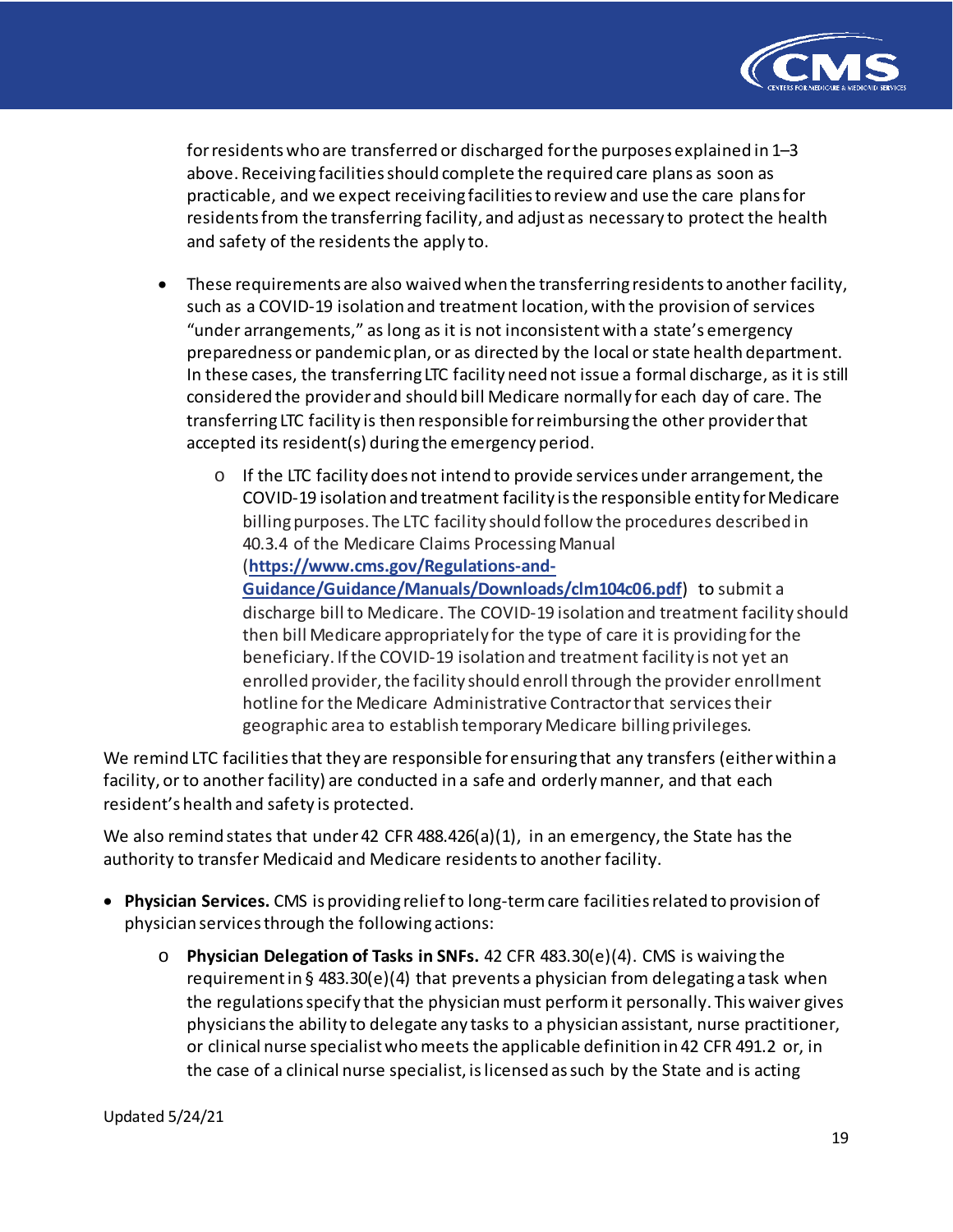

within the scope of practice laws as defined by State law. We are temporarily modifying this regulation to specify that any task delegated under this waiver must continue to be under the supervision of the physician. This waiver does not include the provision of § 483.30(e)(4) that prohibits a physician from delegating a task when the delegation is prohibited under State law or by the facility's own policy.

- o **Physician Visits.** 42 CFR 483.30(c)(3). CMS is waiving the requirement at § 483.30(c)(3) that all required physician visits (not already exempted in  $\S$  483.30(c)(4) and (f)) must be made by the physician personally. We are modifying this provision to permit physicians to delegate any required physician visit to a nurse practitioner (NPs), physician assistant, or clinical nurse specialistwho is not an employee of the facility, who is working in collaboration with a physician, and who is licensed by the State and performing within the state's scope of practice laws.
- o **Note to Facilities.** These actions will assist in potential staffing shortages, maximize the use of medical personnel, and protect the health and safety of residents during the PHE. We note that we are not waiving the requirements for the frequency of required physician visits at §483.30(c)(1). As set out above, we have only modified the requirement to allow for the requirement to be met by an NP, physician assistant, or clinical nurse specialist, and via telehealth or other remote communication options, as appropriate. In addition, we note that we are not waiving our requirements for physician supervision in § 483.30(a)(1), and the requirement at § 483.30(d)(3) for the facility to provide or arrange for the provision of physician services 24 hours a day, in case of an emergency. It is important that the physician be available for consultation regarding a resident's care.
- **Quality Assurance and Performance Improvement (QAPI).** CMS is modifying certain requirements in 42 CFR §483.75, which require long-term care facilities to develop, implement, evaluate, and maintain an effective, comprehensive, data-driven QAPI program. Specifically, CMS is modifying §483.75(b)–(d) and (e)(3) to the extent necessary to narrow the scope of the QAPI program to focus on adverse events and infection control. This will help ensure facilities focus on aspects of care delivery most closely associated with COVID-19 during the PHE.
- **In-Service Training:** CMS is modifying the nurse aide training requirements at  $§483.95(g)(1)$  for SNFs and NFs, which requires the nursing assistant to receive at least 12 hours of in-service training annually. In accordance with section 1135(b)(5) of the Act, we are postponing the deadline for completing this requirement throughout the COVID-19 PHE until the end of the first full quarter after the declaration of the PHE concludes.
- **Detailed Information Sharing for Discharge Planning for Long-Term Care (LTC) Facilities.** CMS is waiving the discharge planning requirement in §483.21(c)(1)(viii), which requires LTC facilities to assist residents and their representatives in selecting a post-acute care provider using data, such as standardized patient assessment data, quality measures and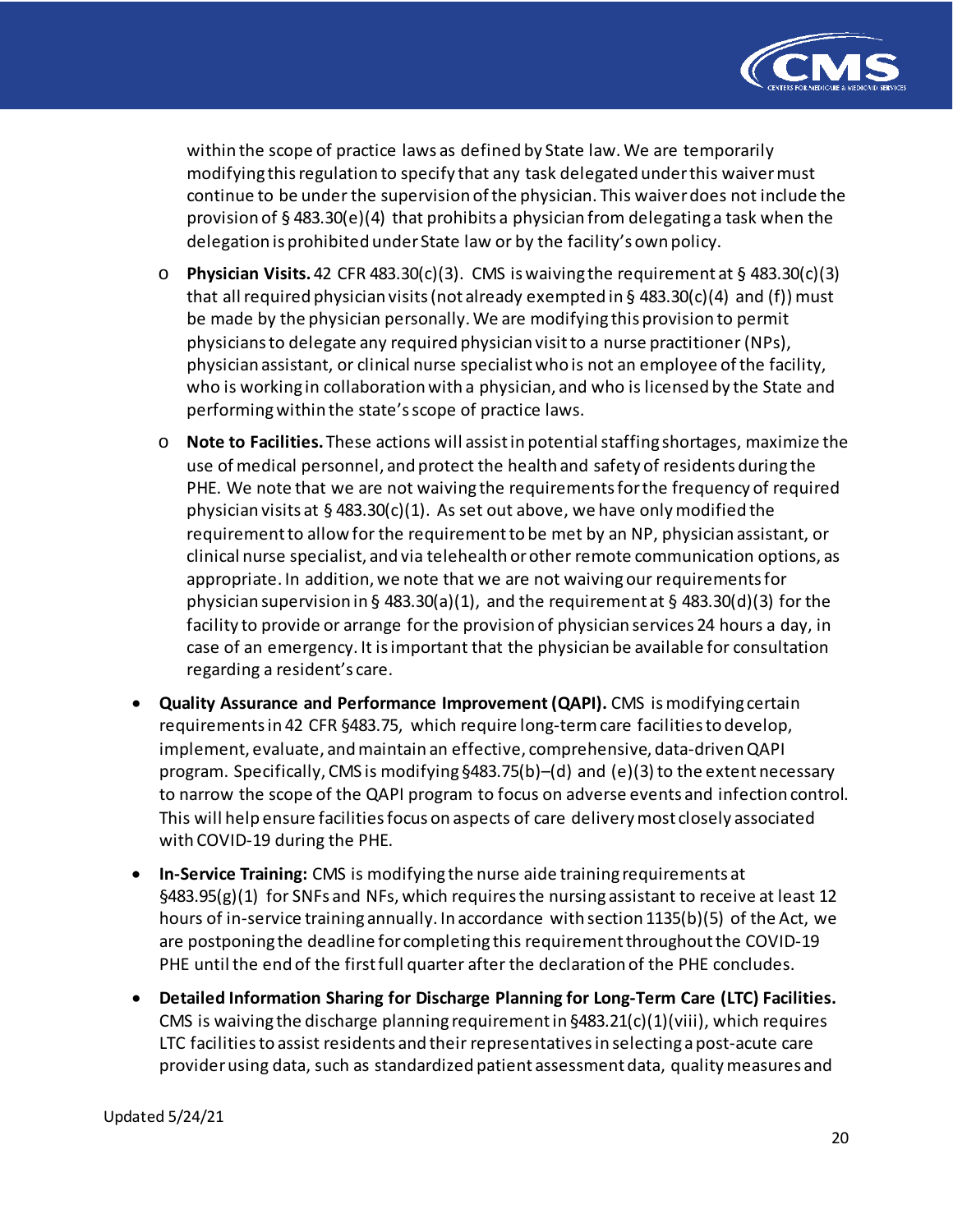

resource use. This temporary waiver is to provide facilities the ability to expedite discharge and movement of residents among care settings. CMS is maintaining all other discharge planning requirements, such as but not limited to, ensuring that the discharge needs of each resident are identified and result in the development of a discharge plan for each resident; involving the interdisciplinary team, as defined at 42 CFR §483.21(b)(2)(ii), in the ongoing process of developing the discharge plan address the resident's goals of care and treatment preferences.

- **Clinical Records.** Pursuant to section 1135(b)(5) of the Act, CMS is modifying the requirement at 42 CFR §483.10(g)(2)(ii) which requires long-term care (LTC) facilities to provide a resident a copy of their records within two working days (when requested by the resident). Specifically, CMS is modifying the timeframe requirements to allow LTC facilities ten working days to provide a resident's record rather than two working days.
- **Paid Feeding Assistants.** CMS is modifying the requirements at 42 CFR §§ 483.60(h)(1)(i) and 483.160(a) regarding required training of paid feeding assistants. Specifically, CMS is modifying the minimum timeframe requirements in these sections, which require this training to be a minimum of 8 hours. CMS is modifying to allow that the training can be a minimum of 1 hour in length. CMS is not waiving any other requirements under 42 CFR §483.60(h) related to paid feeding assistants or the required training content at 42 CFR §483.160(a)(1)-(8), which contains infection control training and other elements. Additionally, CMS is also not waiving or modifying the requirements at 42 CFR §483.60(h)(2)(i), which requires that a feeding assistant must work under the supervision of a registered nurse (RN) or licensed practical nurse (LPN).

## **Home Health Agencies (HHAs)**

- **Requests for Anticipated Payment (RAPs).** CMS is allowing Medicare Administrative Contractors (MACs) to extend the auto-cancellation date of Requests for Anticipated Payment (RAPs) during emergencies.
- **Reporting.** CMS is providing relief to HHAs on the timeframes related to OASIS Transmission through the following actions below**:**
	- o Extending the 5-day completion requirement for the comprehensive assessment to 30 days.
	- o Waiving the 30-day OASIS submission requirement. Delayed submission is permitted during the PHE.
- **Initial Assessments.** CMS is waiving the requirements at 42 CFR §484.55(a) to allow HHAs to perform Medicare-covered initial assessments and determine patients' homebound status remotely or by record review. Thiswillallow patientsto be cared forin the best environment for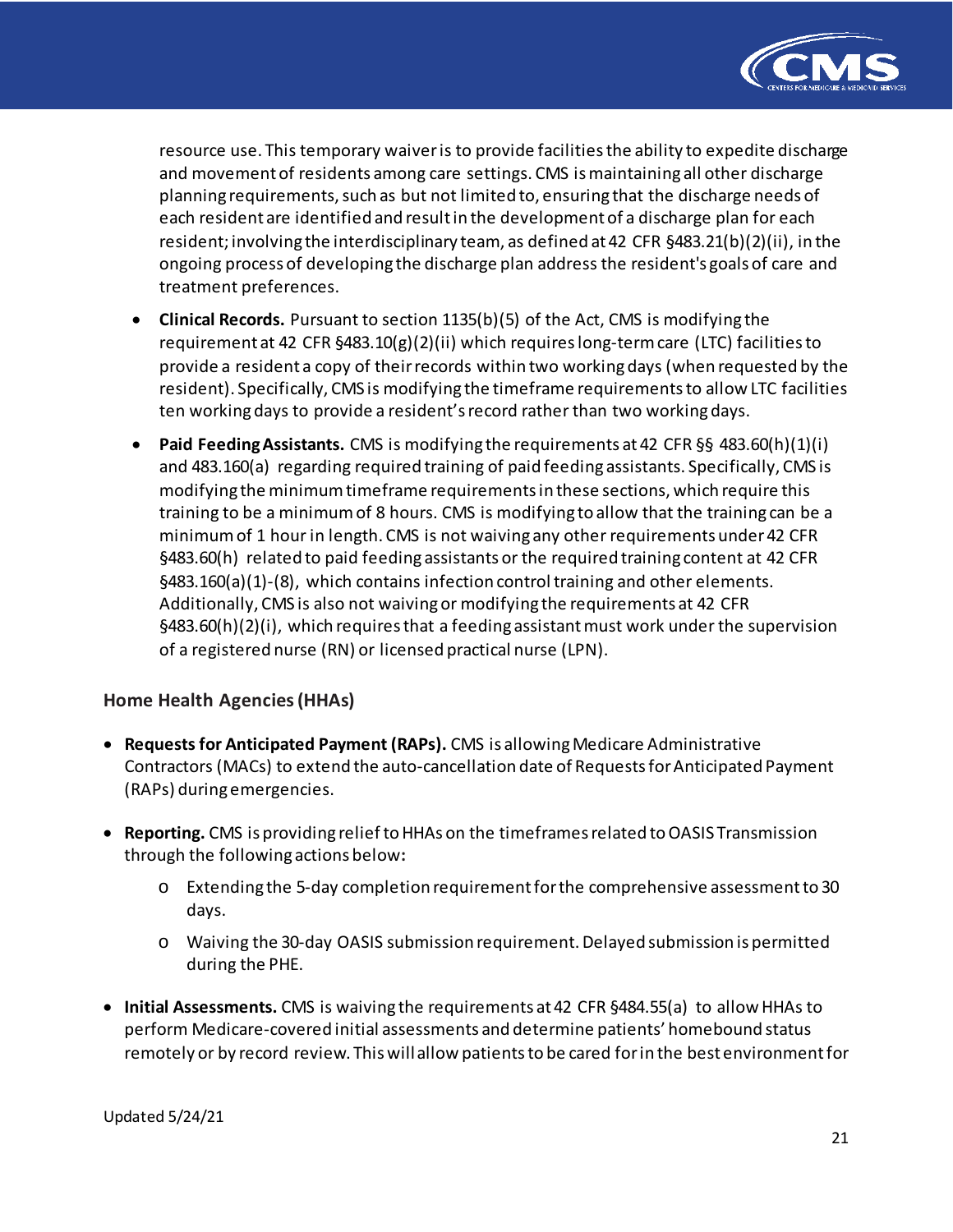

them while supporting infection control and reducing impact on acute care and long-term care facilities. This will allow for maximizing coverage by already scarce physician, and advanced practice clinicians, and allow those clinicians to focus on caring for patients with the greatest acuity.

- **Waive Onsite Visits forHHA Aide Supervision.**CMS is waiving the requirements at 42 CFR §484.80(h), which require a nurse to conduct an onsite visit every two weeks. This would include waiving the requirements for a nurse or other professional to conduct an onsite visit every two weeks to evaluate if aides are providing care consistent with the care plan, as this may not be physically possible for a period of time. This waiver is also temporarily suspending the 2-week aide supervision by a registered nurse for home health agencies requirement at §484.80(h)(1), but virtual supervision is encouraged during the period of the waiver.
- **Allow Occupational Therapists (OTs), Physical Therapists (PTs), and Speech Language Pathologists (SLPs) to Perform Initial and Comprehensive Assessment for all Patients.** CMS is waiving the requirements in 42 CFR § 484.55(a)(2) and § 484.55(b)(3) that rehabilitation skilled professionals may only perform the initial and comprehensive assessmentwhen only therapy services are ordered. This temporary blanket modification allows any rehabilitation professional (OT, PT, or SLP) to perform the initial and comprehensive assessment for all patients receiving therapy services as part of the plan of care, to the extent permitted under state law, regardless of whetheror not the service establishes eligibility for the patient to be receiving home care. The existing regulations at § 484.55(a) and (b)(2) would continue to apply; rehabilitation skilled professionals would not be permitted to perform assessments in nursingonly cases. We would continue to expect HHAs to match the appropriate discipline that performs the assessment to the needs of the patient to the greatest extent possible. Therapists must act within their state scope of practice laws when performing initial and comprehensive assessments, and access a registered nurse or other professional to complete sections of the assessment that are beyond their scope of practice. Expanding the category of therapists who may perform initial and comprehensive assessments provides HHAs with additional flexibility that may decrease patient wait times for the initiation of home health services.
- **12-hour Annual In-service Training Requirement for Home Health Aides.** CMS is modifying the requirement at 42 CFR §484.80(d) that home health agencies must assure that each home health aide receives 12 hours of in-service training in a 12-month period. In accordance with section 1135(b)(5) of the Act, we are postponing the deadline for completing this requirement throughout the COVID-19 PHE until the end of the first full quarter after the declaration of the PHE concludes. This will allow aides and the registered nurses (RNs) who teach in-service training to spend more time delivering direct patient care and additional time for staff to complete this requirement.
- **Detailed Information Sharing for Discharge Planning for Home Health Agencies.** CMS is waiving the requirements of 42 CFR §484.58(a) to provide detailed information regarding

Updated 5/24/21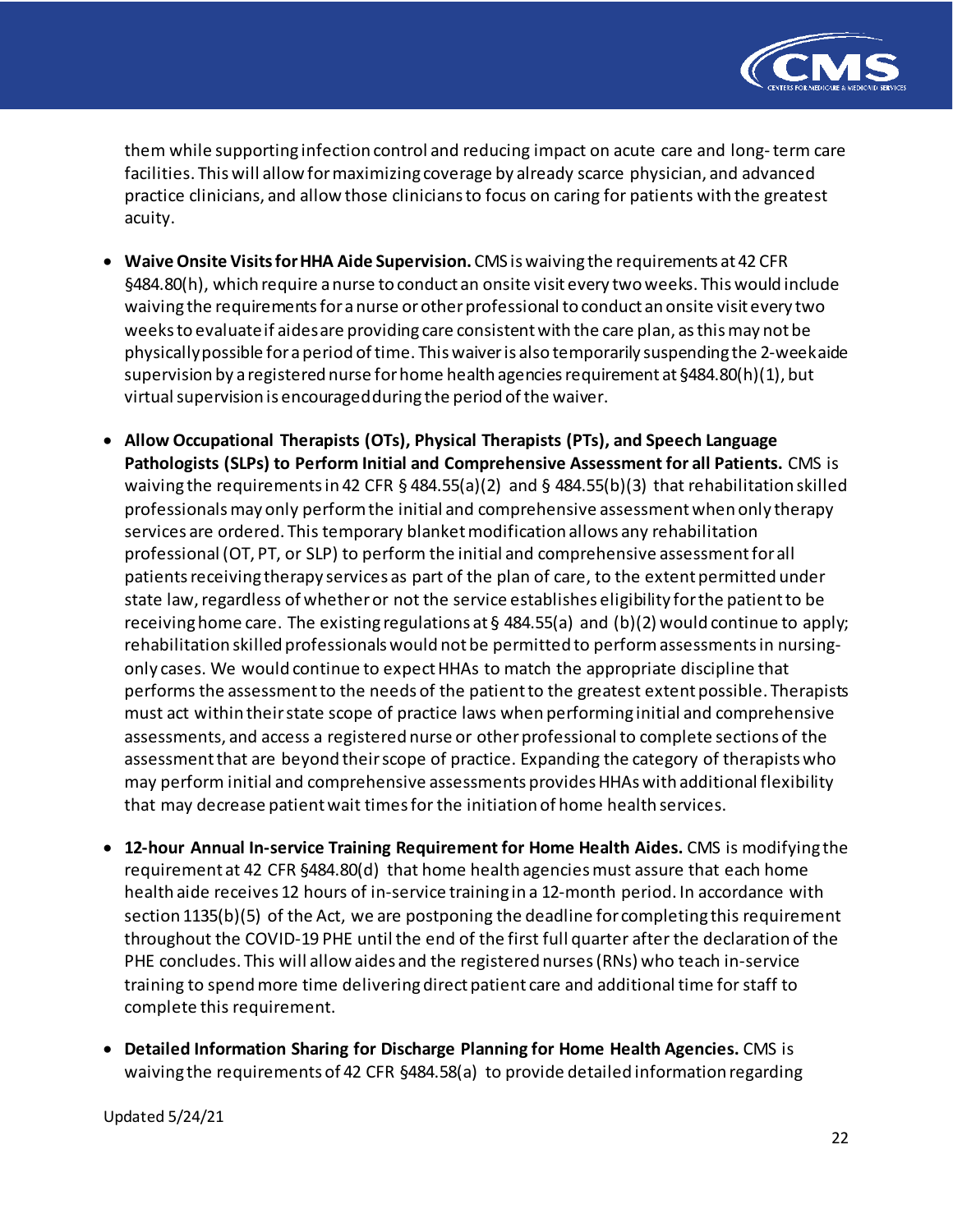

discharge planning, to patients and their caregivers, or the patient's representative in selecting a post-acute care provider by using and sharing data that includes, but is not limited to, (another) home health agency (HHA), skilled nursing facility (SNF), inpatient rehabilitation facility (IRF), and long-term care hospital (LTCH) quality measures and resource use measures.

- o This temporary waiver provides facilities the ability to expedite discharge and movement of residents among care settings. CMS is maintaining all other discharge planning requirements.
- **Clinical Records:** In accordance with section 1135(b)(5) of the Act, CMS is extending the deadline for completion of the requirement at 42 CFR §484.110(e), which requires HHAs to provide a patient a copy of their medical record at no cost during the next visit or within four business days (when requested by the patient). Specifically, CMS will allow HHAs ten business days to provide a patient's clinical record, instead of four.

# **Home Health Agencies (HHAs) and Hospice**

- **Training and Assessment of Aides:** CMS is waiving the requirement at 42 CFR §418.76(h)(2) for Hospice and 42 CFR §484.80(h)(1)(iii) for HHAs, which require a registered nurse, or in the case of an HHA a registered nurse or other appropriate skilled professional (physical therapist/occupational therapist, speech language pathologist) to make an annual onsite supervisory visit (direct observation) for each aide that provides services on behalf of the agency. In accordance with section 1135(b)(5) of the Act, we are postponing completion of these visits. All postponed onsite assessments must be completed by these professionals no later than 60 days after the expiration of the PHE.
- **Quality Assurance and Performance Improvement (QAPI).** CMS is modifying the requirement at 42 CFR §418.58 for Hospice and §484.65 for HHAs, which requires these providers to develop, implement, evaluate, and maintain an effective, ongoing, hospice/HHA-wide, datadriven QAPI program. Specifically, CMS is modifying the requirements at §418.58(a)–(d) and §484.65(a)–(d) to narrow the scope of the QAPI program to concentrate on infection control issues, while retaining the requirement that remaining activities should continue to focus on adverse events. This modification decreases burden associated with the development and maintenance of a broad-based QAPI program, allowing the providers to focus efforts on aspects of care delivery most closely associated with COVID-19, and tracking adverse events during the PHE. The requirement that HHAs and hospices maintain an effective, ongoing, agency-wide, data-driven quality assessment and performance improvement program will remain.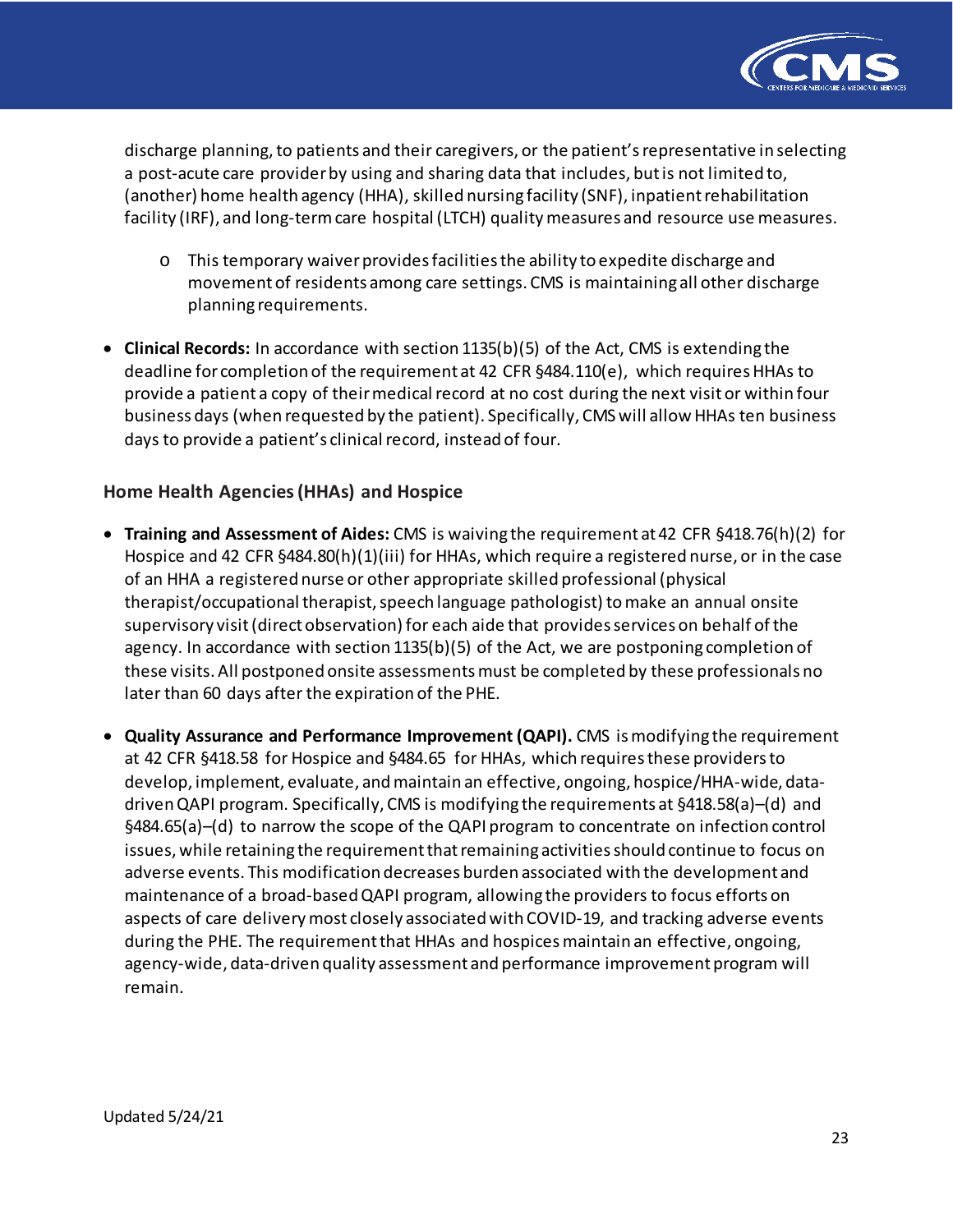

#### **Hospice**

- **Waive Requirement for Hospices to Use Volunteers**. CMS is waiving the requirement at 42 CFR §418.78(e) that hospices are required to use volunteers(including atleast 5% of patient care hours). It is anticipated that hospice volunteer availability and use will be reduced related to COVID-19 surge and potential quarantine.
- **Comprehensive Assessments.** CMS is waiving certain requirements at 42 CFR §418.54 related to updating comprehensive assessments of patients. This waiver applies the timeframes for updates to the comprehensive assessment found at §418.54(d). Hospices must continue to complete the required assessments and updates; however,the timeframes for updating the assessment may be extended from 15 to 21 days.
- **Waive Non-Core Services.** CMS is waiving the requirement for hospices to provide certain noncore hospice services during the national emergency,including the requirements at 42 CFR §418.72 for physical therapy, occupational therapy, and speech-language pathology.
- **Waived Onsite Visits for Hospice Aide Supervision.** CMS is waiving the requirements at 42 CFR §418.76(h), which require a nurse to conduct an onsite supervisory visit every two weeks. This would include waiving the requirements for a nurse or other professional to conduct an onsite visit every two weeks to evaluate if aides are providing care consistent with the care plan, as this may not be physically possible for a period of time.
- **Hospice Aide Competency Testing Allow Use of Pseudo Patients.** 42 CFR 418.76(c)(1). CMS is temporarily modifying the requirement in § 418.76(c)(1) that a hospice aide must be evaluated by observing an aide's performance of certain tasks with a patient. This modification allows hospices to utilize pseudo patients such as a person trained to participate in a role-play situation or a computer-basedmannequin device, instead of actual patients, in the competency testing of hospice aides for those tasks that must be observed being performed on a patient. This increases the speed of performing competency testing and allows new aides to begin serving patients more quickly without affecting patient health and safety during the public health emergency (PHE).
- **12 hour Annual In-service Training Requirement for Hospice Aides.** 42 CFR 418.76(d). CMS is waiving the requirement that hospices must assure that each hospice aide receives 12 hours of in-service training in a 12 month period. This allows aides and the registered nurses (RNs) who teach in-service training to spend more time delivering direct patient care.
- **Annual Training.** CMS is modifying the requirement at 42 CFR §418.100(g)(3), which requires hospices to annually assess the skills and competence of all individuals furnishing care and provide in-service training and education programs where required. Pursuant to section 1135(b)(5) of the Act, we are postponing the deadline for completing this requirement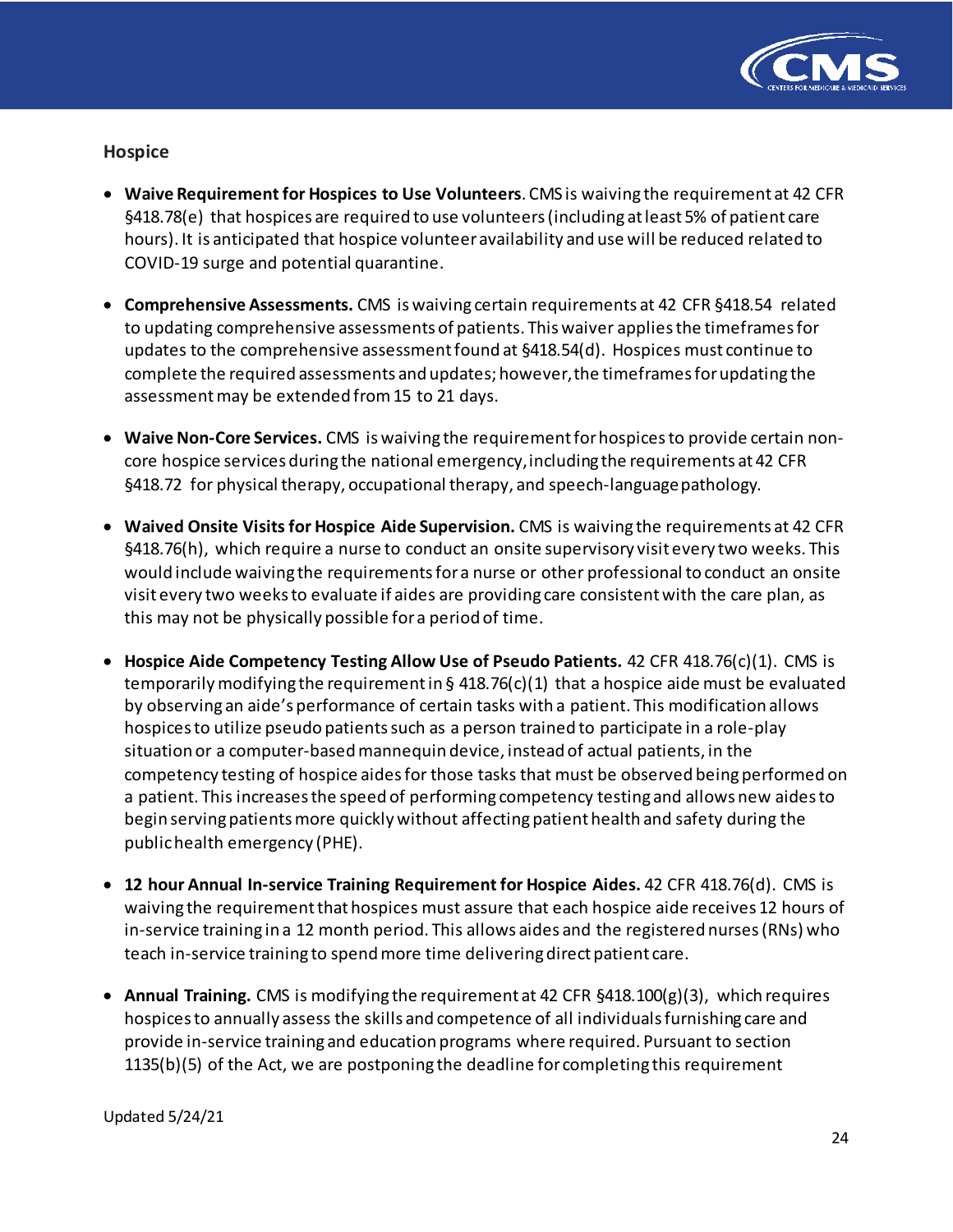

throughout the COVID-19 PHE until the end of the first full quarter after the declaration of the PHE concludes. This does not alter the minimum personnel requirements at 42 CFR §418.114. Selected hospice staff must complete training and have their competency evaluated in accordance with unwaived provisions of 42 CFR Part 418.

## **End-Stage Renal Dialysis (ESRD) Facilities**

- **TrainingProgram and PeriodicAudits.** CMS is waiving the requirement at 42 CFR §494.40(a) related to the condition on Water & Dialysate Quality, specifically that on-time periodic audits for operators of the water/dialysate equipment are waived to allow for flexibilities.
- **Defer Equipment Maintenance & Fire Safety Inspections.** CMS is waiving the requirement at 42 CFR §494.60(b) for on-time preventive maintenance of dialysis machines and ancillary dialysis equipment. Additionally, CMS is also waiving the requirements under §494.60(d) which requires ESRD facilities to conduct on-time fire inspections. These waivers are intended to ensure that dialysis facilities are able to focus on the operations related to the Public Health Emergency.
- **Emergency Preparedness.** CMS is waiving the requirements at 42 CFR §494.62(d)(1)(iv) which requires ESRD facilities to demonstrate as part of their Emergency Preparedness Training and Testing Program, that staff can demonstrate that, at a minimum, its patient care staff maintains current CPR certification. CMS is waiving the requirementformaintenance of CPR certification during the COVID-19 emergency due to the limited availability of CPR classes.
- **Ability to Delay Some Patient Assessments.** CMS is not waiving subsections (a) or (c) of 42 CFR §494.80, but is waiving the following requirements at 42 CFR §494.80(b) related to the frequency of assessments for patients admitted to the dialysis facility. CMS is waiving the "ontime" requirementsforthe initial and follow up comprehensive assessmentswithin the specified timeframes as noted below. Thiswaiverappliesto assessments conducted by members of the interdisciplinary team, including: a registered nurse, a physician treating the patient for ESRD, a social worker, and a dietitian. These waivers are intended to ensure that dialysis facilities are able to focus on the operations related to the Public Health Emergency. Specifically, CMS is waiving:
	- o §494.80(b)(1): An initial comprehensive assessment must be conducted on all new patients (that is, all admissions to a dialysis facility), within the latter of 30 calendar days or 13 outpatient hemodialysis sessions beginning with the first outpatient dialysis session.
	- $\circ$  §494.80(b)(2): A follow up comprehensive reassessment must occur within 3 months after the completion of the initial assessment to provide information to adjust the patient's plan of care specified in §494.90.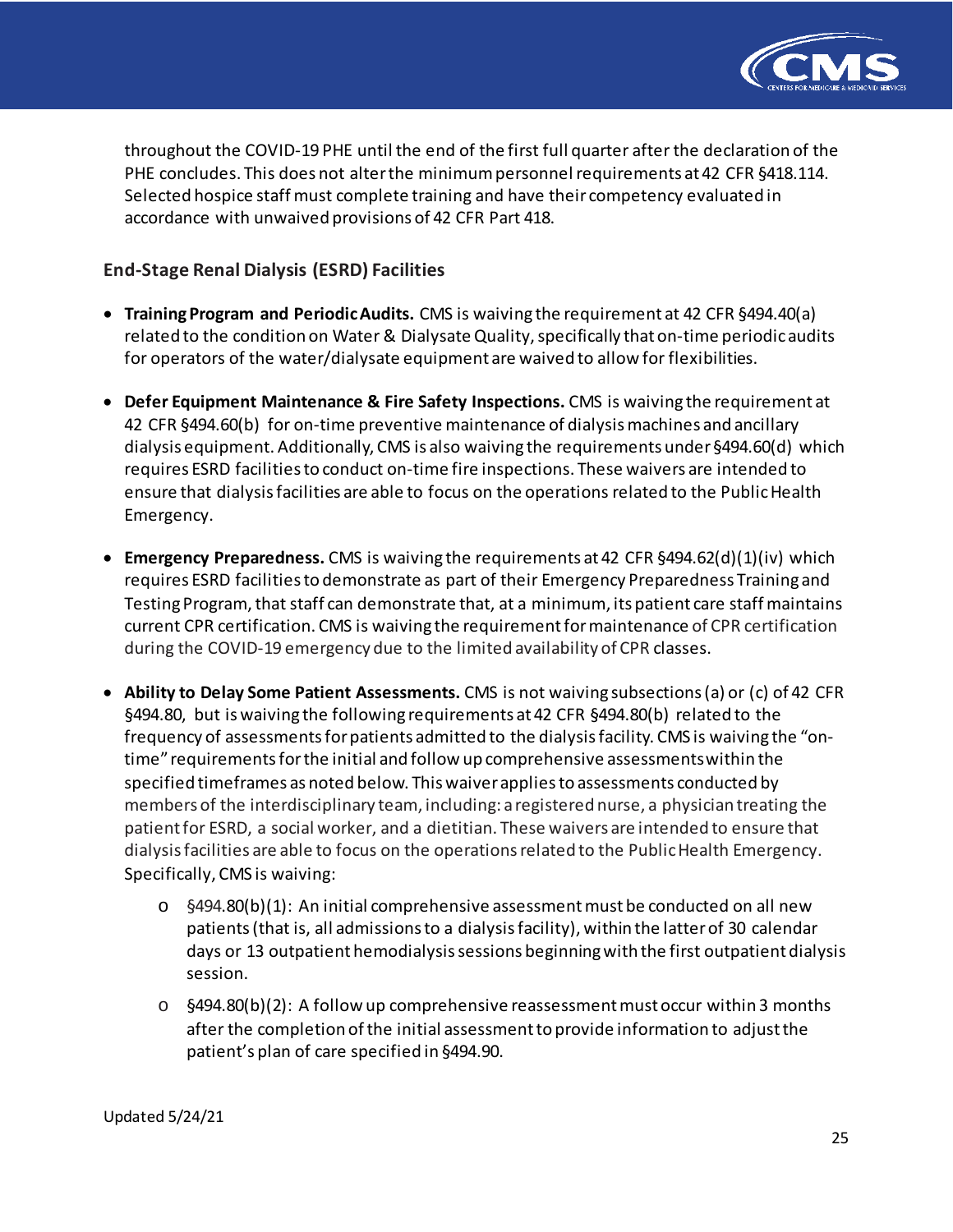

- **Time Period for Initiation of Care Planning and Monthly Physician Visits.**CMS is modifying two requirements related to care planning, specifically:
	- $\circ$  42 CFR §494.90(b)(2): CMS is modifying the requirement that requires the dialysis facility to implement the initial plan of care within the latter of 30 calendar days after admission to the dialysis facility or 13 outpatient hemodialysis sessions beginning with the first outpatient dialysis session. This modification will also apply to the requirement for monthly or annual updates of the plan of care within 15 days of the completion of the additional patient assessments.
	- $\circ$  §494.90(b)(4): CMS is modifying the requirement that requires the ESRD dialysis facility to ensure that all dialysis patients are seen by a physician, nurse practitioner, clinical nurse specialist, or physician's assistant providing ESRD care at least monthly, and periodically whilethe hemodialysis patientisreceiving in-facility dialysis.CMS iswaiving the requirementforamonthly in-person visitifthe patientis considered stable and also recommends exercising telehealth flexibilities, e.g. phone calls, to ensure patient safety.
- **Dialysis Home Visits to Assess Adaptation and Home Dialysis Machine Designation.** CMS is waiving the requirement at 42 CFR  $\S$ 494.100(c)(1)(i) which requires the periodic monitoring of the patient's home adaptation, including visitsto the patient's home by facility personnel. For more information on existing flexibilities for in-center dialysis patients to receive their dialysis treatments in the home, or long-term care facility, referenceQSO-20-19-ESRD.
- **Home Dialysis Machine Designation – Clarification.** The ESRD Conditions for Coverage (CFCs) do not explicitlyrequire that each home dialysis patient have theirown designated home dialysis machine. The dialysis facility is required to follow FDA labeling and manufacturer's directions for use to ensure appropriate operation of the dialysis machine and ancillary equipment. Dialysis machines must be properly cleaned and disinfected to minimize the risk of infection based on the requirements at 42 CFR §494.30 Condition: Infection Control if used to treat multiple patients.
- **Special Purpose Renal Dialysis Facilities (SPRDF) Designation Expanded.** CMS authorizes the establishment of SPRDFs under 42 CFR §494.120 to address access to care issues due to COVID-19 and the need tomitigate transmission among this vulnerable population. Thiswill not include the normal determination regarding lack of access to care at §494.120(b) as this standard has been met during the period of the national emergency. Approval as a Special Purpose Renal Dialysis Facility related to COVID-19 does not require Federal survey prior to providing services.
- **Dialysis Patient Care Technician (PCT) Certification.** CMS is modifying the requirement at 42 CFR §494.140(e)(4) for dialysis PCTs that requires certification under a state certification program or a national commercially available certification program within 18 months of being hired as a dialysis PCT for newly employed patient care technicians. CMS is aware of the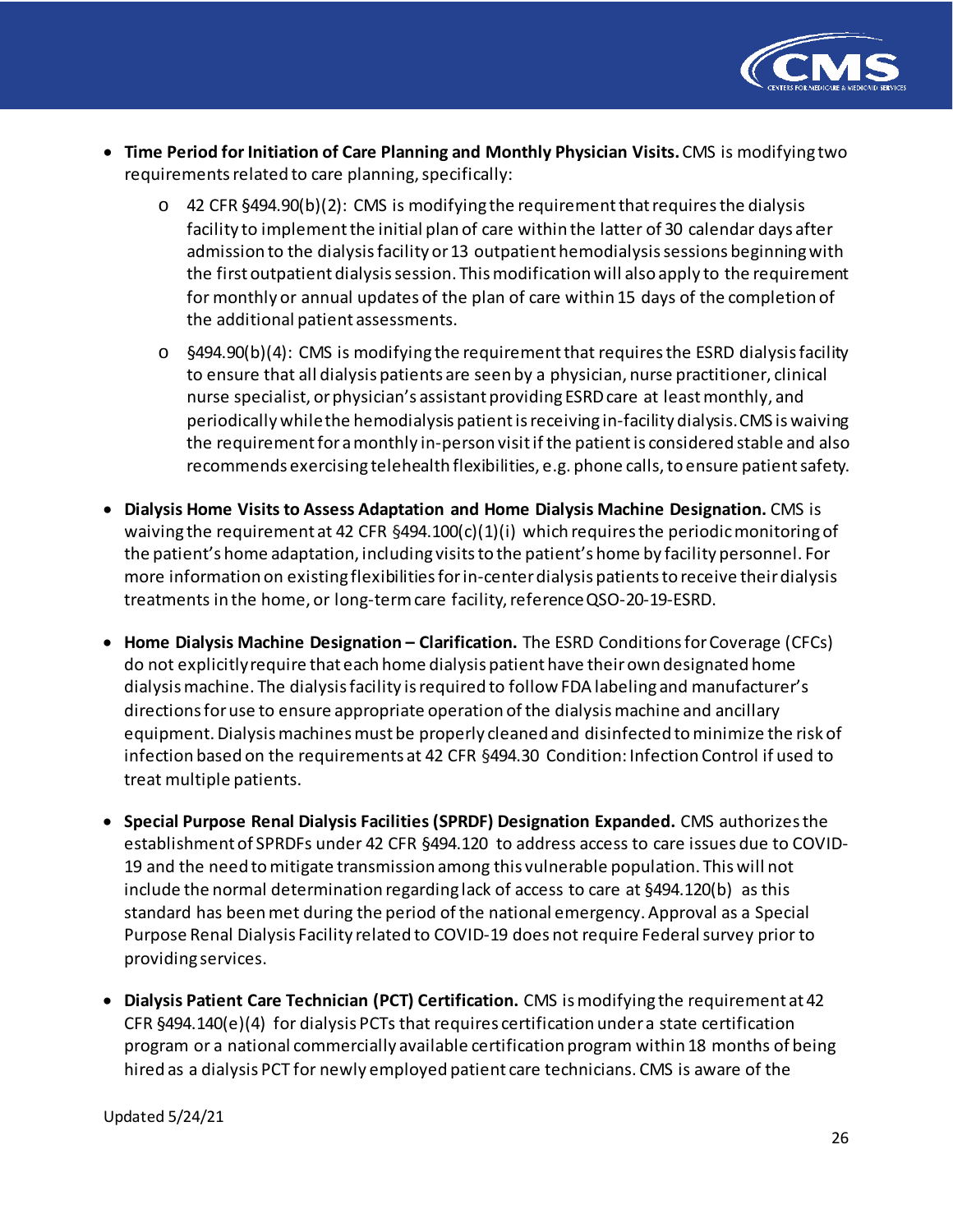

challenges that PCTs are facing with the limited availability and closures of testing sites during the time ofthis crisis. CMS will allow PCTsto continue working even if they have not achieved certification within 18 months or have not met on time renewals.

- **Transferability of Physician Credentialing.** CMS is modifying the requirement at 42 CFR  $§494.180(c)(1)$  which requires that all medical staff appointments and credentialing are in accordance with state law, including attending physicians, physician assistants, nurse practitioners, and clinical nurse specialists. These waivers will allow physicians that are appropriately credentialed at a certified dialysis facility to function to the fullest extent of their licensure to provide care at designated isolation locations without separate credentialing at that facility, and may be implemented so long as they are not inconsistent with a state's emergency preparedness or pandemic plan**.**
- **Expanding Availability of Renal Dialysis Services to ESRD Patients.** CMS iswaiving the following requirements related to Nursing Home residents:
	- o **Furnishing Dialysis Services on the Main Premises:** ESRD requirements at 42 CFR §494.180(d) require dialysis facilities to provide services directly on its main premises or on other premises that are contiguous with the main premises. CMS is waiving this requirement to allow dialysis facilities to provide service to its patients who reside in the nursing homes, long-term care facilities, assisted living facilities and similar types of facilities, as licensed by the state (if applicable). CMS continues to require that services provided to these patients or residents are under the direction of the same governing body and professional staff as the resident's usual Medicare-certified dialysis facility. Further, in order to ensure that care is safe, effective and is provided by trained and qualified personnel, CMS requires that the dialysis facility staff: 1) furnish all dialysis care and services; 2) provide all equipment and supplies necessary; 3) maintain equipment and supplies in off-premises location; 4) and complete all equipment maintenance, cleaning and disinfection using appropriate infection control procedures and manufacturer's instructions for use.
- **Clarification for Billing Procedures**. Typically, ESRD beneficiaries are transported from a SNF/NF to an ESRD facility to receive renal dialysis services. In an effort to keep patients in their SNF/NF and decrease theirrisk of being exposed to COVID-19, ESRD facilitiesmay temporarily furnish renal dialysis services to ESRD beneficiaries in the SNF/NF instead of the offsite ESRD facility. The in-center dialysis center should bill Medicare using Condition Code 71 (Full care unit. Billing for a patient who received staff-assisted dialysis services in a hospital or renal dialysis facility). The in-center dialysis center should also apply condition code DR to claims if all the treatments billed on the claim meet this condition or modifier CR on the line level to identify individual treatments meeting this condition. The ESRD provider would need to have their trained personnel administer the treatment in the SNF/ NF. In addition, the provider must follow the CFCs. In particular, under the CFCs is the requirement that to use a dialysis machine, the FDA-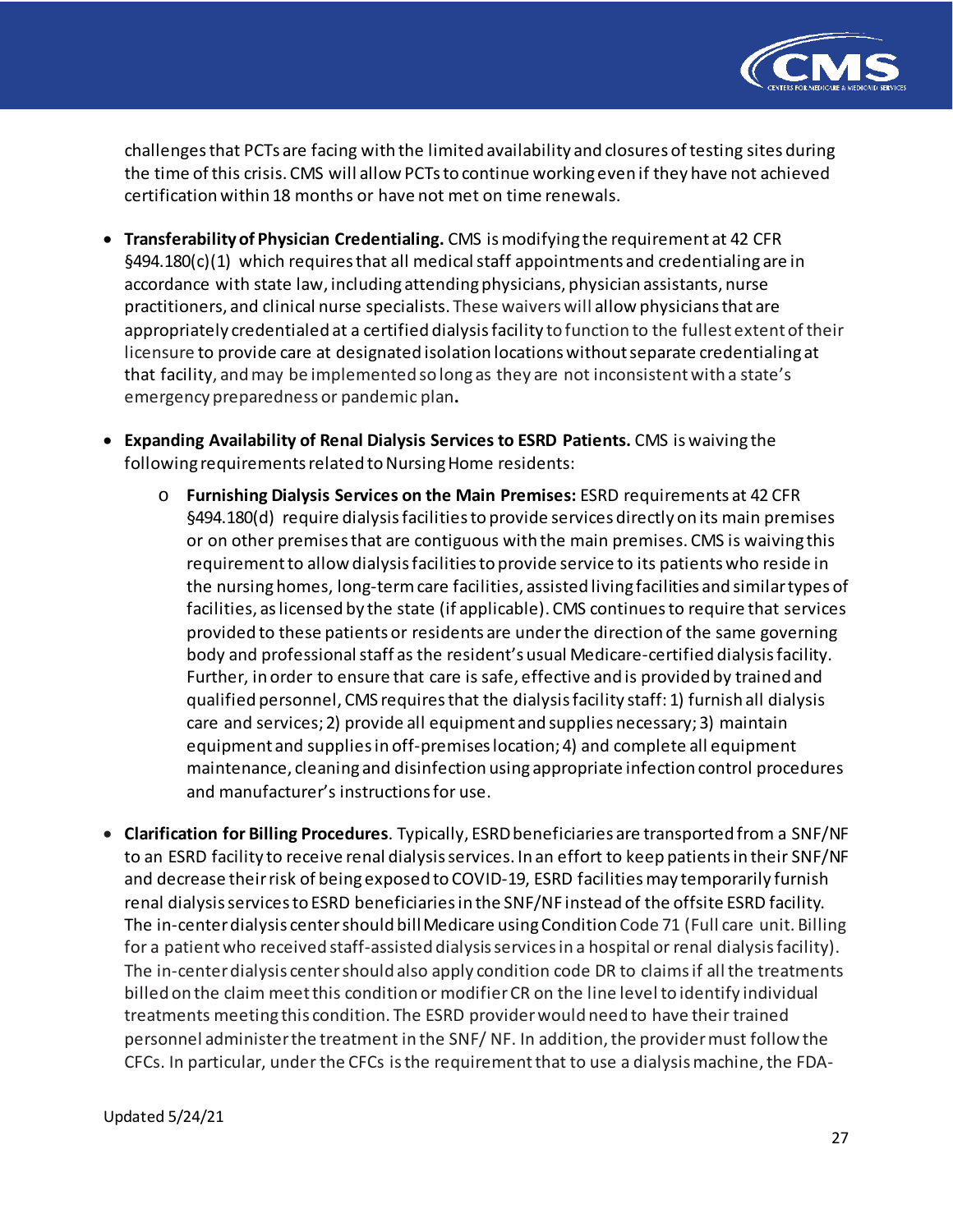

approved labeling must be adhered to  $\S$  494.100 and it must be maintained and operated in accordance with the manufacturer's recommendations (§ 494.60) and follow infection control requirements at § 494.30.

# **Physical Environment for Multiple Providers/Suppliers**

**Inspection, Testing & Maintenance (ITM) under the Physical Environment Conditions of Participation:** CMS is waiving certain physical environment requirements for Hospitals, CAHs, inpatient hospice, ICF/IIDs, and SNFs/NFs to reduce disruption of patient care and potential exposure/transmission of COVID-19. The physical environment regulations require that facilities and equipment be maintained to ensure an acceptable level of safety and quality.

CMS will permit facilities to adjust scheduled inspection, testing and maintenance (ITM) frequencies and activities for facility and medical equipment.

- **Specific Physical Environment Waiver Information:**
	- $\circ$  42 CFR §482.41(d) for hospitals, §485.623(b) for CAH, §418.110(c)(2)(iv) for inpatient hospice, §483.470(j) for ICF/IID; and §483.90 for SNFs/NFs all require these facilities and their equipment to be maintained to ensure an acceptable level of safety and quality. CMS is temporarily modifying these requirements to the extent necessary to permit these facilities to adjust scheduled inspection, testing and maintenance (ITM) frequencies and activities for facility and medical equipment.
	- $\circ$  42 CFR §482.41(b)(1)(i) and (c) for hospitals, §485.623(c)(1)(i) and (d) for CAHs,  $\frac{6482.41(d)(1)(i)}{2}$  and (e) for inpatient hospices,  $\frac{6483.470(i)(1)(i)}{2}$  and (5)(v) for ICF/IIDs, and  $\S 483.90(a)(1)(i)$  and (b) for SNFs/NFs require these facilities to be in compliance with the Life Safety Code (LSC) and Health Care Facilities Code (HCFC). CMS is temporarily modifying these provisions to the extent necessary to permit these facilities to adjust scheduled ITM frequencies and activities required by the LSC and HCFC. The following LSC and HCFC ITM are considered critical are not included in this waiver:
		- Sprinkler system monthly electric motor-driven and weekly diesel enginedriven fire pump testing.
		- **Portable fire extinguisher monthly inspection.**
		- Elevators with firefighters' emergency operations monthly testing.
		- **Emergency generator 30 continuous minute monthly testing and associated** transfer switch monthly testing.
		- Means of egress daily inspection in areas that have undergone construction, repair, alterations, or additions to ensure its ability to be used instantly in case of emergency.
	- o 42 CFR §482.41(b)(9) for hospitals, §485.623(c)(7) for CAHs, §418.110(d)(6) for inpatient hospices, §483.470(e)(1)(i) for ICF/IIDs, and §483.90(a)(7) for SNFs/NFs require these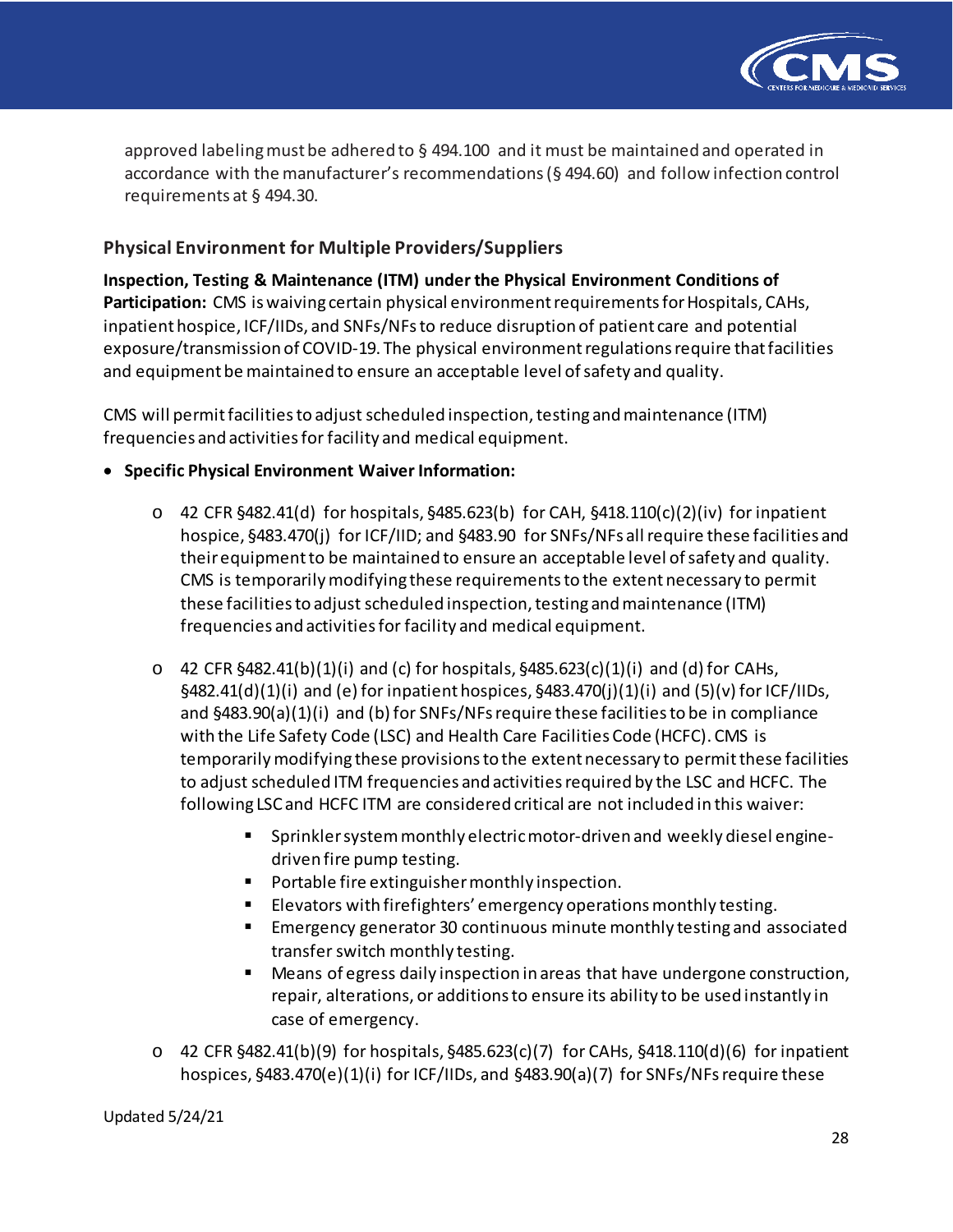

facilities to have an outside window or outside door in every sleeping room. CMS will permit a waiver of these outside window and outside door requirements to permit these providers to utilize facility and non-facility space that is not normally used for patient care to be utilized for temporary patient care or quarantine.

## **Specific Life Safety Code (LSC) for Multiple Providers - Waiver Information:**

CMS is waiving and modifying particular waivers under 42 CFR §482.41(b) for hospitals; §485.623(c) for CAHs; §418.110(d) for inpatient hospice; §483.470(j) for ICF/IIDs and §483.90(a) for SNF/NFs. Specifically, CMS is modifying these requirements as follows:

• **Alcohol-based Hand-Rub (ABHR) Dispensers:** We are waiving the prescriptive requirements for the placement of alcohol based hand rub (ABHR) dispensers for use by staff and others due to the need for the increased use of ABHR in infection control. However, ABHRs contain ethyl alcohol, which is considered a flammable liquid, and there are restrictions on the storage and location of the containers. This includes restricting access by certain patient/resident population to prevent accidental ingestion. Due to the increased fire risk for bulk containers (over five gallons) those will still need to be stored in a protected hazardous materials area.

Refer to: 2012 LSC, sections 18/19.3.2.6. In addition, facilities should continue to protect ABHR dispensers against inappropriate use as required by 42 CFR §482.41(b)(7) for hospitals; §485.623(c)(5) for CAHs; §418.110(d)(4) for inpatient hospice; §483.470(j)(5)(ii) for ICF/IIDs and §483.90(a)(4) for SNF/NFs.

• **Fire Drills:** Due to the inadvisability of quarterly fire drills that move and mass staff together, we will instead permit a documented orientation training program related to the current fire plan, which considers current facility conditions. The training will instruct employees, including existing, new or temporary employees, on their current duties, life safety procedures and the fire protection devices in their assigned area.

Refer to: 2012 LSC, sections 18/19.7.1.6.

• **Temporary Construction:** CMS is waiving requirements that would otherwise not permit temporary walls and barriers between patients.

Refer to: 2012 LSC, sections 18/19.3.3.2.

#### **Intermediate Care Facility for Individuals with Intellectual Disabilities**

• **Staffing Flexibilities.**CMS is waiving the requirements at 42 CFR §483.430(c)(4), which requires the facility to provide sufficient Direct Support Staff (DSS) so that Direct Care Staff (DCS) are not required to perform support services that interfere with direct client care. DSS perform activities such as cleaning of the facility, cooking, and laundry services. DSC perform activities

Updated 5/24/21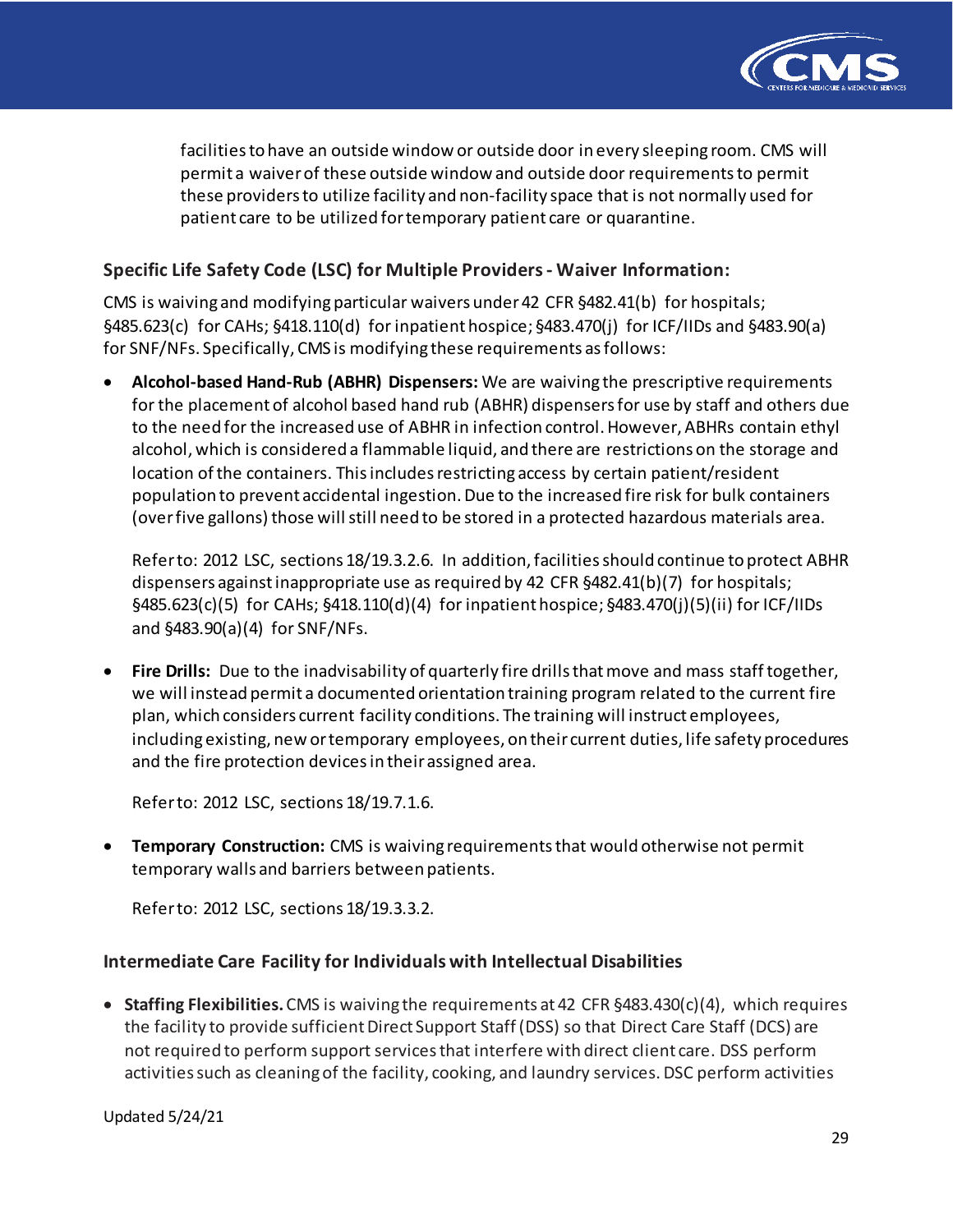

such as teaching clients appropriate hygiene, budgeting, or effective communication and socialization skills. During the time of this waiver, DCS may be needed to conduct some of the activities normally performed by the DSS. This will allow facilities to adjust staffing patterns, while maintaining the minimum staffing ratios required at §483.430(d)(3).

- **Suspension of Community Outings.** CMS is waiving the requirements at 42 CFR §483.420(a)(11) which requires clients have the opportunity to participate in social, religious, and community group activities. The federal and/or state emergency restrictions will dictate the level of restriction from the community based on whether it is for social, religious, or medical purposes. States may have also imposed more restrictive limitations. CMS is authorizing the facility to implement social distancing precautions with respect to on and offcampus movement. State and Federal restrictive measures should be made in the context of competent, person-centered planning for each client.
- **Suspend Mandatory Training Requirements.** CMS is waiving, in-part, the requirements at 42 CFR §483.430(e)(1) related to routine staff training programs unrelated to the public health emergency. CMS is not waiving 42 CFR §483.430(e)(2)-(4) which requires focusing on the clients' developmental, behavioral and health needs and being able to demonstrate skills related to interventions for inappropriate behavior and implementing individual plans. We are not waiving these requirements as we believe the staff ability to develop and implement the skills necessary to effectively address clients' developmental, behavioral and health needs are essential functions for an ICF/IID. CMS is also not waiving initial training for new staff hires or training for staff around prevention and care for the infection control of COVID-19. It is critical that new staff gain the necessary skills and understanding of how to effectively perform their role as they work with this complex client population and that staff understand how to prevent and care for clients with COVID-19.
- **Modification of Adult Training Programs and Active Treatment.** CMS recognizes that during the public health emergency, active treatment will need to be modified. The requirements at 42 CFR §483.440(a)(1) require that each client must receive a continuous active treatment program, which includes consistent implementation of a program of specialized and generic training, treatment, health services and related services.

CMS is waiving those components of beneficiaries' active treatment programs and training that would violate current state and local requirements for social distancing, staying at home, and traveling for essential services only. For example, although day habilitation programs and supported employment are important opportunities for training and socialization of clients at intermediate care facilities for individuals with developmental disabilities, these programs pose too high of a risk to staff and clients for exposure to a person with suspected or confirmed COVID-19. In accordance with  $\S 483.440(c)(1)$ , any modification to a client's Individual Program Plan (IPP) in response to treatment changes associated with the COVID-19 crisis requires the approval of the interdisciplinary team. For facilities that have interdisciplinary team members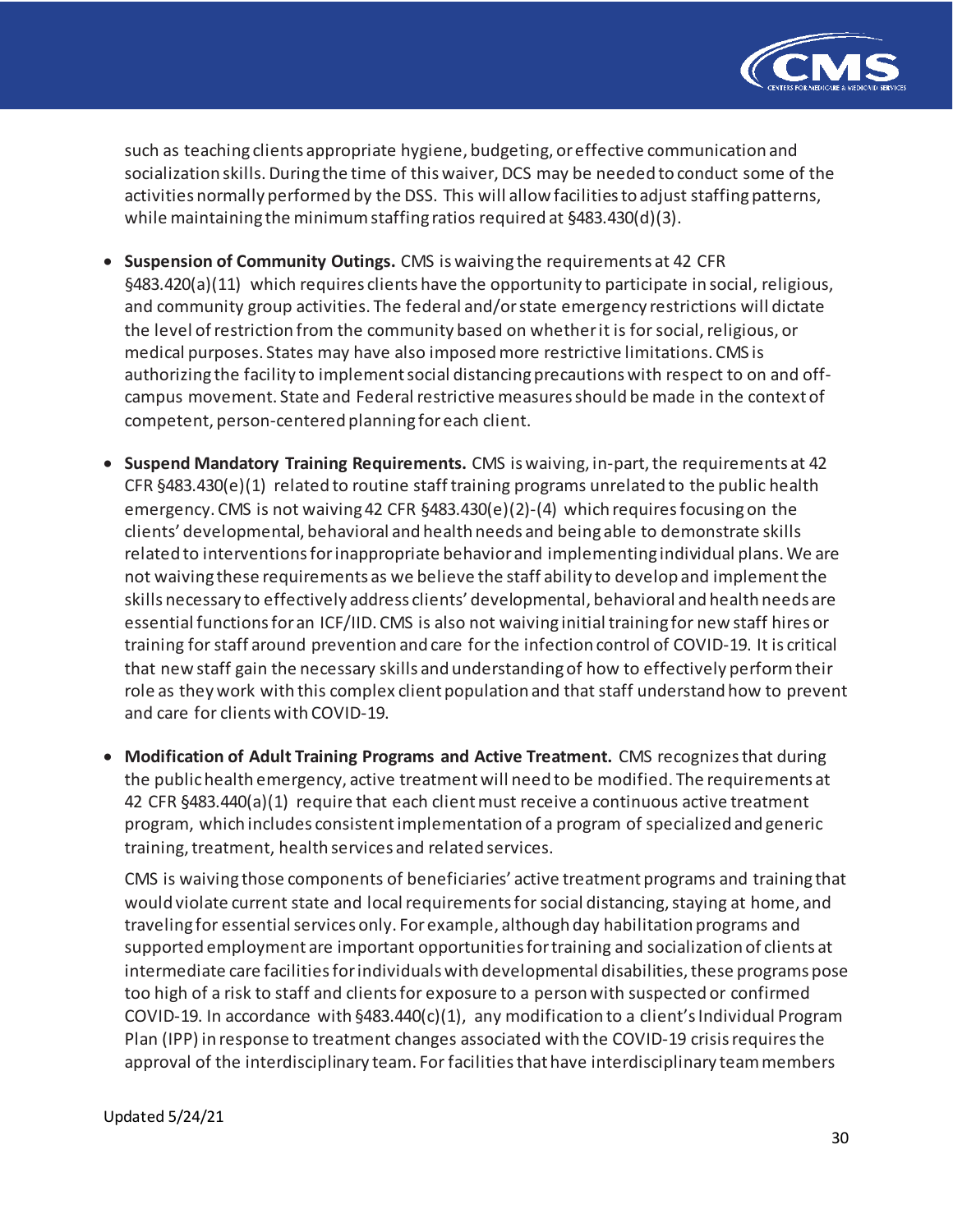

who are unavailable due to the COVID-19, CMS would allow for a retroactive review of the IPP under 483.440(f)(2) in order to allow IPPs to receive modifications as necessary based on the impact of the COVID-19 crisis.

# **Ambulatory Surgical Centers (ASCs)**

- **Medical Staff.** 42 CFR 416.45(b). CMS is waiving the requirement at § 416.45(b) that medical staff privileges must be periodically reappraised, and the scope of procedures performed in the ASC must be periodically reviewed. This will allow for physicians whose privileges will expire to continue practicing at the ambulatory surgical center, without the need for reappraisal, and for ASCs to continue operations without performing these administrative tasks during the PHE. This waiver will improve the ability of ASCs to maintain their current workforce during the PHE.
- **Nursing Services.** 42 CFR 42 CFR §482.23(b)(1). For ASCs enrolling as hospitals during the PHE as part of the Hospitals Without Walls Program, CMS is waiving the particular requirement at 42 CFR §482.23(b)(1), which requires the hospital to have a licensed practical nurse or registered nurse on duty at all times. This waiver will only require ASCs enrolled as hospitals to provide 24-hour nursing services when there is a patient in the facility. This flexibility will allow ASCs enrolled as hospitals to provide nursing services on demand with a 24-7 on call service in the event a surgeon requests to admit a patient for a required surgical procedure. Waiver authority applies only to Federal requirements and does not supersede State requirements for licensure.

## **Community Mental Health Clinics (CMHCs)**

- **Quality assessment and performance improvement (QAPI).** 42 CFR 485.917(a)-(d) We are modifying the requirements for CMHC's quality assessment and performance improvement (QAPI). Specifically, we are retaining the overall requirement that CMHC's maintain an effective, ongoing, CMHC-wide, data-driven QAPI program, while providing flexibility for CMHCs to use their QAPI resources to focus on challenges and opportunities for improvement related to the PHE by waiving the specific detailed requirements for the QAPI program's organization and content at § 485.917(a)-(d). Waiving the requirements related to the details of the QAPI program's organization and content will make it easier for CMHCs to reconfigure their QAPI programs, as needed, to adapt to specificneeds and circumstances that arise during the PHE. These flexibilities may be implemented so long as they are consistent with a state's emergency preparedness or pandemic plan.
- **Provision of Services.** 42 CFR 485.918(b)(1)(iii). We are waiving the specific requirement at § 485.918(b)(1)(iii) that prohibits CMHCs from providing partial hospitalization services and other CMHC services in an individual's home so that clients can safely shelter in place during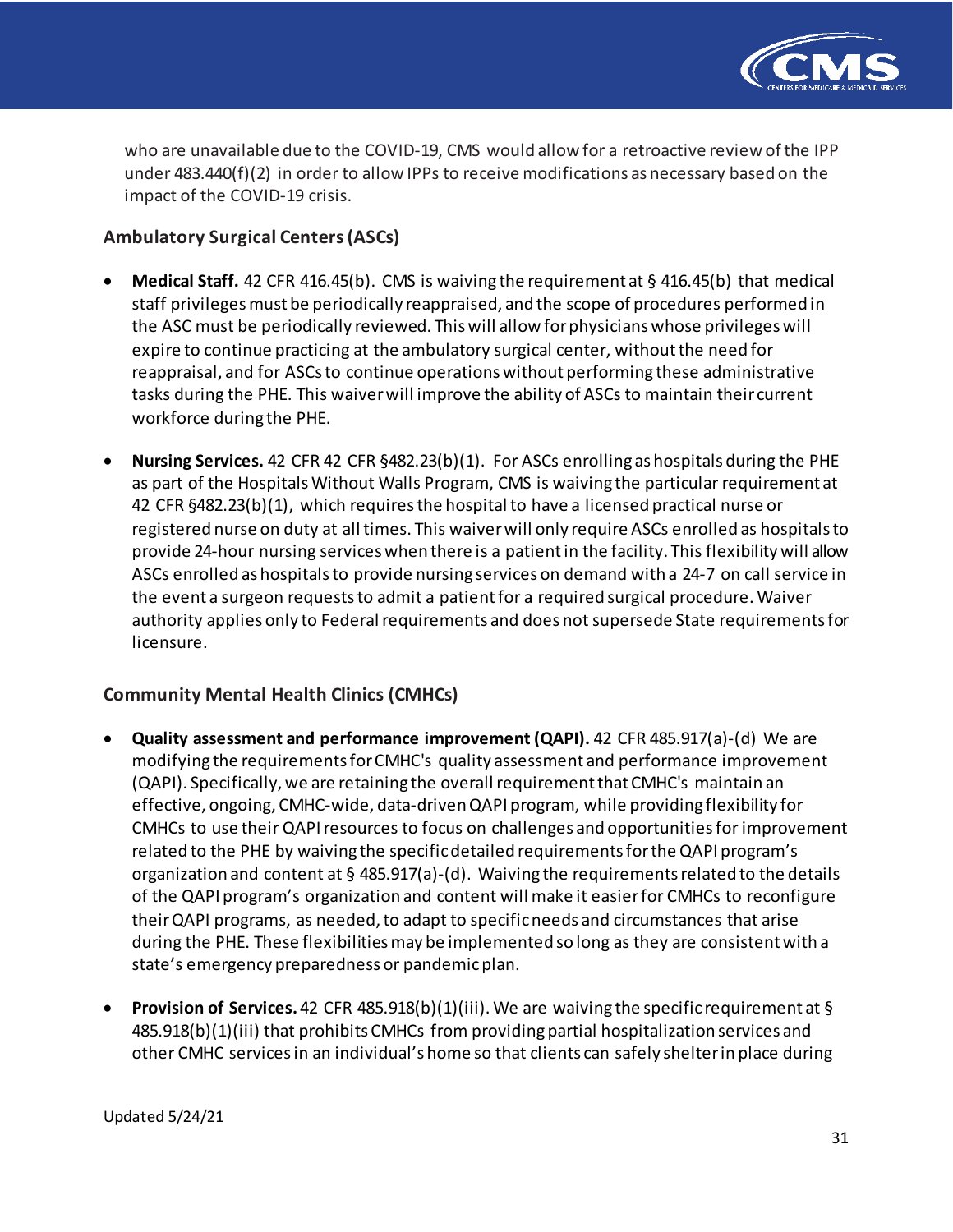

the PHE while continuing to receive needed care and services from the CMHC. This waiver is a companion to recent regulatory changes

[\(https://www.federalregister.gov/documents/2020/05/08/2020-09608/medicare-and](https://www.federalregister.gov/documents/2020/05/08/2020-09608/medicare-and-medicaid-programs-basic-health-program-and-exchanges-additional-policy-and-regulatory)[medicaid-programs-basic-health-program-and-exchanges-additional-policy-and-regulatory](https://www.federalregister.gov/documents/2020/05/08/2020-09608/medicare-and-medicaid-programs-basic-health-program-and-exchanges-additional-policy-and-regulatory)) that clarify how CMHCs should bill for services provided in an individual's home, and how such services should be documented in the medical record. While this waiver will now allow CMHCs to furnish services in client homes, including through the use of using telecommunication technology, CMHCs continue to be, among other things, required to comply with the non-waived provisions of 42 CFR Part 485, Subpart J, requiring that CMHCs: 1) assess client needs, including physician certification of the need for partial hospitalization services, if needed; 2) implement and update each client's individualized active treatment plan that sets forth the type, amount, duration, and frequency of the services; and 3) promote client rights, including a client's right to file a complaint.

• **40 Percent Rule.** 42 CFR 485.918(b)(1)(v) We are waiving the requirement at §  $485.918(b)(1)(v)$  that a CMHC provides at least 40 percent of its items and services to individuals who are not eligible for Medicare benefits. Waiving the 40 percent requirement will facilitate appropriate timely discharge from inpatient psychiatric units and prevent admissions to these facilities because CMHCs will be able to provide PHP services to Medicare beneficiaries without restrictions on the proportion of Medicare beneficiaries that they are permitted to treat at a time. This will allow communities greater access to health services, including mental health services.

## **Ambulance Services**

• **Medicare Ground Ambulance Data Collection System** *(Modified since 11/25 Release).* CMS is modifying the data collection period and data reporting period, as defined at 42 CFR § 414.626(a), for ground ambulance organizations (as defined at 42 CFR § 414.605) that were selected by CMS under 42 CFR § 414.626(c) to collect data beginning between January 1, 2020 and December 31, 2020 (year 1) and for ground ambulance organizations that were selected to collect data beginning between January 1, 2021 and December 31, 2021 (year 2) for purposes of complying with the data reporting requirements described at 42 CFR § 414.626. Under this modification, these ground ambulance organizations can select a new continuous 12-month data collection period that begins between January 1, 2022 and December 31, 2022, to collect data necessary to complete the Medicare Ground Ambulance Data Collection Instrument during their selected data collection period, and submit a completed Medicare Ground Ambulance Data Collection Instrument during the data reporting period that corresponds to their selected data collection period. CMS is modifying this data collection and reporting period to increase flexibilities for ground ambulance organizations that would otherwise be required to collect data in 2020-2021 so that they can focus on their operations and patient care.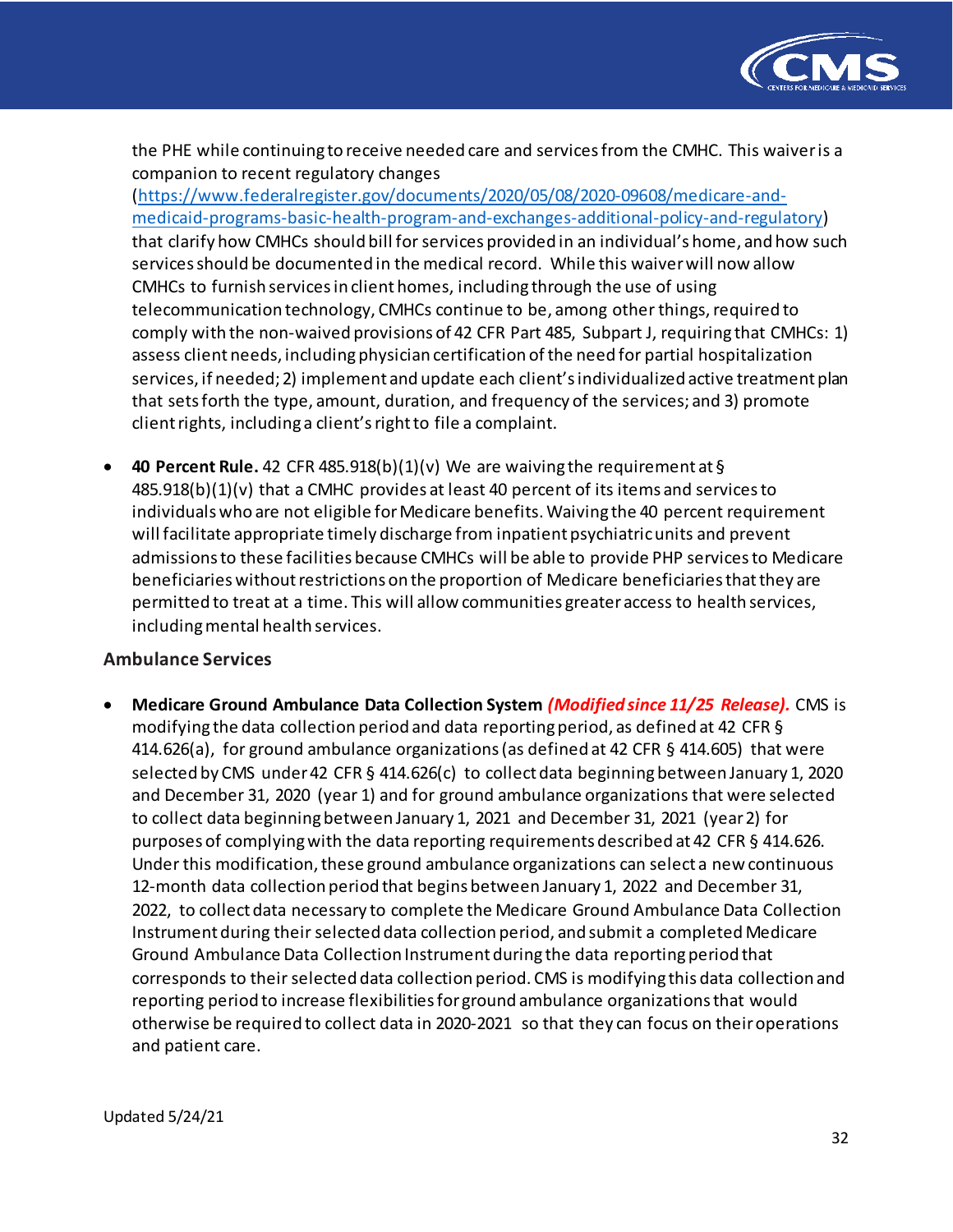

• **Ambulance Treat in Place (New 5/5/2021).** Pursuant to authority granted under section 9832 of the American Rescue Plan Act of 2021, CMS is waiving the requirements under section 1861(s)(7) and section 1834(l) of the Act that an ambulance service include the transport of an individual to the extent necessary to allow payment for ground ambulance services furnished in response to a 911 call (or the equivalent in areas without a 911 call system) in cases in which an individual would have been transported to a destination permitted under Medicare regulations (as described in section 410.40 to title 42, Code of Federal Regulations (or successor regulations)) but such transport did not occur as a result of community-wide emergency medical service (EMS) protocols due to the public health emergency described in subsection  $(g)(1)(B)$ .

For purposes of this waiver, community-wide EMS protocols are those established by state, local, or municipal authorities (including by a hospital, but only where a hospital has the requisite legal authority) in response to the COVID-19 PHE that govern the provision of ambulance services, and that require or allow, with patient consent, an ambulance provider or supplier to "treat in place" a patient who otherwise, but for the COVID-19 PHE, would have been transported to a Medicare covered destination (such as a hospital). Such protocols were/will be issued in written format, and such format that may have included, but is not limited to: state or local agency and official correspondence or electronic platforms that provided just-in-time updates to standard operative procedure or protocols. However, to the extent that a verbal protocol (such as from an individual hospital in a remote area) was/is in effect at the time of transport, we expect the verbal protocol to be fully documented. CMS will pay for treatment in place under this waiver in cases where the individual that would have been transported would have met the Medicare criteria for a medically necessary ground ambulance transport to the nearest appropriate facility that could have treated the patient's condition, but such transport did not occur as a result of community-wide EMS protocols due to the COVID-19 PHE. The beneficiary's condition must have required both the ambulance transportation itself and the level of service provided in order for the billed service to be considered medically necessary.

Under this waiver, ground ambulance services will be paid at the base rate that would have been paid under the fee schedule established under 1834(l) (excluding any mileage payment) if the individual had been so transported and, with respect to ambulance services furnished by a critical access hospital or an entity described in paragraph (8) of such section, at the amount that otherwise would be paid under such paragraph. Claims shall be submitted consistent with instructions, including the use of appropriate modifiers, and documentation to support medical necessity and the presence of a qualifying community-wide EMS protocol must be maintained and provided to CMS contractors for medical review upon request.

The deadline to submit claims for services that were furnished under this waiver between March 1, 2020 and May 5, 2021 is also modified. The deadline to submit such claims is May 5,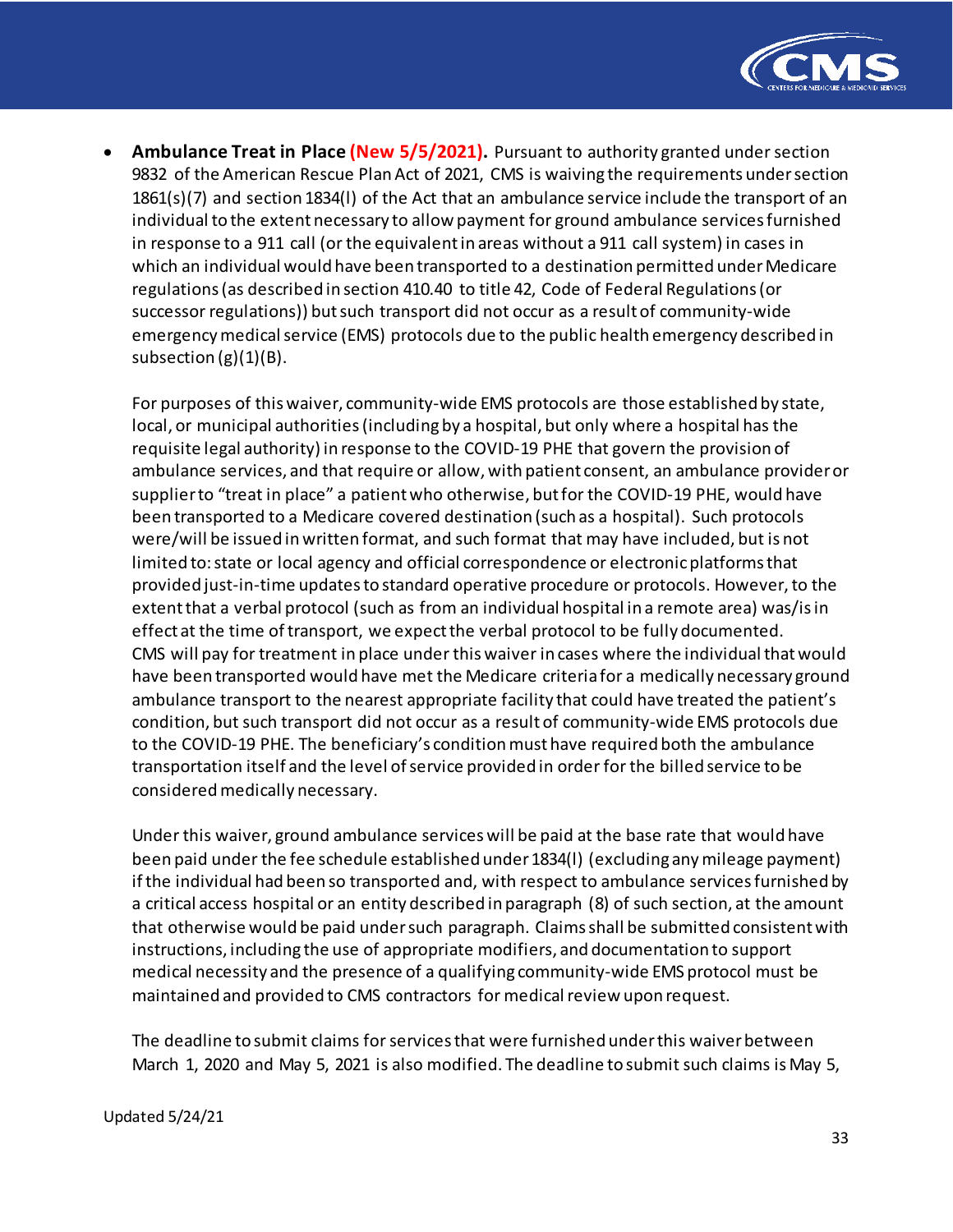

2022.

# **Durable Medical Equipment, Prosthetics, Orthotics and Supplies(DMEPOS)**

• When DMEPOS is lost, destroyed, irreparably damaged, or otherwise rendered unusable, CMS is allowing DME Medicare Administrative Contractors (MACs) to have the flexibility to waive replacements requirements such that the face-to-face requirement, a new physician's order, and new medical necessity documentation are not required. Suppliers must still include a narrative description on the claim explaining the reason why the equipment must be replaced and are reminded to maintain documentation indicating that the DMEPOS was lost, destroyed, irreparably damaged, or otherwise rendered unusable or unavailable as a result of the emergency.

# **Practitioner Locations**

CMS istemporarily waiving requirementsthatout-of-state practitioners be licensed in the state where they are providing services when they are licensed in another state. CMS willwaive the physician or non-physician practitionerlicensing requirementswhen the following four conditions are met: 1) must be enrolled as such in the Medicare program; 2) must possess a valid license to practice in the state, which relatesto his or her Medicare enrollment; 3) is furnishing services – whether in person or via telehealth – in a state in which the emergency is occurring in order to contribute to relief effortsin his orher professional capacity; and, 4) is not affirmatively excluded from practice in the state or any other state that is part of the 1135 emergency area.

• In addition to the statutory limitations that apply to 1135-based licensure waivers, an 1135 waiver, when granted by CMS, does not have the effect of waiving state or local licensure requirements orany requirementspecified by the state ora local government as a condition for waiving its licensure requirements. Those requirements would continue to apply unless waived by the state. Therefore, in order for the physician or non-physician practitioner to avail him- or herself of the 1135 waiver under the conditions described above, the state also would have to waive its licensure requirements, either individually or categorically, for the type of practice for which the physician or non-physician practitionerislicensed in his orher home state.

## **Provider Enrollment**

- **Non-Waiver CMS Action:** CMS has a toll-free hotline for physicians and non-physician practitioners and Part A certified providers and suppliers establishing isolation facilitiesto enroll and receive temporary Medicare billingprivileges.
- Waive the following screening requirements:
	- o Application Fee (to the extent applicable).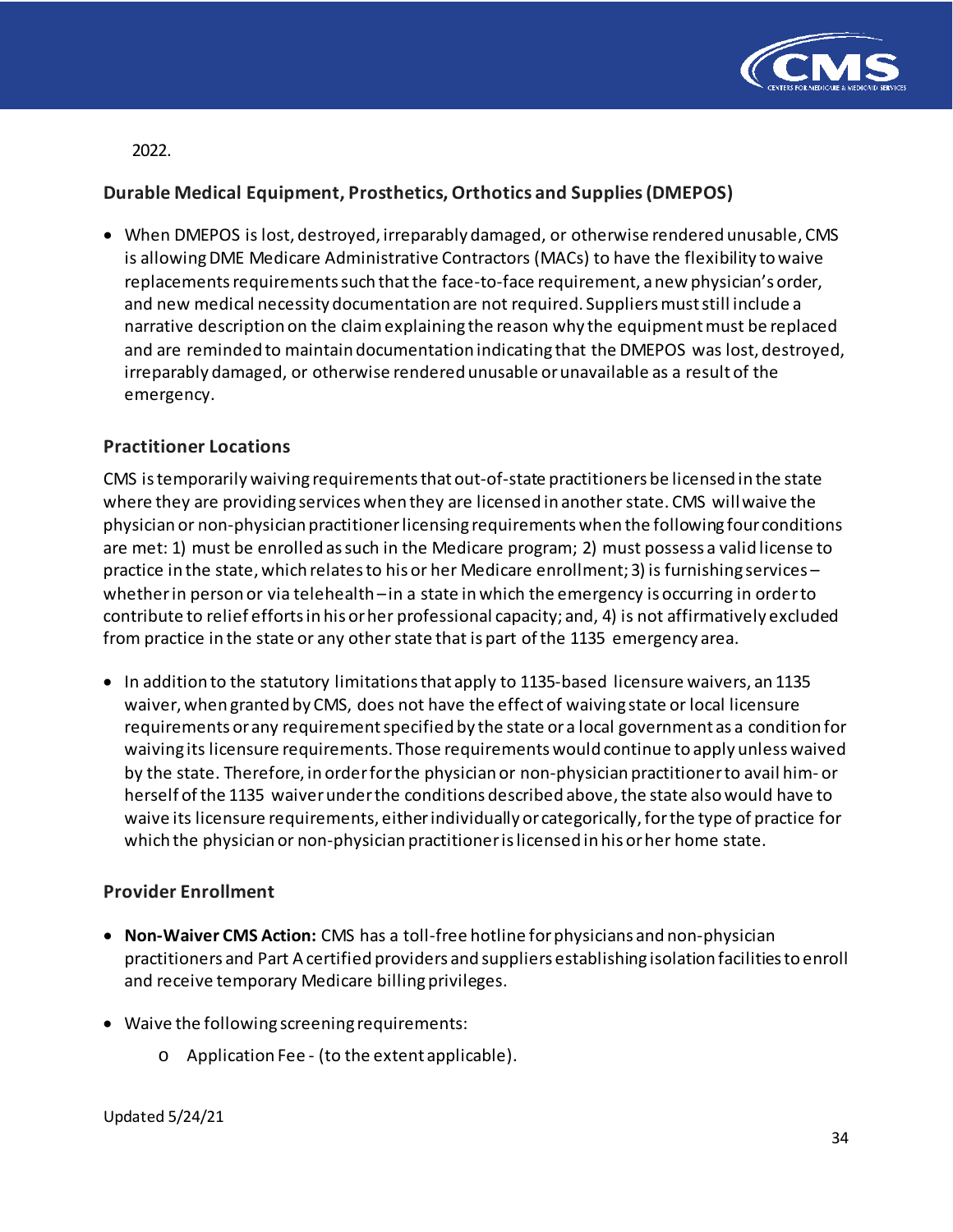

- o Criminal background checks associatedwith fingerprint-based criminal background checks (FCBC) (to the extent applicable) - 42 CFR§424.518.
- o Site visits (to the extent applicable) 42 CFR §424.517.
- Postpone all revalidation actions.
- Allow licensed providers to render services outside of their state of enrollment.
- Expedite any pending or new applications from providers.
- Allow physicians and other practitioners to render telehealth services from their home without reporting their home address on their Medicare enrollment while continuing to bill from their currently enrolled location.
- Allow opted-out physicians and non-physician practitionersto terminate theiropt-outstatus early and enroll in Medicare to provide care to more patients.

# **Modification of 60-Day Limitfor Substitute Billing Arrangements (Locum Tenens)**

CMS is modifying the 60-day limit in section  $1842(b)(6)(D)(iii)$  of the Social Security Act to allow a physician or physical therapistto use the same substitute for the entire time he or she is unavailable to provide services during the COVID-19 emergency plus an additional period of no more than 60 continuous days after the public health emergency expires. On the 61st day after the public health emergency ends (or earlier if desired), the regular physician or physical therapist must use a different substitute or return to work in his or her practice for at least one day in order to reset the 60-day clock. Without this flexibility, the regular physician or physical therapist generally could not use a single substitute for a continuous period of longer than 60 days, and would instead be required to secure a series of substitutes to cover sequential 60-day periods. The modified timetable applies to both types of substitute billing arrangements under Medicare fee-for-service (i.e., reciprocal billing arrangements and fee-for-time compensation arrangements (formerly known as locum tenens)).

**Notes:** Under the Medicare statute, only 1) physicians and 2) physical therapists who furnish outpatient physical therapy services in a health professional shortage area (HPSA), a medically underserved area (MUA), or a rural area can receive Medicare fee-for-service payment for services furnished by a substitute under a substitute billing arrangement. In addition, Medicare can pay for services under a substitute billing arrangement only when the regular physician or physical therapist is unavailable to provide the services. Finally, as provided by law, a regular physician or physical therapist who has been called or ordered to active duty as a member of a reserve component of the Armed Forces may continue to use the same substitute for an unlimited time even after the emergency ends.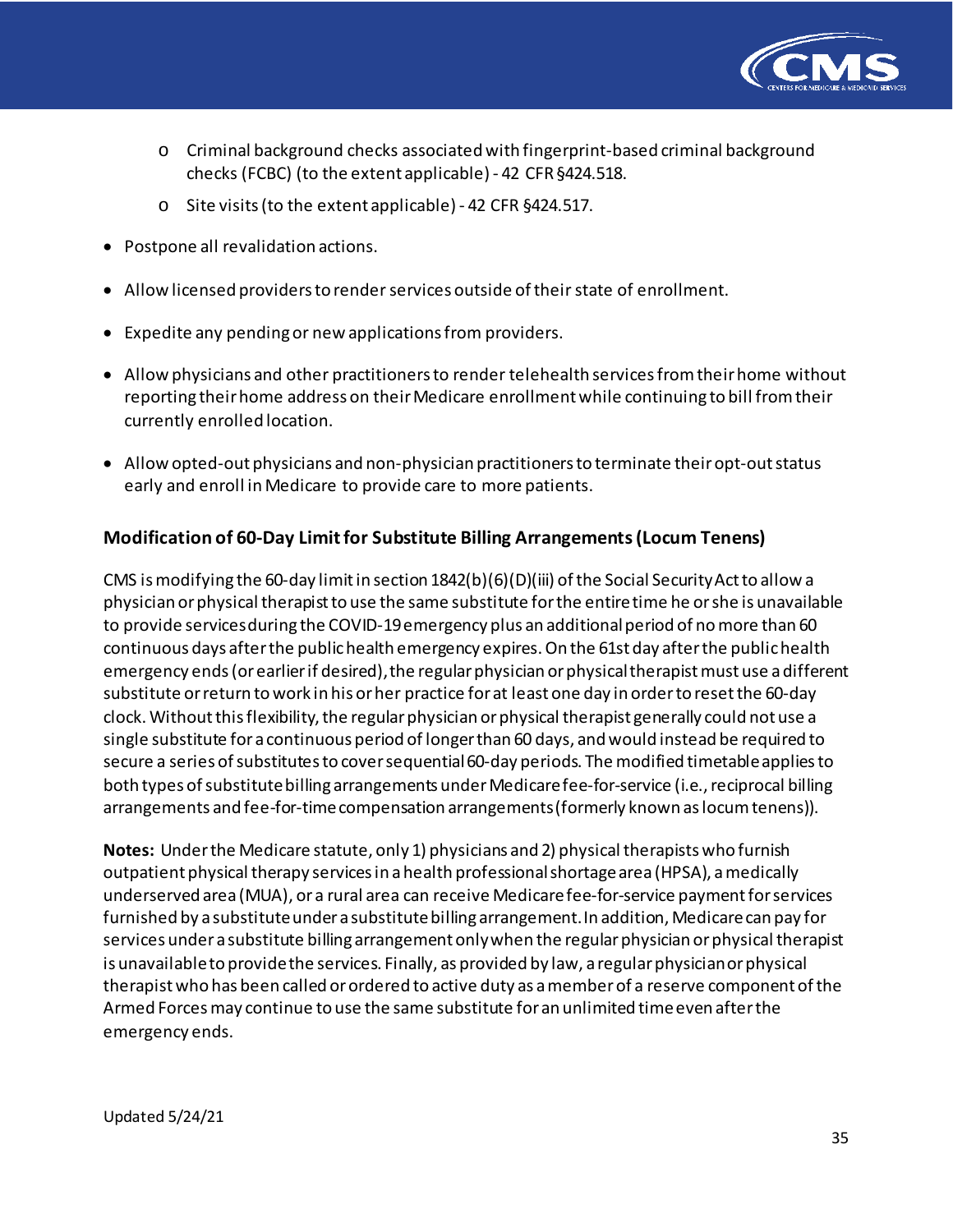

### **Medicare Appealsin Fee for Service (FFS), Medicare Advantage (MA) and Part D**

CMS is allowing Medicare Administrative Contractors (MACs) and Qualified Independent Contractors (QICs) in the FFS program pursuant to 42 CFR §405.942 and 42 CFR §405.962 (including for MA and Part D plans), as well as the MA and Part D Independent Review Entities (IREs) under 42 CFR §422.562, 42 CFR §423.562, 42 CFR §422.582 and 42 CFR §423.582, to allow extensions to file an appeal**.** CMS is allowing MACs and QICs in the FFS program under 42 CFR §405.950 and 42 CFR §405.966 and the MA and Part D IREs to waive requests for timeliness requirements for additional information to adjudicate appeals.

- CMS is allowing MACs and QICs in the FFS program under 42 CFR §405.910 and MA and Part D plans, as well as the MA and Part D IREs, to process an appeal evenwith incomplete Appointment of Representation forms as outlined under 42 CFR §422.561 and 42 CFR §423.560. However, any communications will only be sent to the beneficiary.
- CMS is allowing MACs and QICs in the FFS program under 42 CFR §405.950 and 42 CFR §405.966 (also including MA and Part D plans), as well as the MA and Part D IREs, to process requests for appeals that do not meet the required elements using information that is available as outlined within 42 CFR §422.561 and 42 CFR §423.560.
- CMS is allowing MACs and QICs in the FFS program under 42 CFR §405.950 and 42 CFR §405.966 (also including MA and Part D plans), as well as the MA and Part D IREs under 42 CFR §422.562 and 42 CFR §423.562 to utilize all flexibilities available in the appeal process as if good cause requirements are satisfied.

## **Medicaid and CHIP (as of 3/13/2020)**

States and territories can request approval that certain statutes and implementing regulations be waived by CMS, pursuant to section 1135 of the Act. To assist states in this process, CMS released an 1135 Waiver Checklist to make it easier for states to receive federal waivers and implement flexibilities in their Medicaid and CHIP programs. States' use of this 1135 checklist will expedite their ability to apply for and receive approval for 1135 waivers that are now available under the President's national emergency declaration.

States and territories may submit a Section 1135 waiver request directly to their Center for Medicaid & CHIP Services (CMCS) state lead or Jackie Glaze, Acting Director, Medicaid & CHIP Operations Group, Center for Medicaid & CHIP Services at CMS by e-mail (**[Jackie.Glaze@cms.hhs.gov](mailto:Jackie.Glaze@cms.hhs.gov)**) or letter.

The following are examples of flexibilities that states and territories may seek through a Section 1135 waiver request:

• Waive prior authorization requirements in fee-for-service programs.

Updated 5/24/21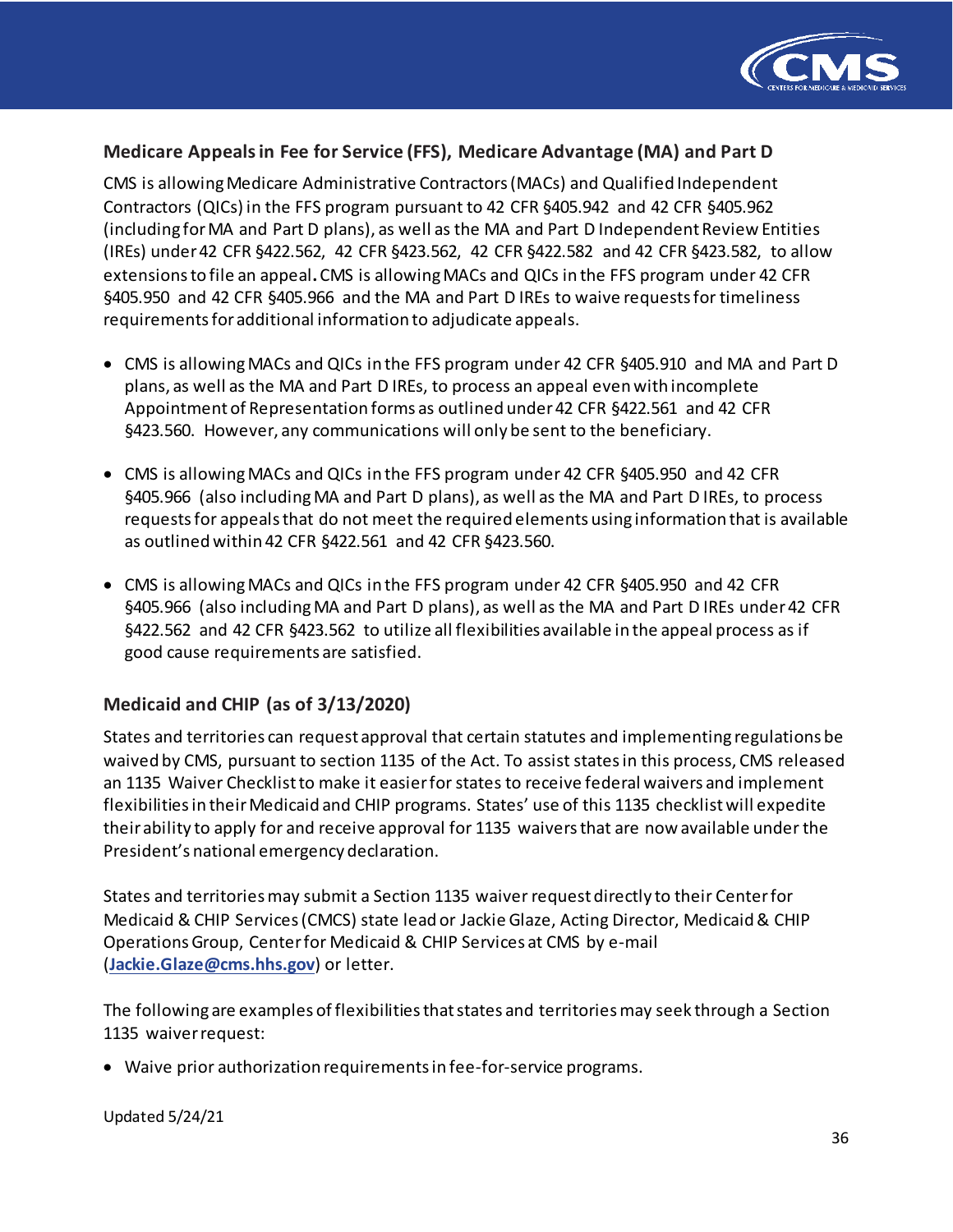

- Permits providers located out of state/territory to provide care to another state's Medicaid enrollee impacted by the emergency.
- Temporarily suspend certain provider enrollment and revalidation requirements to increase access to care.
- Temporarily waive requirements that physicians and other health care professionals be licensed in the state in which they are providing services, so long as they have an equivalent licensing in another state; and,
- Temporarily suspend requirements for certain pre-admission and annual screenings for nursing home residents.

States and territories are encouraged to assess their needs and request these available flexibilities, which are more completely outlined in the Medicaid and CHIP Disaster Response Toolkit. For more information and to access the toolkit and the **[1135 waiver checklist](https://www.medicaid.gov/state-resource-center/disaster-response-toolkit/cms-1135-waivers/index.html)**, visit: **<https://www.medicaid.gov/state-resource-center/disaster-response-toolkit/index.html>**.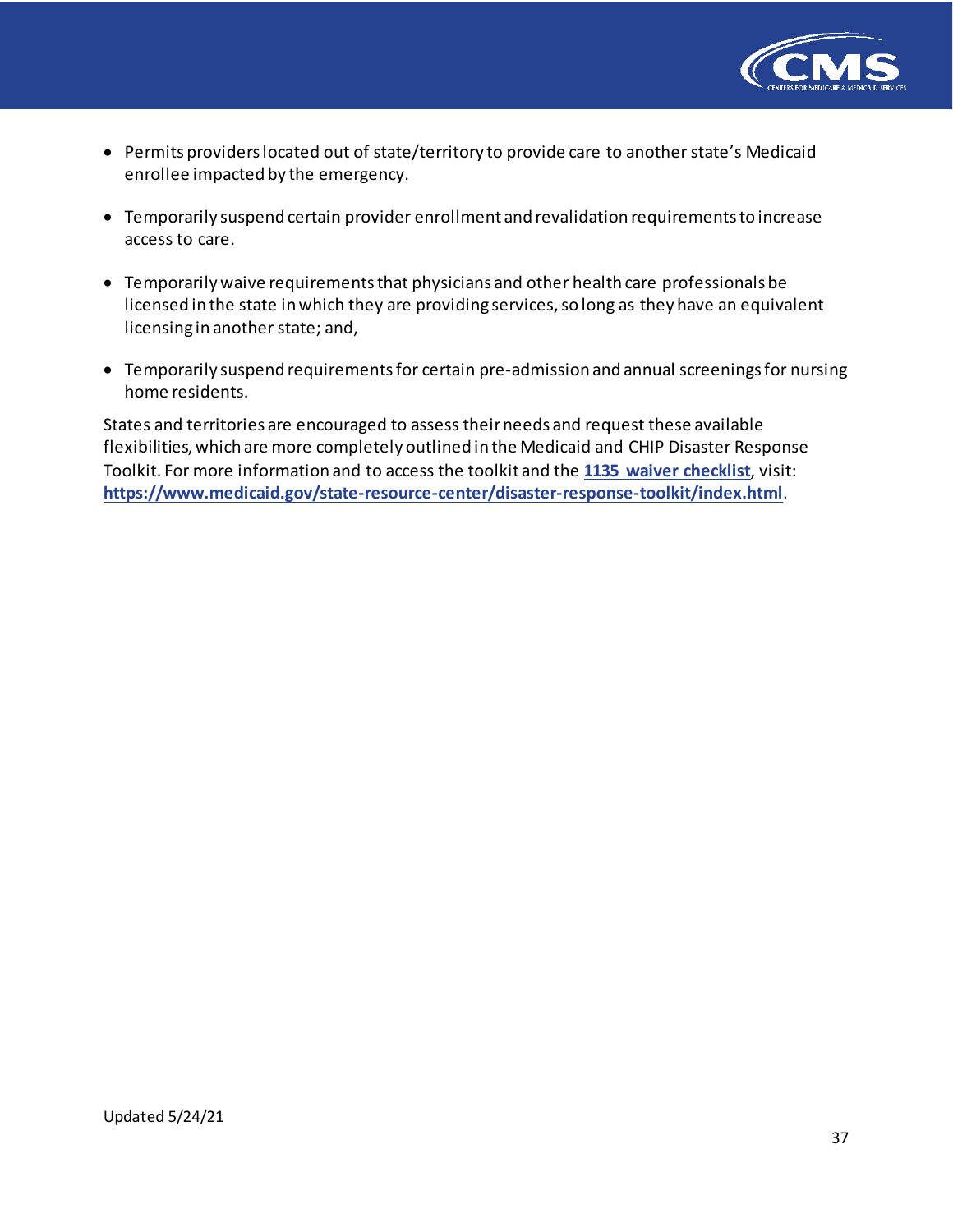

# **ATTACHMENT A**

# **Blanket Waivers of Sanctions under the Physician Self-Referral Law (also known as the "Stark Law")**

[CMS has issued blanket waivers of sanctions under section 1877\(g\) of the Act. The b](https://www.cms.gov/Medicare/Fraud-and-Abuse/PhysicianSelfReferral/Spotlight)lanket waivers may be used now without notifying CMS. Individual waivers of sanctions under sectio[n 1877\(g\) of](https://www.cms.gov/About-CMS/Agency-Information/Emergency/EPRO/Current-Emergencies/Current-Emergencies-page)  [the Act may be granted upon request. For more information, visit:](https://www.cms.gov/About-CMS/Agency-Information/Emergency/EPRO/Current-Emergencies/Current-Emergencies-page) **https://ww[w.cms.gov/Medicare/Fraud-and-Abuse/PhysicianSelfReferral/Spotlight.](https://www.cms.gov/About-CMS/Agency-Information/Emergency/EPRO/Current-Emergencies/Current-Emergencies-page)**

Fo[r resources and additional information on 1135 Waivers, please also visit:](https://www.cms.gov/Medicare/Provider-Enrollment-and-Certification/SurveyCertEmergPrep/1135-Waivers)

- **htt[ps://www.cms.gov/About-CMS/Agency-Information/Emergency/EPRO/Current-](http://www.cms.gov/About-CMS/Agency-Information/Emergency/EPRO/Current-)Emergencies/Current-Eme[rgencies-page](mailto:1135waiver@cms.hhs.gov)**
- **htt[ps://www.cms.gov/Medicare/Provider-Enrollment-and-Certification/](http://www.cms.gov/Medicare/Provider-Enrollment-and-Certification/) SurveyCertEmergPrep/1135-Waivers**

For questions, please email: **[1135waiver@cms.hhs.gov](mailto:1135waiver@cms.hhs.gov)**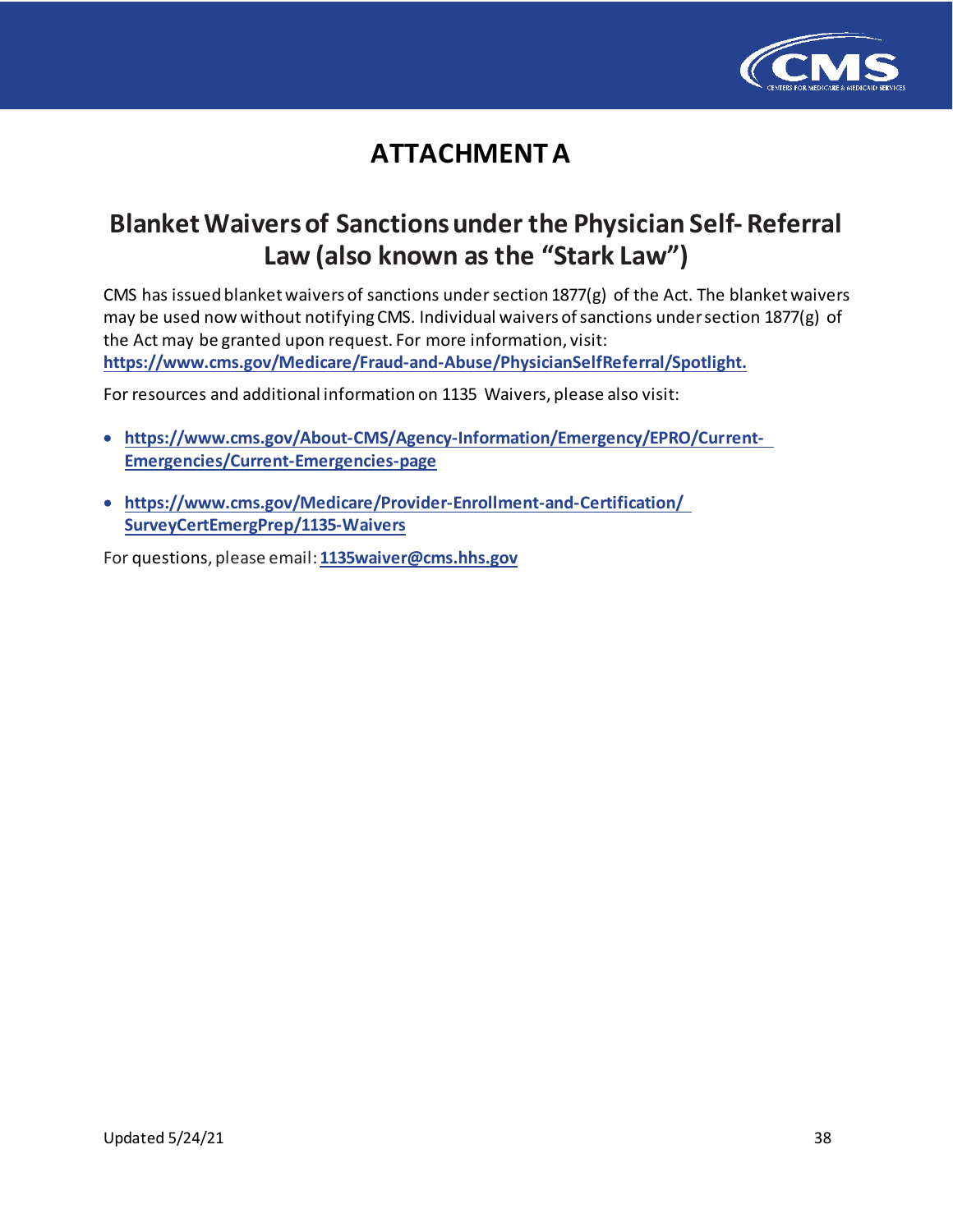

# **Blanket Waivers: Stafford Act, Public Health Emergency (PHE) and Section 1135 Waivers**

#### **Background**

On March 13, 2020, the President issued an emergency declaration under the Robert T. Stafford Disaster Relief and Emergency Assistance Act, 42 U.S.C. 5121-5207 (the "Stafford Act") to declare a national health emergency. The Secretary of the Department of Health and Human Services (the Secretary) is authorized to waive certain Medicare, Medicaid and Children's Health Insurance Program (CHIP) program requirements and conditions of participation under Section 1135 of the Social Security Act once the President has declared an emergency through the Stafford Act<sup>[2](#page-38-0)</sup> and the Secretary has declared a Public Health Emergency (PHE). The Secretary issued a PHE on January [3](#page-38-1)1, 2020<sup>3</sup>. As a result of this authority, CMS can grant waivers that will ease certain requirements for affected providers as stated under Section 1135 of the Social Security Act[4.](#page-38-2)

CMS can issue two types of waivers: blanket waivers and provider/supplier requested waivers. Specifics about the two types of waivers are outlined in detail below. Examples of these 1135 waivers or modifications include:

- Conditions of participation or other certification requirements
- Program participation and similar requirements
- Preapproval requirements
- Requirements that physicians and other health care professionals be licensed in the State in which they are providing services, so long as they have equivalent licensing in another State (this waiver is for purposes of Medicare, Medicaid, and CHIP reimbursement only – state law governs whether a non-Federal provider is authorized to provide services in the state without state licensure)
- Emergency Medical Treatment and Labor Act (EMTALA)
- Sanctions under the physician self-referral law (also known as the "Stark Law")
- Performance deadlines and timetables may be adjusted (but not waived)
- Limitations on payment for health care items and services furnished to Medicare Advantage enrollees by non-network providers

 $\overline{a}$ 

<span id="page-38-0"></span><sup>2</sup> **<https://www.whitehouse.gov/wp-content/uploads/2020/03/LetterFromThePresident.pdf>**

<span id="page-38-1"></span><sup>3</sup> **<https://www.phe.gov/emergency/news/healthactions/phe/Pages/2019-nCoV.aspx>**

<span id="page-38-2"></span><sup>4</sup> **<https://www.phe.gov/emergency/news/healthactions/section1135/Pages/covid19-13March20.aspx>**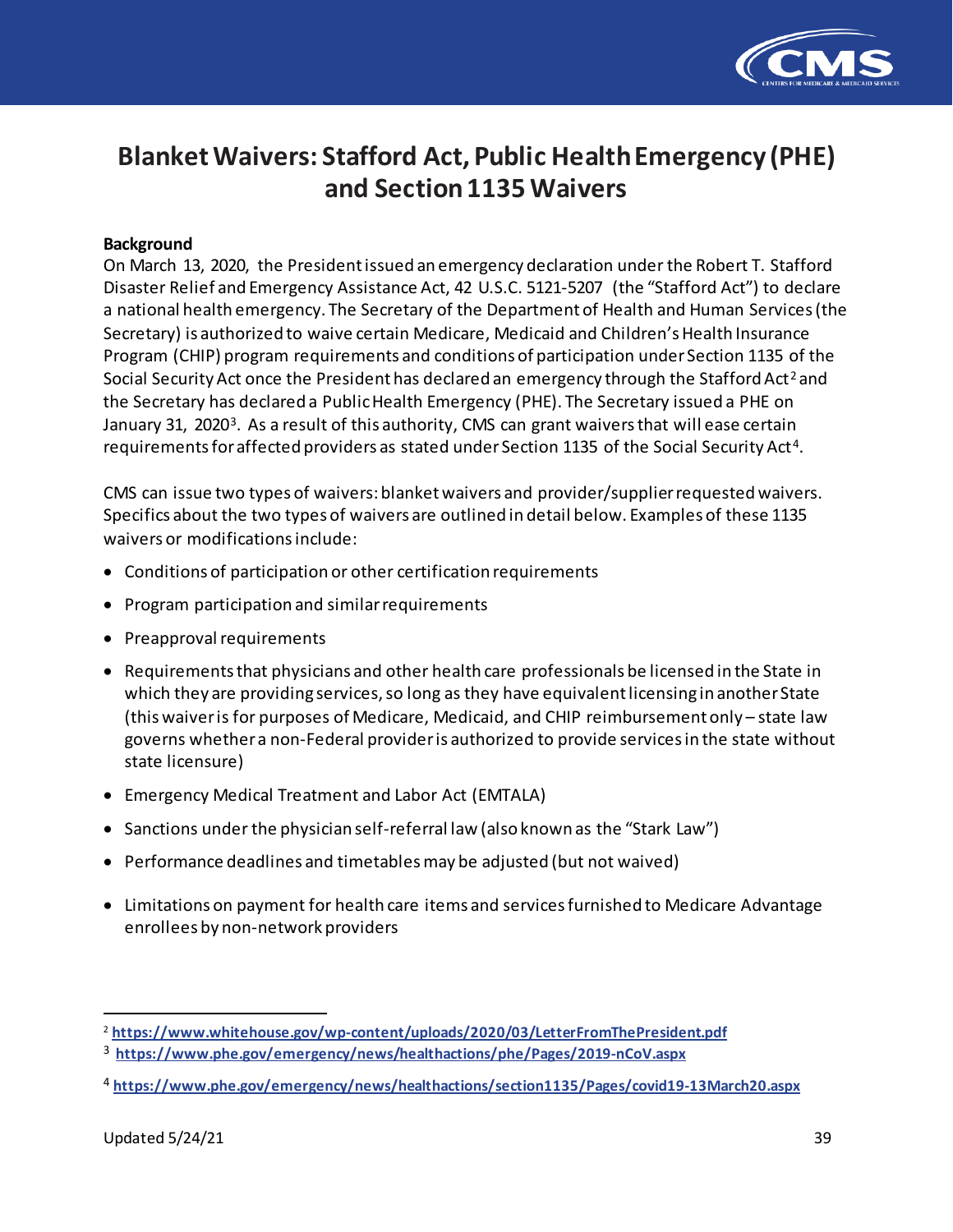

Waivers under Section 1135 of the Social Security Act typically end no later than the termination of the emergency period, or 60 days from the date the waiver or modification is first published. The Secretary can extend the waiver by notice for additional periods of up to 60 days, up to the end of the emergency period.

The 1135 waiver authority applies **only** to Federal requirements and **does not apply** to State requirementsfor licensure or conditions of participation.

In addition to the 1135 waiver authority, Section 1812(f) of the Social Security Act (the Act) authorizes the Secretary to provide for Skilled Nursing Facilities (SNF) coverage in the absence of a qualifying hospital stay, as long as this action does not increase overall program payments and does not alterthe SNF benefit's "acute care nature" (thatis, its orientation toward relatively shortterm and intensive care).

Federally certified/approved providers must continue to operate under normal rules and regulations, unlessthey have sought and have been granted modifications under the waiver authority from specific requirements.

In addition, the Coronavirus Preparedness and Response Supplemental Appropriations Act, as signed into law by the President on March 6, 2020, includes a provision allowing the Secretary to waive certain Medicare telehealth payment requirements during the PHE the Secretary declared on January 31, 2020 to allow beneficiaries in all areas of the country to receive telehealth services, including at their home. Under the waiver, limitations on where Medicare patients are eligible for telehealth will be removed during the emergency. In particular, patients outside of rural areas, and patients in their homes will be eligible for telehealth services, effective for services starting March 6, 2020.<sup>[5](#page-39-0)</sup>

 $\overline{a}$ 

<span id="page-39-0"></span><sup>5</sup> **<https://edit.cms.gov/files/document/medicare-telehealth-frequently-asked-questions-faqs-31720.pdf>**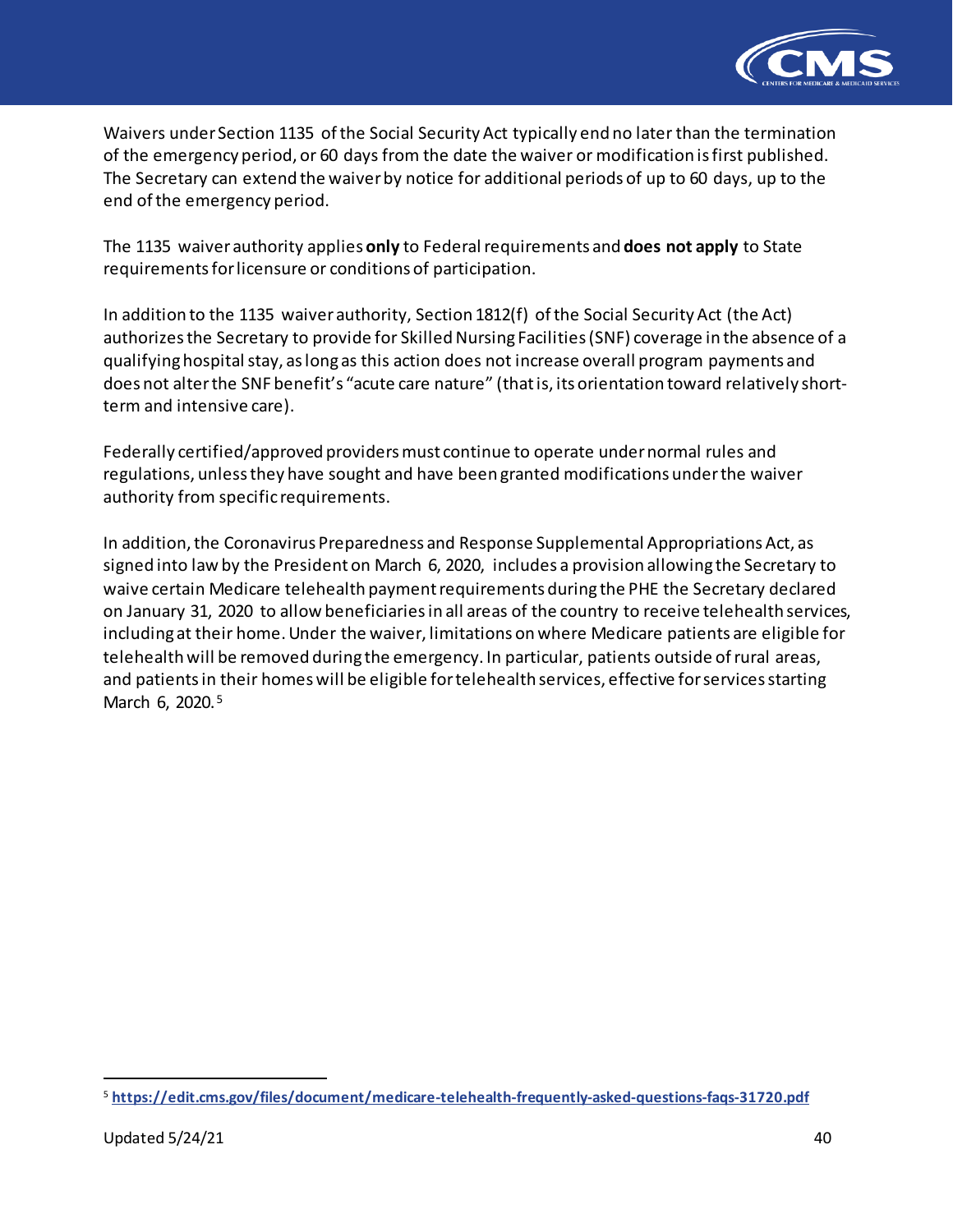

# **CMS Section 1135 Waiver Authority: Blanket Waivers, Provider/Supplier Individual Waivers, Medicaid and Special Waivers**

#### **Medicare Blanket Waivers**

- **Approval:** CMS implements specific waivers or modifications under the 1135 authority on a "blanket"basis when a determination has beenmade that all similarly situated providers in the emergency area need such a waiver or modification. These waivers prevent gaps in access to care for beneficiaries impacted by the emergency. **Once approved these waivers apply automatically to all applicable providers and suppliers. Providers and suppliers do not need to apply for an individual waiver if a blanket waiver is issued byCMS.**
- **Claims Submission for Blanket Waivers:** When submitting claims covered by the blanket waivers, the "DR" (disaster-related) condition code should be used for institutional billing (i.e., claims submitted using the ASC X12 837 institutional claims format or paper Form CMS-1450). The "CR" (catastrophe/disaster-related) modifier should be used for Part B billing, both institutional and non-institutional (i.e., claims submitted using the ASC X12 837 professional claim format or paper Form CMS-1500 or, for pharmacies, in the NCPDP format). This requirement does not apply for purposes of compliance withwaivers(blanket or individual) of sanctions under the physician self- referral law.

#### **Medicare Provider/Supplier Individual Waivers**

- **• Approval:** Providers and suppliers can submit requests for individual 1135 waivers. These requests must include a justification for the waiver and expected duration of the modification requested. The State Survey Agency and CMS SurveyOperationsGroup will review the provider's request and make appropriate decisions, usually on a case-by- case basis. Providers and suppliers should keep careful records of beneficiaries to whom they provide services, in order to ensure that proper payment may be made. Providers are expected to come into compliance with any waived requirements prior to the end of the emergency period.
- With the exception of physician self-referral law waivers, the process forrequesting an 1135 waiverismanaged through the SurveyOperationsGroup, and CMS locations, previously known as the CMS Regional Offices. More information on the process is located at **[https://www.cms.gov/Medicare/Provider-Enrollment-and-](https://www.cms.gov/Medicare/Provider-Enrollment-and-Certification/SurveyCertEmergPrep/1135-Waivers)[Certification/SurveyCertEmergPrep/1135-Waivers](https://www.cms.gov/Medicare/Provider-Enrollment-and-Certification/SurveyCertEmergPrep/1135-Waivers)**. The website includescontactinformation for each CMS location. Facilities should ensure to review the process and identify the appropriate contact based on the location of the facility.

#### **Examples of Individual Requests for 1135 Waivers**

An individual hospital may request a waiver of COPs related to doubling of single occupancy patient rooms or a waiver of the requirement to discharge to a specified location or situation.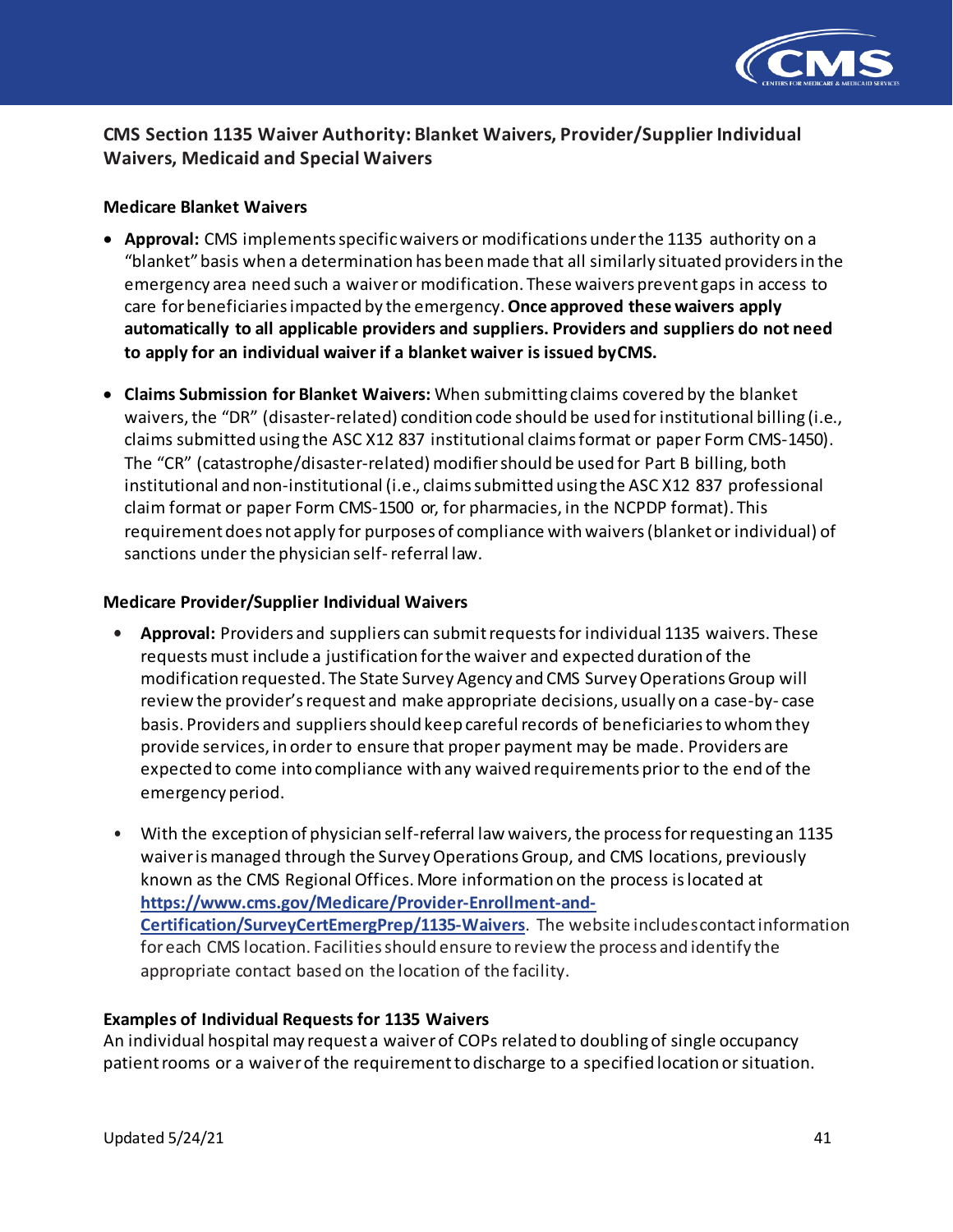

#### **Waiver Request Process**

You **do not** have to make a request for a blanket waiver that has already been issued, and you **do not** have to notify CMS if you are taking action in accordance with a waiverduring the time period in which the waiver is valid. If you are requesting an 1135 waiver outside of those outlined in this document or are already available at the CMS **[Current Emergencies](https://www.cms.gov/About-CMS/Agency-Information/Emergency/EPRO/Current-Emergencies/Current-Emergencies-page)** page, please send your request or questions about a request to **[1135waiver@cms.hhs.gov](mailto:1135waiver@cms.hhs.gov)**.

#### **Medicaid Waivers**

#### *Approval*

CMS works with the states and territories to respond to public health emergencies and disasters. States and territories have multiple strategies available to support Medicaid and CHIP Operations and enrolleesin times of crisis. Some of these strategies are available without needing approval from CMS while some disaster-related and Public Health Emergency legal authorities include:

- Medicaid State Plan Amendments;
- CHIP Disaster Relief State Plan Amendments;
- Verification Plans;
- 1915(c) Waivers Appendix K;
- 1135 Waivers; and
- 1115 Demonstrations.

In Medicaid and CHIP, 1135 waivers can be used to implement a range of flexibilities. Some of these include: provider enrollment and participation; Medicaid prior authorization requirements; pre-admission screening and annual resident review (PASARR) Level I and Level II Assessmentsfor 30 days; extend minimum data set authorizations for nursing facility and SNF residents; state fair hearing and appeal process timelines; and reporting and oversight. Under 1135 waivers, states also have flexibility on public notice, tribal consultation, and the effective dates of state plan amendment (SPA) submissions. For public notice, Section 1135 authority can be used to provide flexibility related to the need and timing for public notice associated with cost sharing, Alternative Benefit Plan (ABP) benefit and payment SPAs. Section 1135 authority can be used to provide flexibility related to the timing of tribal consultation including shortening consultation or conducting tribal consultation after submission of the SPA. For SPA submission dates, Section 1135 authority can be utilized to effectively permit states to submit a Medicaid SPA after the end of this quarter and still have an effective date retroactive to the date of the declaration by the Secretary of a Public Health Emergency.

In the event of a disaster or public health emergency, state Medicaid agencies should contact CMS for questions and waiver requests. More information on this process is located at: **<https://www.medicaid.gov/state-resource-center/disaster-response-toolkit/index.html>**

#### **Special Waivers**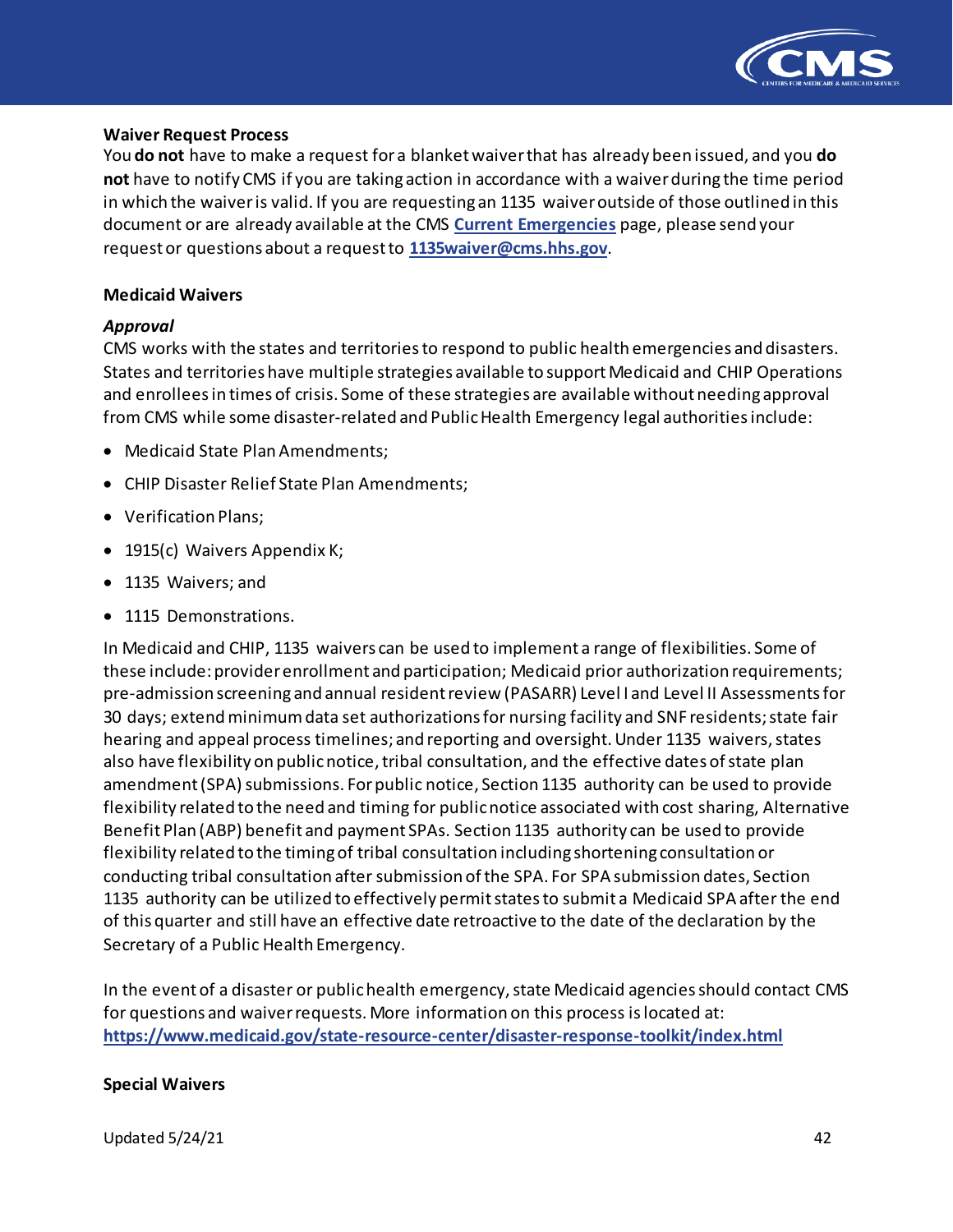

#### *EMTALA:*

Only two aspects of the EMTALA requirements can be waived under 1135 Waiver Authority: 1) Transfer of an individual who has not been stabilized, if the transfer arises out of an emergency or, 2) Redirection to another location (offsite alternate screening location) to receive a medical screening exam under a state emergency preparedness or pandemic plan. A waiver of EMTALA sanctions is effective only if actions under the waiver do not discriminate as to source of payment or ability to pay. Hospitals are generally able to manage the separation and flow of potentially infectious patients through alternate screening locations on the hospital campus.

Therefore, waivers to provide Medical Screening Examinations at an offsite alternate screening location not owned or operated by the hospital will be reviewed on a case-by-case basis. Please note, there is no waiver authority available for any other EMTALA requirement.

For the duration of the COVID-19 national emergency, CMS is waiving the enforcement of section 1867(a) of the Social Security Act (the Emergency Medical Treatment and Active Labor Act, or EMTALA). This will allow hospitals, psychiatric hospitals, and CAHs to screen patients at a location offsite from the hospital's campus to prevent the spread of COVID-19, in accordance with the state emergency preparedness or pandemic plan.

### *Individual Physician Self-Referral Law Waiver Requests:*

CMS has issued blanket waivers of sanctions under the physician self-referral law. The blanket waivers may be used now without notifying CMS. For more information, visit: **[https://www.](https://www.cms.gov/Medicare/Fraud-and-Abuse/PhysicianSelfReferral/Spotlight) [cms.gov/Medicare/Fraud-and-Abuse/PhysicianSelfReferral/Spotlight](https://www.cms.gov/Medicare/Fraud-and-Abuse/PhysicianSelfReferral/Spotlight)**.

Unlike other 1135 waiver requests, any requests for individual waivers of sanctions under the physician self- referral law related to COVID-19 will be handled by CMS Baltimore. Please send your requestto **[1877CallCenter@cms.hhs.gov](mailto:1877CallCenter@cms.hhs.gov)** and include the words "Request for 1877(g) Waiver" in the subject line of the email. All requests should include the following minimum information:

- Name and address of requesting entity;
- Name, phone number and email address of person designated to represent the entity;
- CMS Certification Number (CCN) or Taxpayer Identification Number (TIN);
- Nature of request.

Individual waivers may be granted only upon request and on a case-by-case basis and require specific details concerning the actual or proposed financial relationship between the referring physician(s) and the referred-to entity. Unless and until a waiver of sanctions under the physician self-referral law (i.e., a waiver of section 1877(g) of the Social Security Act) is granted to the requesting party(ies), such party(ies) must comply with section 1877 of the Social Security Act and the regulations at 42 CFR §411.350 et seq.

#### **Helpful Website Resources**